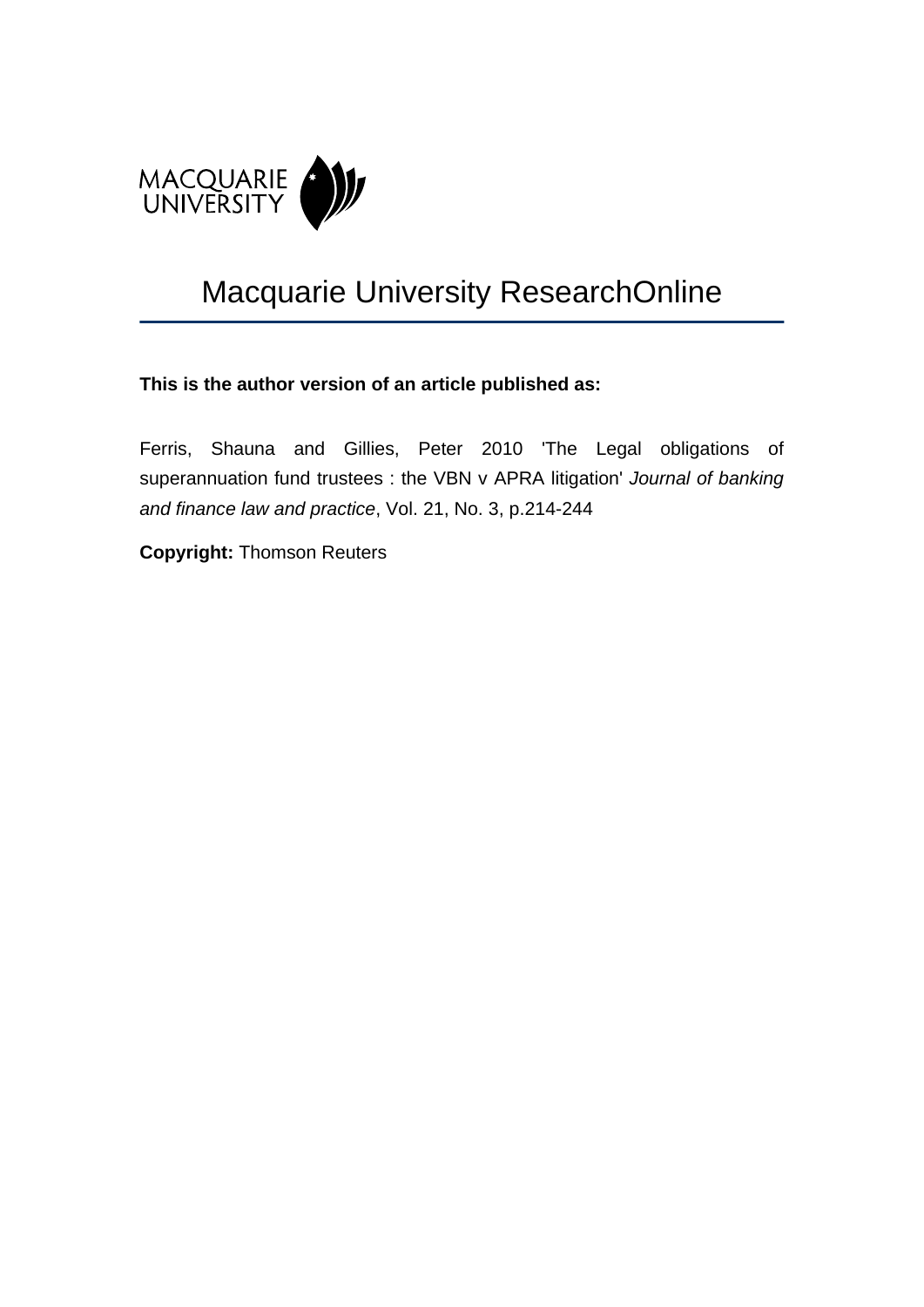**Shauna Ferris and Peter Gillies[\\*](#page-1-0)**

*The Administrative Appeal Tribunal's decision in VBN v Australian Prudential Regulation Authority focused on decisions made by the corporate trustee of the AXA Australia Staff Superannuation Plan and by extension its directors (who represented the staff and the employer). The AAT set aside disqualification orders made by APRA against seven of these directors pursuant to the Superannuation Industry Supervision Act 1993 (Cth). This decision is of value in its consideration of the extent to which superannuation (and other) trustees – and in turn those who may be made liable for its conduct – can be held legally accountable for (frequently difficult) decisions made in the management of a fund's affairs. Issues considered include non-disclosure of relevant information to members, lack of due care and skill, and partial decision-making as between classes of members. The decision also considers in some detail the principles to be observed by an appellate tribunal or court in conducting a merits review of a trustee's exercise of discretion.* 

## **<DIV>INTRODUCTION**

Pension fund trustees in Australia have a range of statutory duties to the fund beneficiaries. The *Superannuation Industry (Supervision) Act 1993* (Cth) (SISA) provides for a range of duties in the core provision, s 52. The key covenants in s 52 echo the general law obligations imposed upon trustees, in imposing duties to act honestly, to exercise care, skill and diligence, and to ensure that the trustee's duties and powers are performed and exercised in the best interests of the beneficiaries. The general law duties prevail to the extent that they are not, and would not appear to be, inconsistent with these statutory duties. $1$ 

Sections 126G‐126J (replacing s 120A) of SISA provide for the disqualification of a range of persons, such as trustees of a superannuation fund regulated by the Act or the

<span id="page-1-0"></span><sup>\*</sup> Shauna Ferris, Senior Lecturer, Actuarial Studies, Macquarie University. Peter Gillies, Professor of Business Law, Macquarie University.

<span id="page-1-1"></span><sup>1</sup> See the discussion in *VBN v Australian Prudential Regulation Authority* [2006] AATA 710 at [268]ff (*VBN v APRA*).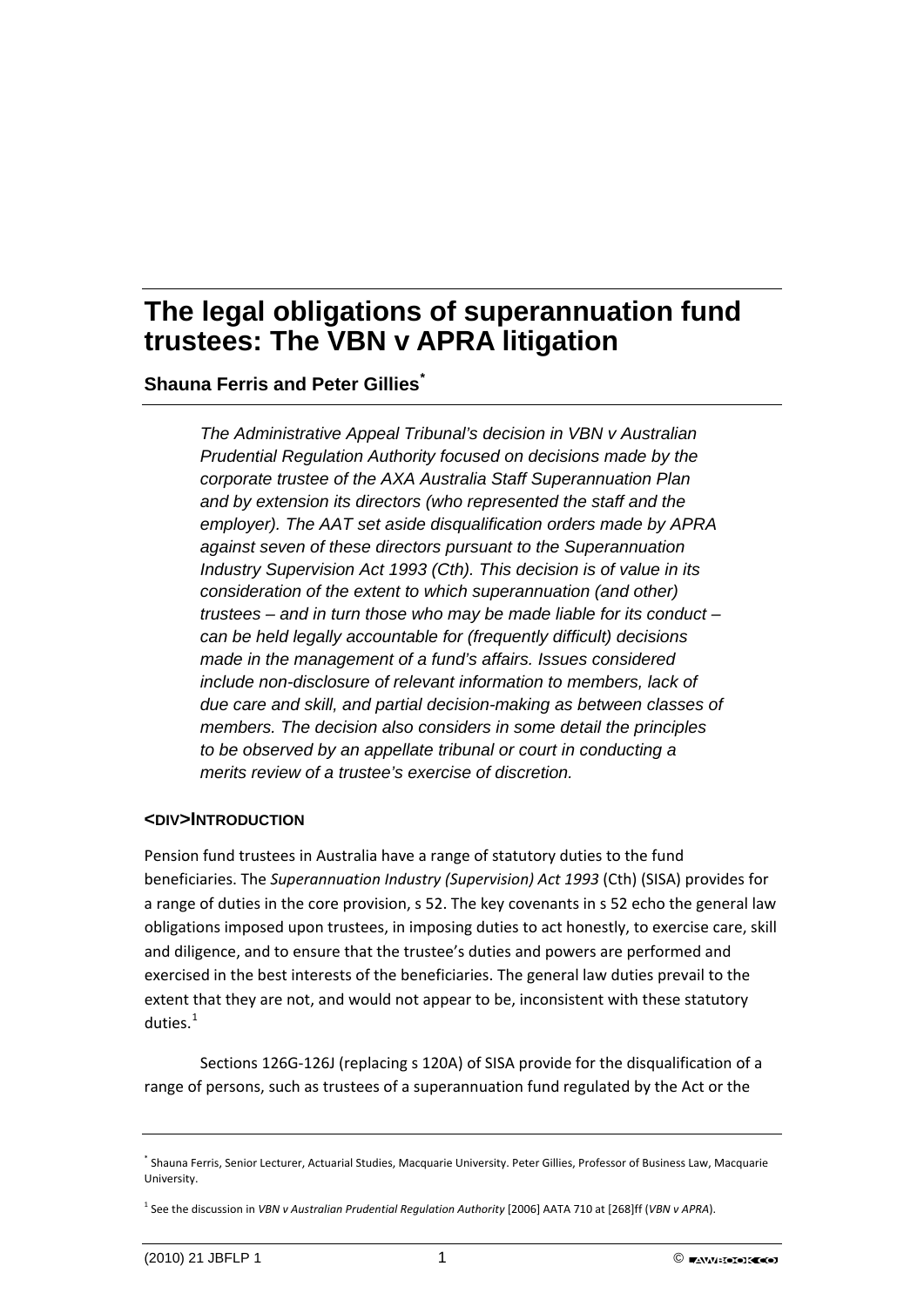directors of a corporate trustee of a fund in this category, by reference to a range of matters including that the trustee has contravened the Act having regard to the nature and seriousness of the contravention or contraventions, or that in the case of an individual, the latter is not a fit and proper person for the role in question. In the case of individuals, the court may have regard to the individual's conduct in relation to the management, business or property of any corporation, or to any other relevant matter. It follows that the director of the corporate trustee of a fund may be disqualified in reliance upon the trustee's contravention of the Act.

The former s 120A provided for disqualification by the Australian Prudential Regulation Authority (APRA) of a person by reference to factors similar to those in ss 126G‐ 126J; while the new regime provides that a disqualification may only be effected by order of the Federal Court on application by the regulator.<sup>[2](#page-2-0)</sup> The change in the legislation was partly motivated by dissatisfaction with the outcomes of the case described below.

In 2005, APRA decided that the corporate trustee of a superannuation fund had contravened s 52. On the basis of this determination, APRA disqualified seven of the nine directors of the fund pursuant to the then operational s 120A. In doing this, it was relying upon contraventions of SISA by the corporate trustee, rather than by the individual directors. APRA was dissatisfied with certain decisions made by the trustee, including a decision to credit a low interest rate to the accounts of certain fund members; a decision to supply information, which was alleged to be inadequate, to the members in relation to an offer to transfer from a defined benefit plan to an accumulation pension plan; and on the basis of inadequate management of conflicts of interest. APRA also alleged that two of the seven directors were not fit and proper persons. The crediting rate decision will be the primary focus of this article.

The disqualified directors appealed to the Administrative Appeals Tribunal (AAT). After considering the evidence, the AAT concluded in its decision in *VBN v Australian Prudential Authority*[3](#page-2-1) (*VBN v APRA*) that:

The crediting rate decision made by the trustee breached its duty to comply with the trust deed. It breached its duty because the deed did not provide for the crediting of a negative crediting rate. Notwithstanding this, it was unnecessary to consider whether,

<span id="page-2-0"></span> $^2$  The Australian Prudential Regulation Authority (APRA), the Australian Securities and Investments Commission (ASIC) or the Commissioner of Taxation, depending on which of them is administering the provision/s in question: *Superannuation Industry (Supervision) Act 1993* (Cth), s 10 (SISA).

<span id="page-2-1"></span><sup>3</sup> *VBN v APRA* [2006] AATA 710 at [268]ff.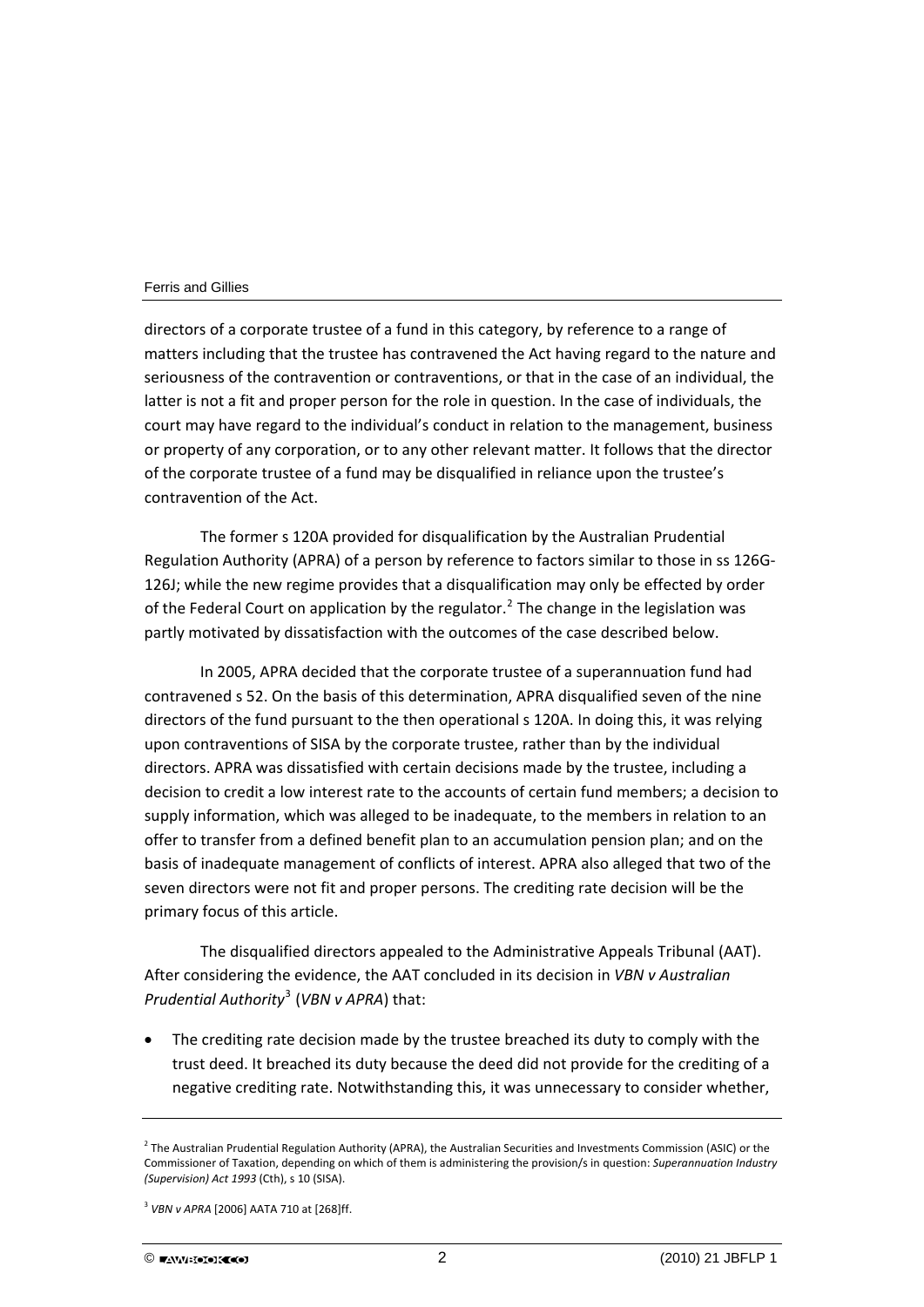for the purpose of disqualifying the directors pursuant to s 120A, the trustee had breached any s 52 covenants because APRA had not relied upon this as a basis for disqualification.<sup>4</sup>

- The trustee had deliberately withheld relevant information about the crediting rate policy from one class of fund members (the deferred benefit members), which was relevant to decisions by them relating to their position as fund members.<sup>[5](#page-3-0)</sup> Nonetheless, this omission had no legal consequences.
- Notwithstanding that in making the crediting rate decision the trustee had discriminated among classes of members, it had not breached the s 52 covenants including that in s 52(2)(c), that is, the duty to act in the best interests of the beneficiaries.<sup>[6](#page-3-1)</sup>
- The trustee had not supplied certain information in connection with an employer offer to the class of members who were entitled to a defined benefit, to transfer to an accumulation benefit. Notwithstanding this, the trustee did not on the facts breach the s 52 covenants.<sup>[7](#page-3-2)</sup>
- There being no breach of covenants by the trustee for which the directors were to be made liable, there was no basis for disqualifying them pursuant to s 120A.

Accordingly, the AAT set aside APRA's disqualification orders in relation to the directors. So legally, the trustee (for the most part) and the directors had acted properly.

No doubt this case was rather disconcerting to many other people who had entrusted their savings to the trustees of their superannuation funds. The decision reflects that pursuant to the present law, a superannuation trustee can discriminate among classes of fund members and fail to make proper disclosure to these members. On the other side of the ledger, the role of the trustee, even one acting carefully in good faith, is not an easy one, as the AAT noted. It will be of interest to examine the facts and the AAT's application of the law, as construed by it, to these facts.

<sup>4</sup> *VBN v APRA* [2006] AATA 710 at [27]ff, 31ff; for the background to the trust deed see [39]ff.

<span id="page-3-0"></span><sup>5</sup> *VBN v APRA* [2006] AATA 710 at [386].

<span id="page-3-1"></span><sup>6</sup> *VBN v APRA* [2006] AATA 710 at [427].

<span id="page-3-2"></span><sup>7</sup> *VBN v APRA* [2006] AATA 710 at [453]ff, [484].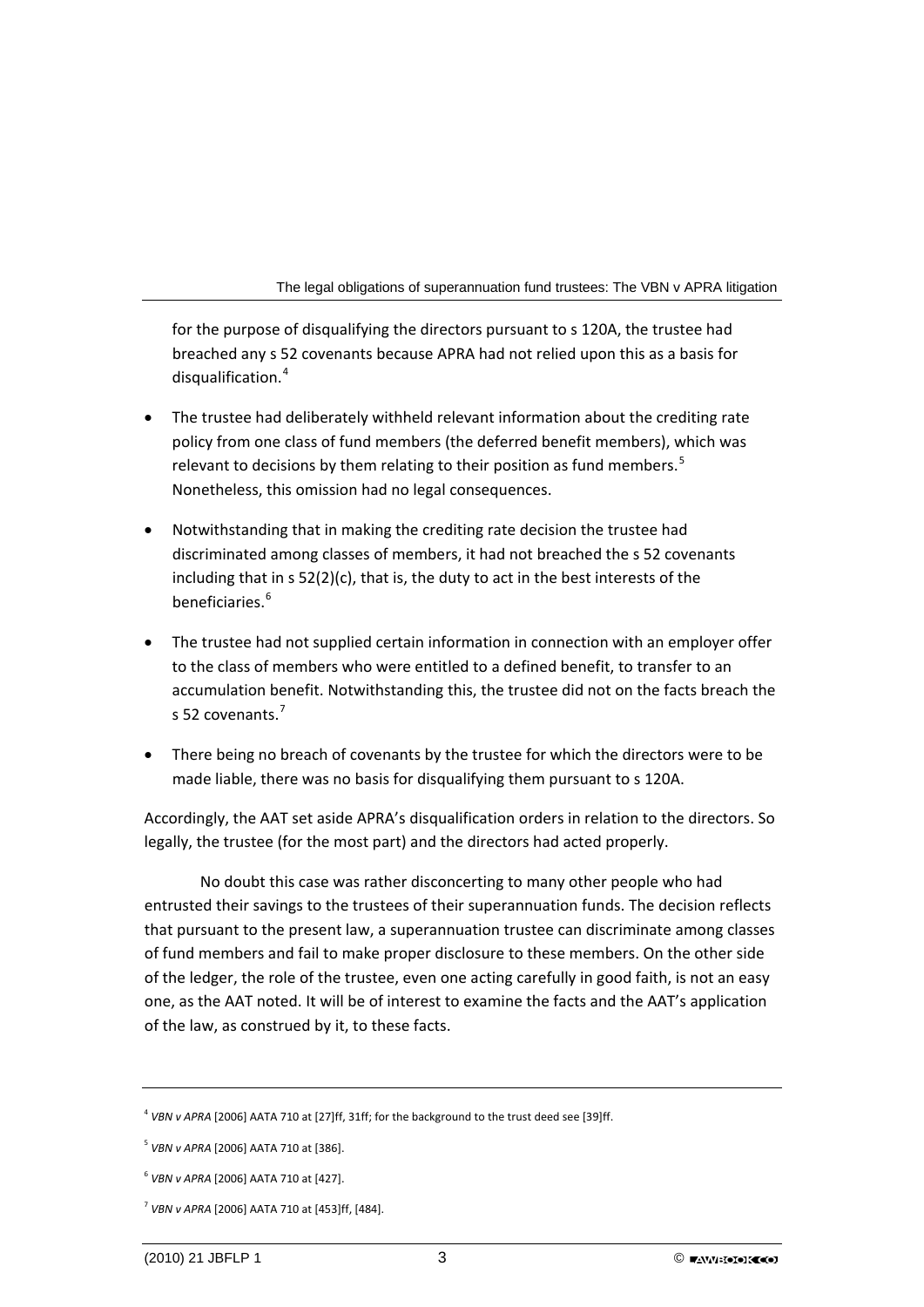This case is particularly interesting because the employer‐sponsor was one of the largest life insurers in Australia – a company with more than 100 years of experience in managing other people's money. Most of the trustee directors were people who had many years of experience in the financial services industry, and who had considerable expertise in managing financial risks. The trustee and the employer-sponsor also had the benefit of many expert advisors – specialists in both legal and actuarial aspects of fund management. Nevertheless, despite all this expertise, the outcomes for some members were far from satisfactory.

It would be desirable if, in the future, such unsatisfactory situations could be avoided. And thus this article addresses two questions:

- How did it happen?
- And what can be done to avoid such situations in the future?

This article is set out as follows:

- First, the article describes the key decisions and events which created the problem. It is a chronology of the fund from 1997 to 2002.
- Secondly, the article describes the trustee's dilemma. In 2002, the trustee was faced with a fund which was in an unsatisfactory financial position; it faced strong pressure from the employer to minimise costs and it had to attempt to balance the competing interests of different groups of members. The article sets out the alternatives, the decisions made and the reasons for those decisions.
- Thirdly, the article describes the role of the regulator, APRA, in resolving the fact that many members were unhappy with the decisions made by the trustee in 2002. APRA was successful in obtaining a better outcome for members, but its attempt to disqualify the directors of the trustee was unsuccessful.
- Fourthly, the article describes the decisions made by the trustee in 2003 in relation to the employer's offer to members. These decisions led to further controversy, followed by more intervention by APRA.
- Finally, the article includes some suggestions for avoiding similar problems in the future.

APRA's intervention in this matter was controversial. In the aftermath of the AAT's decision, and in response to criticism in the press, APRA's powers were curtailed.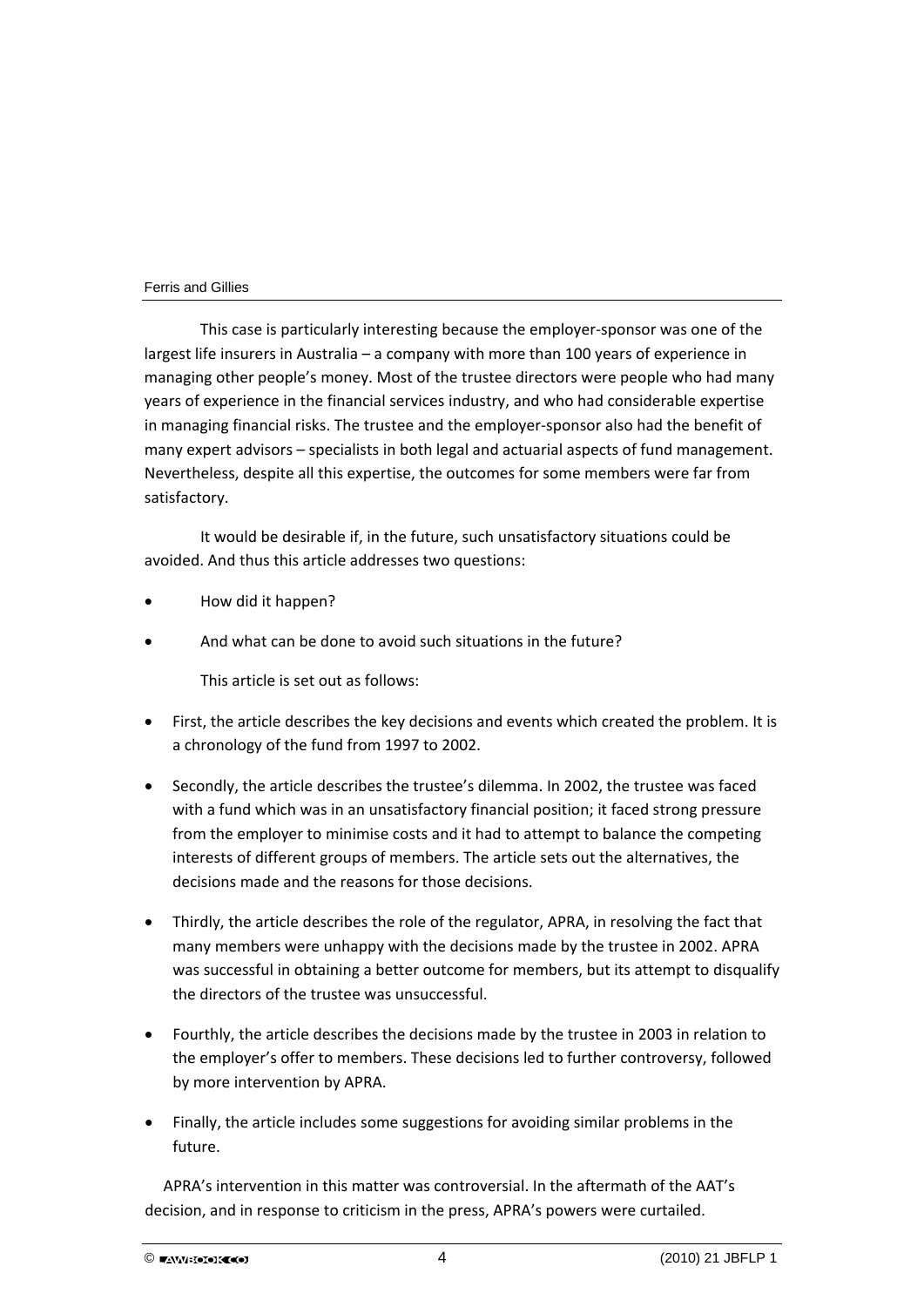

## **<DIV>A CHRONLOGY OF EVENTS LEADING TO THE CRISIS**

## **<subdiv>Background: The employer-sponsor**

The National Mutual Life Association was founded as a mutual life insurer in 1869. Over time, it grew to become one of Australia's largest life insurers. But by the early 1990s, National Mutual's financial strength had been undermined by aggressive growth during the 1980s, followed by the 1987 share market crash, the subsequent downturn in the property market and the economic recession of the early 1990s. By 1994, the company needed additional capital to fund future growth.

It is always difficult for a mutual organisation to raise new capital. So in 1995, the company was demutualised and giant international insurer AXA bought 51% of the shares of the company (a controlling interest). In 1999, the name of the holding company was changed to AXA Asia Pacific Holdings and several of the operating companies were also renamed to include "AXA".<sup>[8](#page-5-0)</sup> For the sake of simplicity, the company is referred to as AXA throughout this article.

## **<subdiv>Background: The fund and the trustee**

The National Mutual Staff Superannuation Plan was established in 1947. It was a defined benefit plan set up for the benefit of the employees of National Mutual and related companies. The name of the fund was subsequently changed to the AXA Australia Staff Superannuation Plan (referred to as the AXA fund in this article).

At the time of the following events, the trustee was a corporate body. During the relevant period, the number of directors varied between eight and 10. The trustee complied with the equal representation rules of the SISA, ie half of the directors were appointed by the employer‐sponsor (ie AXA) and half were chosen by the members. However, all directors had a fiduciary responsibility to the members and beneficiaries.

The trustee obtained advice from an actuarial consulting firm. Over the relevant period, several different employees of the consulting firm were involved in providing advice. The person primarily responsible for providing advice at any time is referred to as the plan actuary in this article.

<span id="page-5-0"></span><sup>8</sup> National Mutual's company history is available at [http://www.axaasiapacific.com.au/axaaph/axaaph.nsf/Content/Company\\_History](http://www.axaasiapacific.com.au/axaaph/axaaph.nsf/Content/Company_History) viewed 1 July 2010.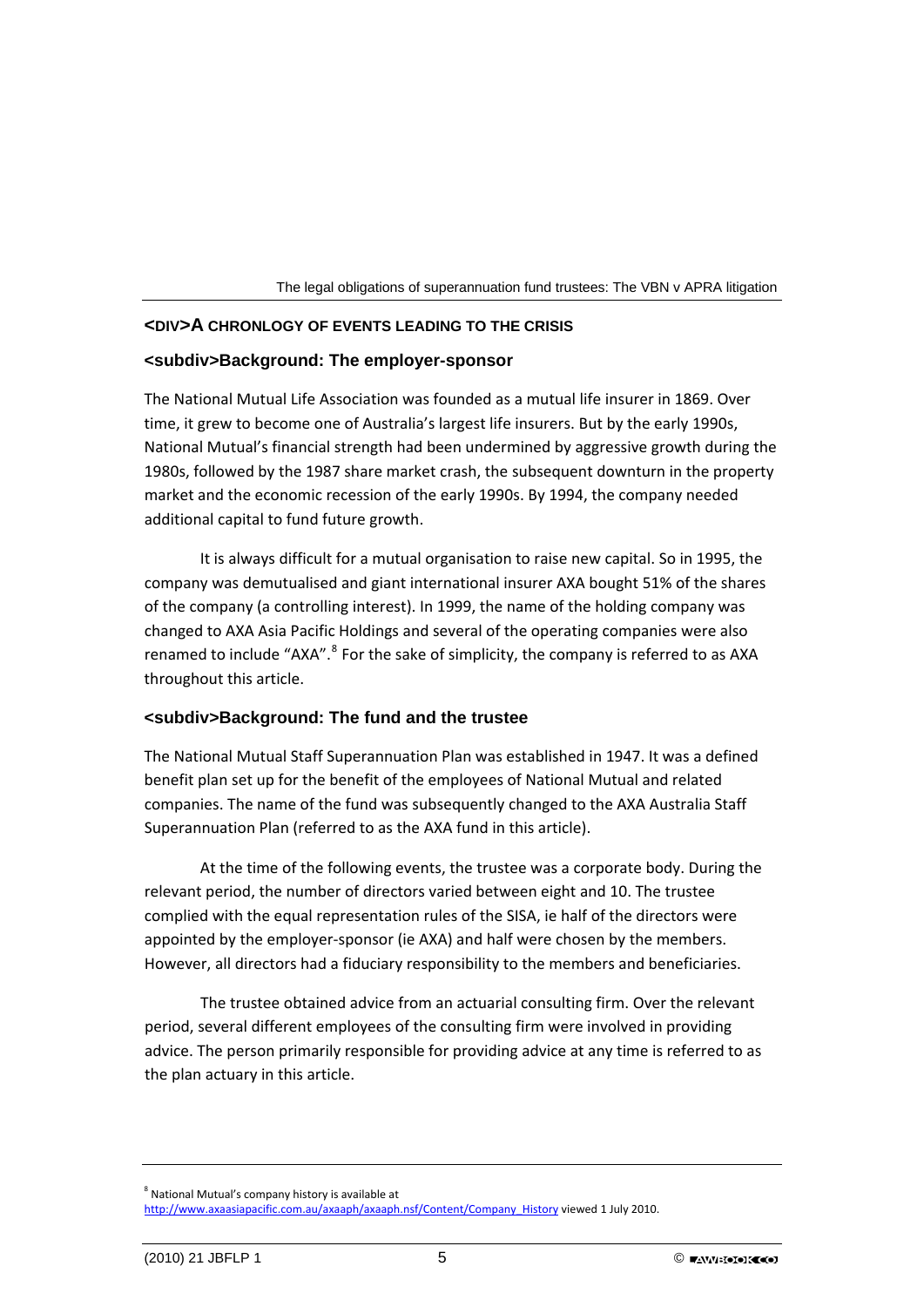## **<subdiv>A chronology of events**

From 1997 to 1998, the trustee of the AXA fund made three significant decisions. Each of these decisions, taken separately, seemed quite reasonable under the circumstances prevailing at that time. But taken in conjunction, and allowing for interactions between these decisions and for the impact of subsequent events, these decisions ultimately led to financial problems for the fund.

## *<group>Decision 1: Improved benefits for members leaving service*

As noted above, the fund's employer‐sponsor was undergoing many changes during the 1990s. As a result of the change in ownership in 1995, it seemed likely that there would be increased staff turnover. In 1997, the employer proposed an improvement in benefits for long‐serving members who resigned or were made redundant.

Prior to August 1997, employees who left service prior to early retirement age (age 55) were entitled to a lump sum benefit, but they were not eligible for any pension benefits.

Under the new rules, members leaving service with more than 10 years membership would be entitled to leave their lump sum in the AXA fund. The lump sum would be held in an account and interest would be added to the account. The member would be allowed to withdraw the accumulated amount (or part thereof) at any time. After attaining age 55, the member could convert the lump sum to a pension at fixed conversion rates.

Members who decided to leave their benefits in the AXA fund were classified as deferred benefit members.

What was the effect of this change on the AXA fund?

For each member who chose the deferred benefit option, the liability of the AXA fund was likely to increase – in some cases substantially – because the option to take a pension was quite valuable. $9$  The pension conversion rates were fixed under the trust deed

<span id="page-6-0"></span> $9$  The AXA fund was originally a pension plan. It was later changed to provide lump sum benefits, but members were given the option to take a pension. The fixed conversion rates between pension and lump sum effectively gave the then existing members the opportunity to revert to their earlier defined pension benefits without loss of accrued benefits.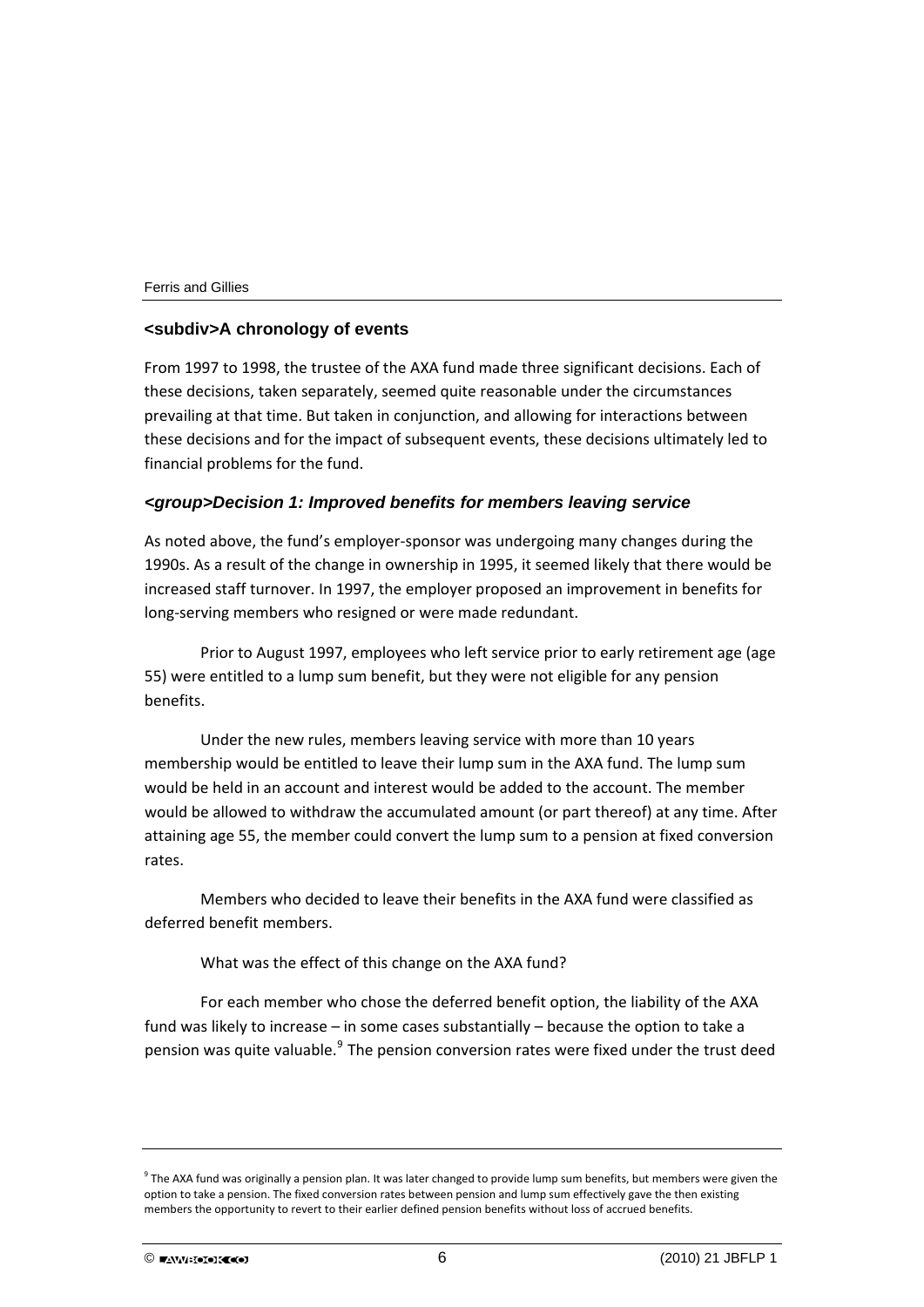and they were quite generous.<sup>[10](#page-7-0)</sup> For example, the AXA fund rules stated that a lump sum of \$100,000 could be converted into a pension of \$8,333 per annum at age 55. $^{11}$  $^{11}$  $^{11}$  But according to the plan actuary's estimates, the average cost of providing such a pension was actually about \$[12](#page-7-2)8,800 (for a male) or \$127,500 (for a female).<sup>12</sup> That is, the pension was worth about 28% more than the lump sum (on average), using actuarial valuations.

This option was very attractive to many members. If they had taken their lump sum and purchased an equivalent annuity from an insurance company, it would have cost much more than \$100,000. Since commercial annuity rates include loadings for commission and profits, it might even cost as much as \$200,000 to buy such an annuity.

Looking at this matter from an employer's perspective, suppose the lump sum benefit at the leaving service date was \$L. Suppose a fund had assets of \$L available to pay this benefit.<sup>[13](#page-7-3)</sup> If these assets were invested by the fund to earn i per annum, and the member was eligible to retire in t years, then the accumulated assets at retirement would be:

 $L * (1+i)^t$ 

The cost of the benefit liability would depend on the crediting rate c. If interest was credited at rate c per annum for the next t years, and the member opted to take a pension at that time, then the average value of a pension benefit payable at age 55 would be:

 $L * (1+c)^{t} * 1.28$ 

Note that each extra dollar of interest credited would increase the pension liability by about \$1.28.

<span id="page-7-1"></span><sup>11</sup> VBN v APRA [2006] AATA 710 at [470]. Note that the pensions are indexed, with a spouse reversion and a guarantee period.

<span id="page-7-0"></span> $10$  Generous pension conversion factors are not uncommon in some old defined benefit funds. In many cases, the pension conversion rates were fixed long ago, when life expectancies were much shorter. At the time the rules were established, there was a much smaller discrepancy between the value of the lump sum benefit and the pension benefit.

<span id="page-7-2"></span><sup>&</sup>lt;sup>12</sup> Since females have a longer average life expectancy than males, rates for female annuitants are normally higher than rates for males. But these pensions include a spouse reversion, ie for married employees, a reduced pension is payable to the spouse after the member dies. Therefore, the value of the pension depends on the marital status of the members and the life expectancies of both the employee and his or her spouse. As a result, there is only a small difference between the rates for male and female employees.

<span id="page-7-3"></span> $13$  In practice, a fund may have either more or less than this, depending on the level of funding.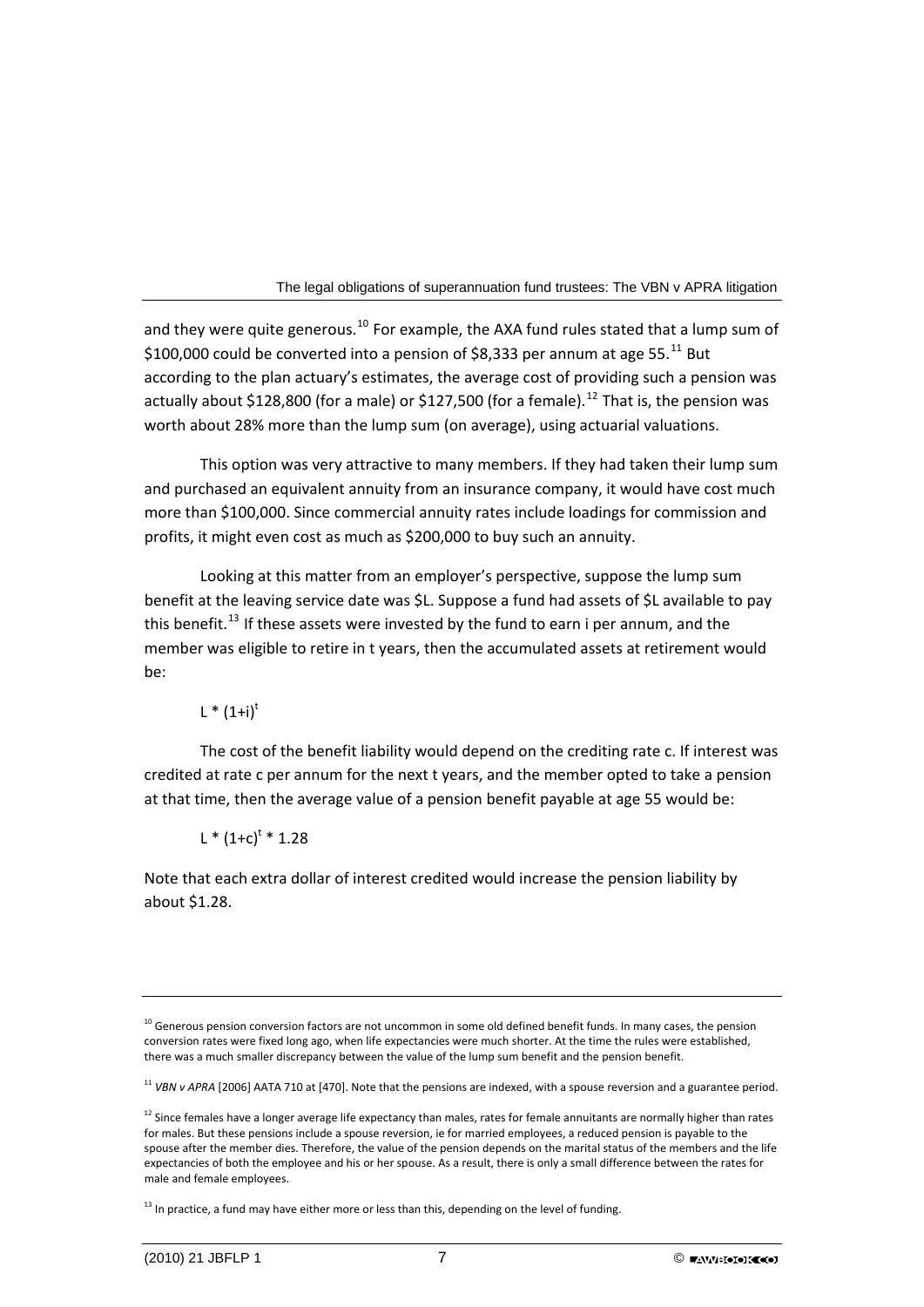The difference between the value of accumulated assets and the value of the liability represents the potential additional cost of the improved benefits for each employee leaving service:<sup>[14](#page-8-0)</sup>

Cost of benefit improvement =  $L * [1.28 (1+c)^t - (1+i)^t]$ 

Clearly, the crediting rate policy would have a crucial impact on the cost of benefits. On the one hand, if the credited rate c exceeds the actual earned rate i, this will substantially increase the cost to the employer. On the other hand, if the crediting rates are lower than the actual earned rates, then the savings will help to offset the higher cost of the pension option.

This impact is illustrated in Graph 1. Suppose a 45‐year‐old employee resigns and is entitled to a lump sum of \$100,000. The fund has assets of \$100,000 available to pay this benefit. Suppose that the assets are invested at 5% per annum, accumulating to about \$163,000 by age 55. However the cost of providing the pension at age 55 will vary depending on the crediting rate. The difference between the assets and liabilities reflects the additional cost to the fund in providing the improved benefits – and since this is a defined benefit fund, this cost will eventually be borne by the employer.

## **Graph 1: Impact of crediting rate on cost of benefits: Age 45**

If the member is younger, then the crediting rate policy has an even greater impact on the ultimate cost of providing the benefit. Graph 2 shows the same calculations for a member who is age 30 when he or she is made redundant.

## **Graph 2: Impact of crediting rate on cost of benefits: Age 30**

Note that in this case, if the annual crediting rate is 2% lower than the investment return of 5% per annum over the entire period of deferral, the fund might even make a profit. (That is, the accumulated value of the assets will exceed the cost of providing the pension.)

When the improved benefits were first introduced, the AXA fund members were told that the interest rate credited to their account (c) would be based on the actual rates of interest earned (i), smoothed over time. However, as discussed below, the employer

<span id="page-8-0"></span><sup>&</sup>lt;sup>14</sup> Since both the crediting rate and the earned rate vary from one year to the next, the following would be a more precise formulation of the additional cost:  $L \prod_{l} (1 + i_l) - L * 1.28 \prod_{l} (1 + c_l)$ *t*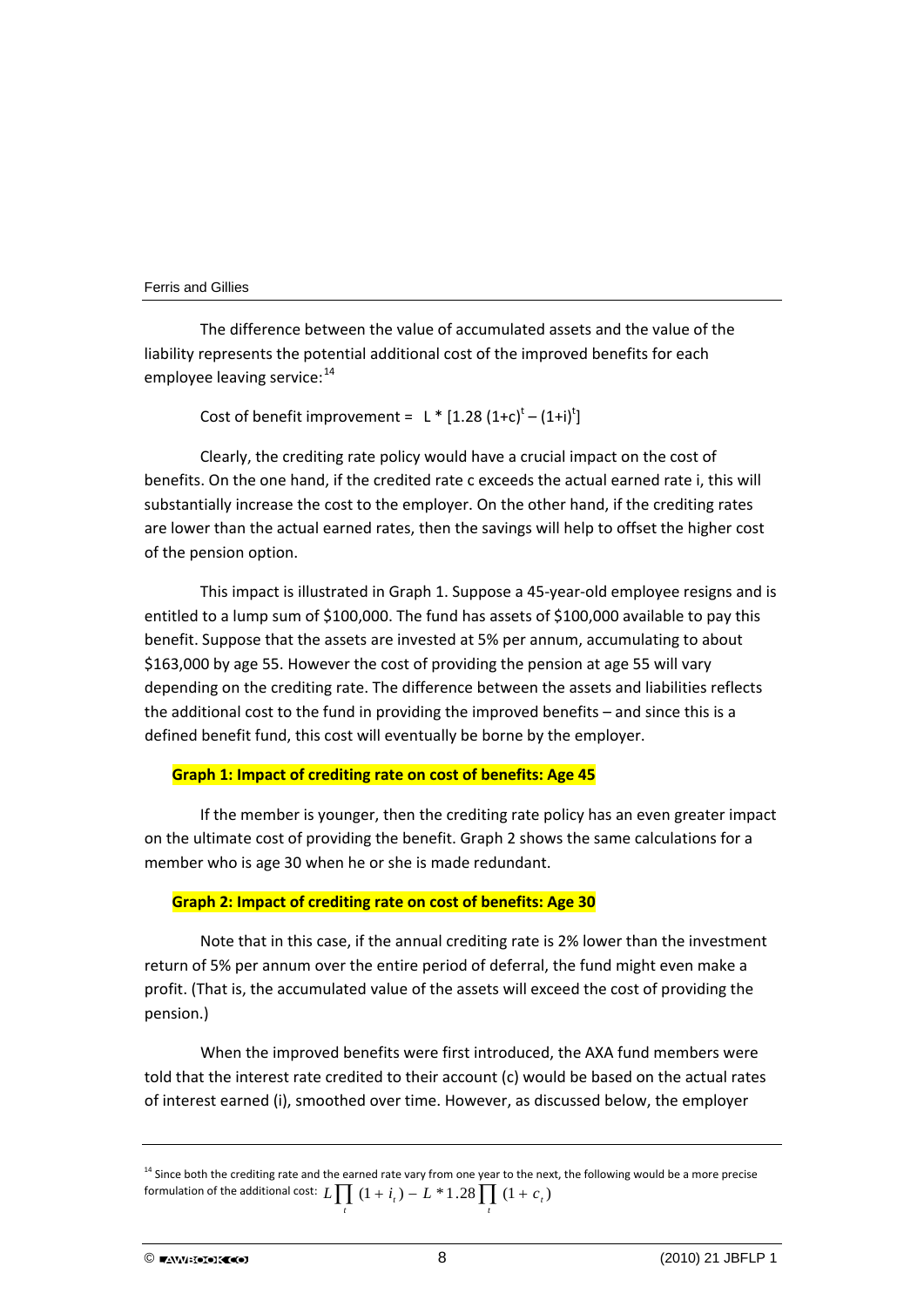later applied pressure on the trustee to cut the crediting rate, and hence reduce the cost of providing the benefits.

The ultimate total cost of the improved benefits would depend on the number of people who chose to become deferred benefit members, the employee's age at withdrawal, the interest rates credited to the lump sum benefit and the number of employees taking the pension option at retirement.

When the improved benefits were first proposed, the employer and the trustee asked the plan actuary to comment on the additional cost of providing the improved benefits. According to the evidence provided to the AAT, the plan actuary advised that it would not be necessary to increase the company's contribution rate to fund the additional benefits. The AXA fund's experience had been better than expected, $15$  and the surplus arising from the favourable experience would be enough to cover the additional cost.

This advice was presumably based on the assumption that there would be only a small number of deferred benefit members and that they would be older employees; but as it turned out, this assumption was incorrect. Over the next few years, the number of deferred benefit members increased sharply.

As noted above, National Mutual was demutualised in 1995 and the international insurance giant AXA took a controlling interest in the company. For the next few years, the existing National Mutual management team remained in charge. But in 1999 the company announced a change in management. A new chief executive officer (CEO) from the United Kingdom was appointed.

The new CEO was very keen to improve the cost effectiveness of the company.<sup>[16](#page-9-1)</sup> In 1999, the company announced its intention to reduce staff numbers by 25% by 2001, ie roughly 1,000 jobs.<sup>[17](#page-9-2)</sup> Many of the people who lost their jobs (or resigned) were longserving employees, hence eligible to become deferred benefit members.

<span id="page-9-0"></span> $15$  Specifically, the number of retiring members who chose the pension option was lower than expected.

<span id="page-9-1"></span><sup>16</sup> "New Boss Wants NatMut in Top Three in Markets", *Australian Associated Press* (29 September 1999).

<span id="page-9-2"></span><sup>17</sup> Mellish M, "Reluctant Investors Want NatMut to Deliver Goods", *The Sydney Morning Herald* (23 October 1999); Paul S, "AXA to Focus on Retail Funds Growth", *Reuters News* (15 February 2000).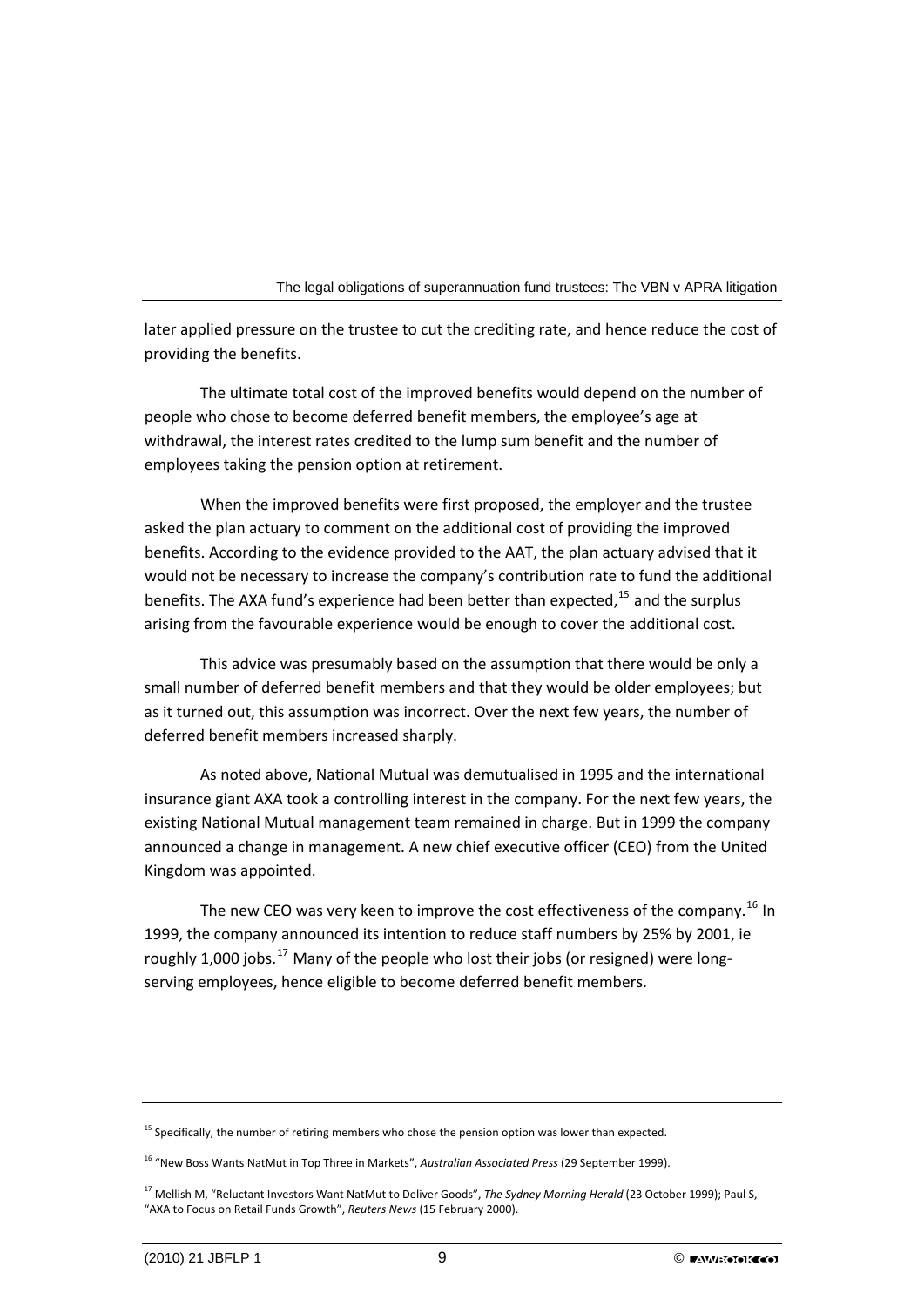In the 1999 actuarial review of the AXA fund, the plan actuary noted that 80 members had chosen to become deferred benefit members and this was creating "a significant future liability in the plan".<sup>[18](#page-10-0)</sup>

In December 2000, the plan actuary wrote to the trustee to express his concerns. He pointed out that the number of members leaving their benefits in the AXA fund was increasing, and in particular the number of younger members leaving their benefits in the fund after being retrenched was greater than expected. The cost of funding the benefits had not been calculated on this basis.<sup>[19](#page-10-1)</sup> The plan actuary pointed out that the employer faced a substantial cost if the current arrangements were continued.<sup>[20](#page-10-2)</sup>

By June 2002, there were almost 300 deferred benefit members. The accumulation‐type benefit liabilities amounted to roughly 35% of the AXA fund's liabilities, ie more than \$100 million.<sup>[21](#page-10-3)</sup>

As the deferred benefit liabilities grew, this meant that the crediting rate for the deferred benefit accounts would have a much greater impact on the solvency of the AXA fund, which would flow through to the employer's contribution rate. The employer began to take a strong interest in the trustee's crediting rate policy. As discussed below, during 2001 and 2002, the new CEO certainly made his wishes known in no uncertain terms: he wanted the trustee to change the crediting rate policy.

## *<group>Decision 2: The crediting rate policy*

As noted above, the cost of the new improved benefits would depend on the amount of interest credited to the deferred benefit members' accounts. So how would this rate be determined?

Even before the deferred benefit was introduced in 1997, some members of the AXA fund had accumulation‐style benefits. Members were allowed to roll lump sums from other funds into the AXA fund, and members were also allowed to make additional voluntary contributions. These sums were held in separate accounts and accumulated with

<span id="page-10-0"></span><sup>18</sup> *VBN v APRA* [2006] AATA 710 at [69].

<span id="page-10-1"></span><sup>19</sup> *VBN v APRA* [2006] AATA 710 at [73].

<span id="page-10-2"></span><sup>20</sup> *VBN v APRA* [2006] AATA 710 at [74].

<span id="page-10-3"></span><sup>21</sup> *VBN v APRA* [2006] AATA 710 at [399]; APRA and ASIC, "APRA and ASIC Accept Undertakings from AXA Australia Staff Superannuation Plan Trustee", Joint Media Release (30 May 2005).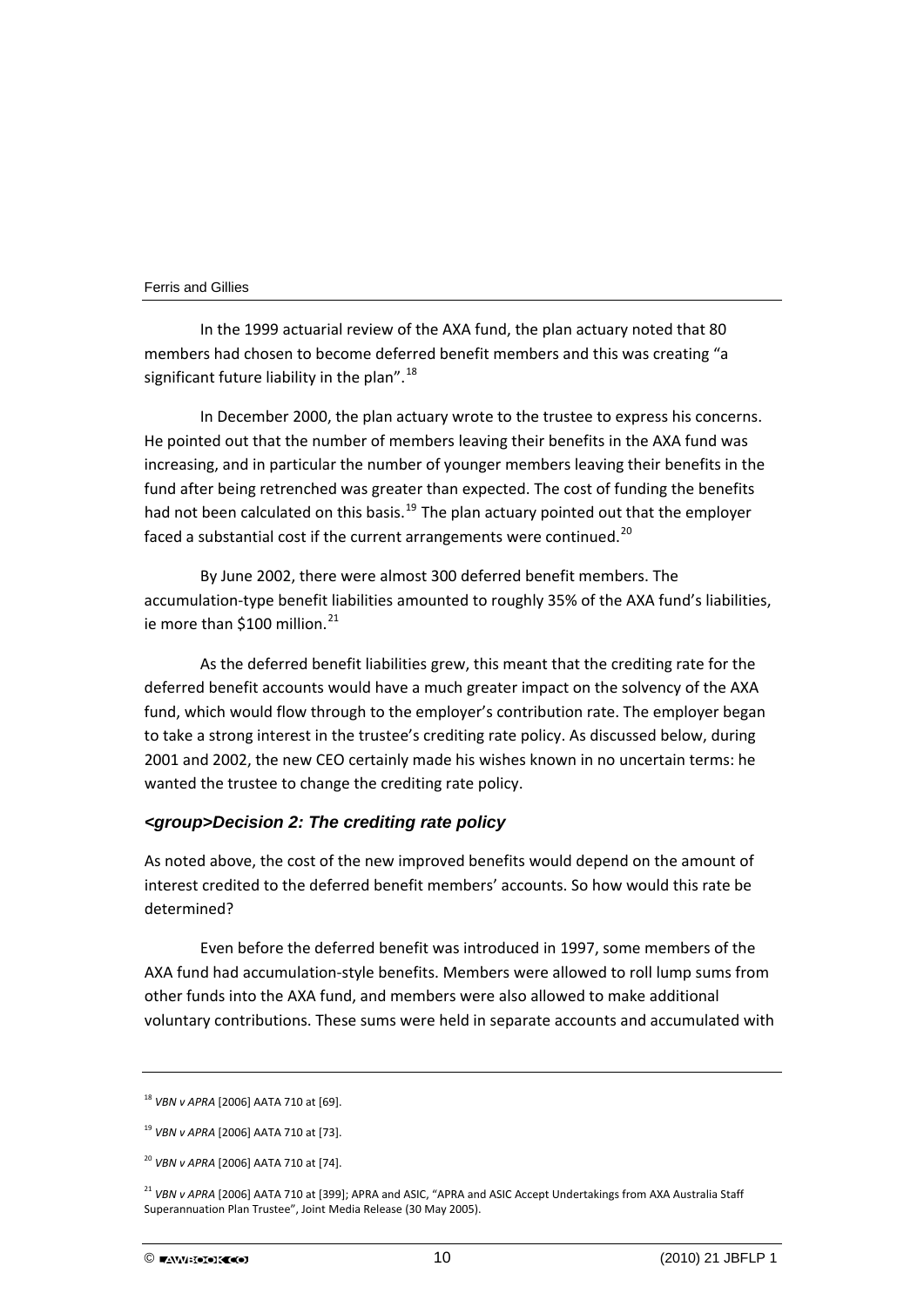interest. According to the trust deed, the crediting rate on these accounts would be determined by the trustee after considering the advice of the plan actuary.<sup>[22](#page-11-0)</sup>

During the 1980s and 1990s, the trustee had decided that the crediting rate should be based on the rates earned on fund investments, but smoothed out to avoid fluctuations from year to year.

Such smoothing was, at the time, quite a common practice in superannuation funds. Superannuation funds often invest in asset classes, such as equities and property, which provide a higher long-term yield but are more volatile from year to year. Smoothing protects the fund members from volatility in returns and helps to avoid negative returns. There are several different approaches to smoothing, which are described in actuarial journals.

In May 1998, the plan actuary reviewed the crediting rate policy. He proposed the following method should be used for both the deferred benefit accounts and the other accumulation‐based benefits:

- The crediting rate in any year would be based on a compound average of the actual earning rates over a three‐year period.
- However, each year a minimum crediting rate would be set, based on the lesser of 50% of the cash rate and 50% of the net 10‐year bond rates.
- When the minimum rate was applied, the current year's actual investment returns would be notionally increased and the next year's return would be notionally reduced by the same amount. The adjusted rates would be used to calculate crediting rates in subsequent years.

The trustee of the AXA fund decided to adopt the plan actuary's recommendation and the smoothing method described above was used to determine the crediting rate for financial years 1997‐1998, 1998‐1999, 1999‐2000 and 2000‐2001. As discussed below, the determination of the crediting rate in 2001‐2002 would become quite controversial.

Smoothing does have advantages to members – essentially it allows investment risk to be diversified across different generations of members. But smoothing can also create difficulties. Graph 3 illustrates the effect of smoothing.

<span id="page-11-0"></span><sup>22</sup> *VBN v APRA* [2006] AATA 710 at [55].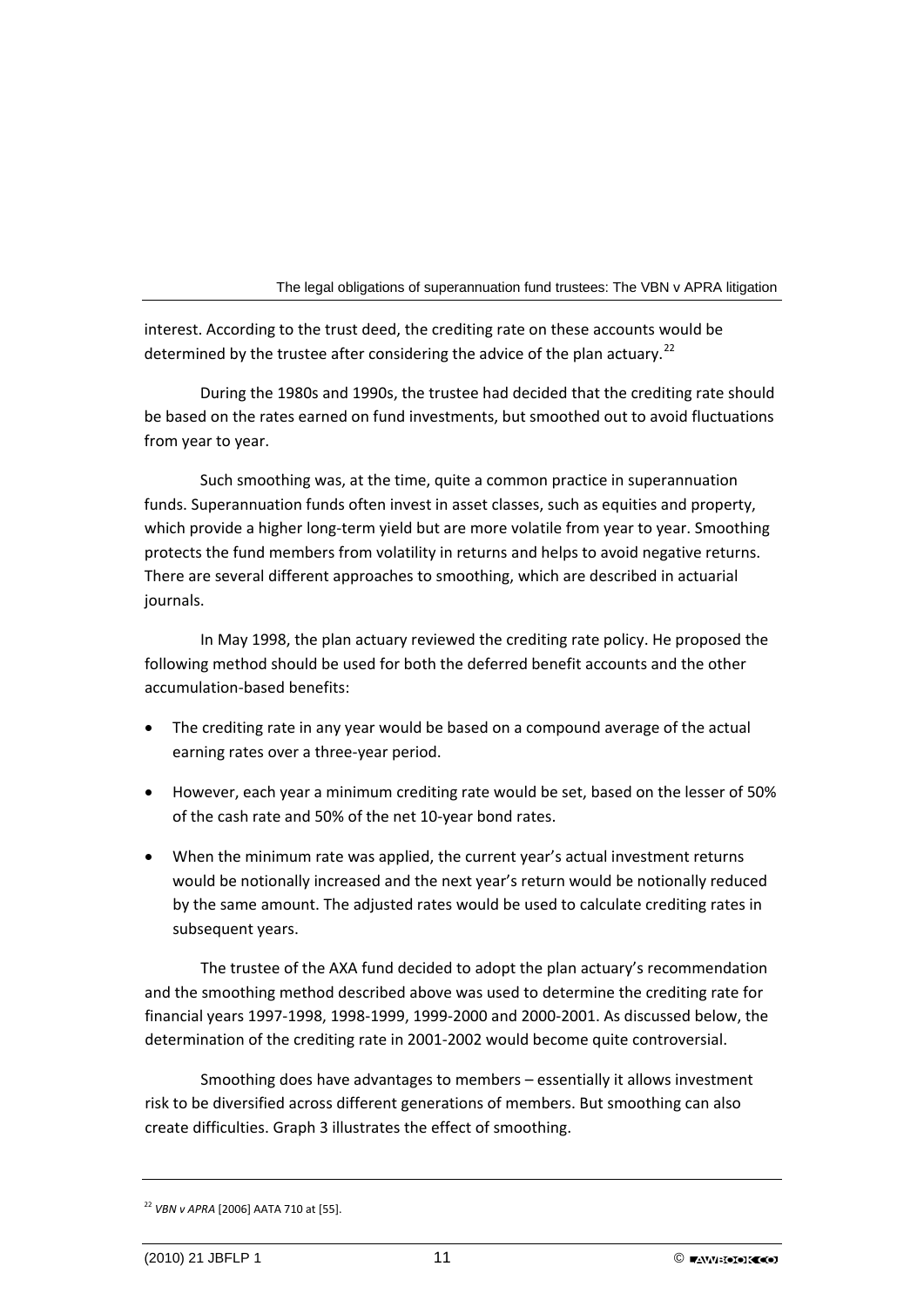## **Graph 3: Smoothing policy**

During periods of rising investment returns, the credited rate is generally below the earned rates. The excess investment returns are held in reserve, to be distributed later when returns are lower. During such periods, the fund is said to be under‐crediting.

During periods of falling or negative investment returns, the credited rate generally exceeds the earned rates. The fund draws upon its reserves to supplement the low investment returns. During such periods, the fund is said to be over‐crediting.

Any method of smoothing will redistribute investment returns among different generations of members, ie the smoothing process creates cross‐subsidies between members. Those who are members during periods of over‐crediting are benefiting from smoothing; those who are members during periods of under-crediting will receive lower benefits as a result of smoothing.

Trustees will often monitor the cumulative effect of under‐crediting and over‐ crediting by creating a notional crediting rate reserve, which is equal to the cumulative earned rates less the cumulative credited rates.<sup>[23](#page-12-0)</sup> For example:

- Suppose that in year 1 the earned rate is 5% and the credited rate is 3%. The notional crediting rate reserve would be +2%.
- Suppose that in year 2 the earned rate is 7% and the credited rate is 5%. The notional crediting rate reserve would increase by approximately 2%, to 4%.
- Suppose that in year 3 there is a share market crash and the earned rate is ‐2% but the credited rate is 3%. The notional crediting rate reserve is reduced by approximately 5%, to ‐1%.

Over time, the notional crediting rate reserve may fluctuate over quite a wide range and may be either positive or negative (a simulated example is shown in Graph 4). The size of the fluctuations varies depending on the volatility of the underlying investments and the method used for smoothing.

<span id="page-12-0"></span><sup>&</sup>lt;sup>23</sup> The crediting rate reserve at the end of year t would be determined as  $(A^* - A)/A - 1$ , where  $A^* = (1+c_1)^*(1+c_2)^* ... (1+c_t)$ and  $A = (1+i_1)^*(1+i_2)^* ... (1+i_t)$ , where  $c_t$  represents the crediting rate in year t and  $i_t$  represents the earned interest rate in year t. Also, in practice the smoothed rate uses the geometric average rather than the arithmetic average; for the purposes of illustration, the article uses the arithmetic mean which is simpler. This is a reasonable approximation for the purposes of illustration.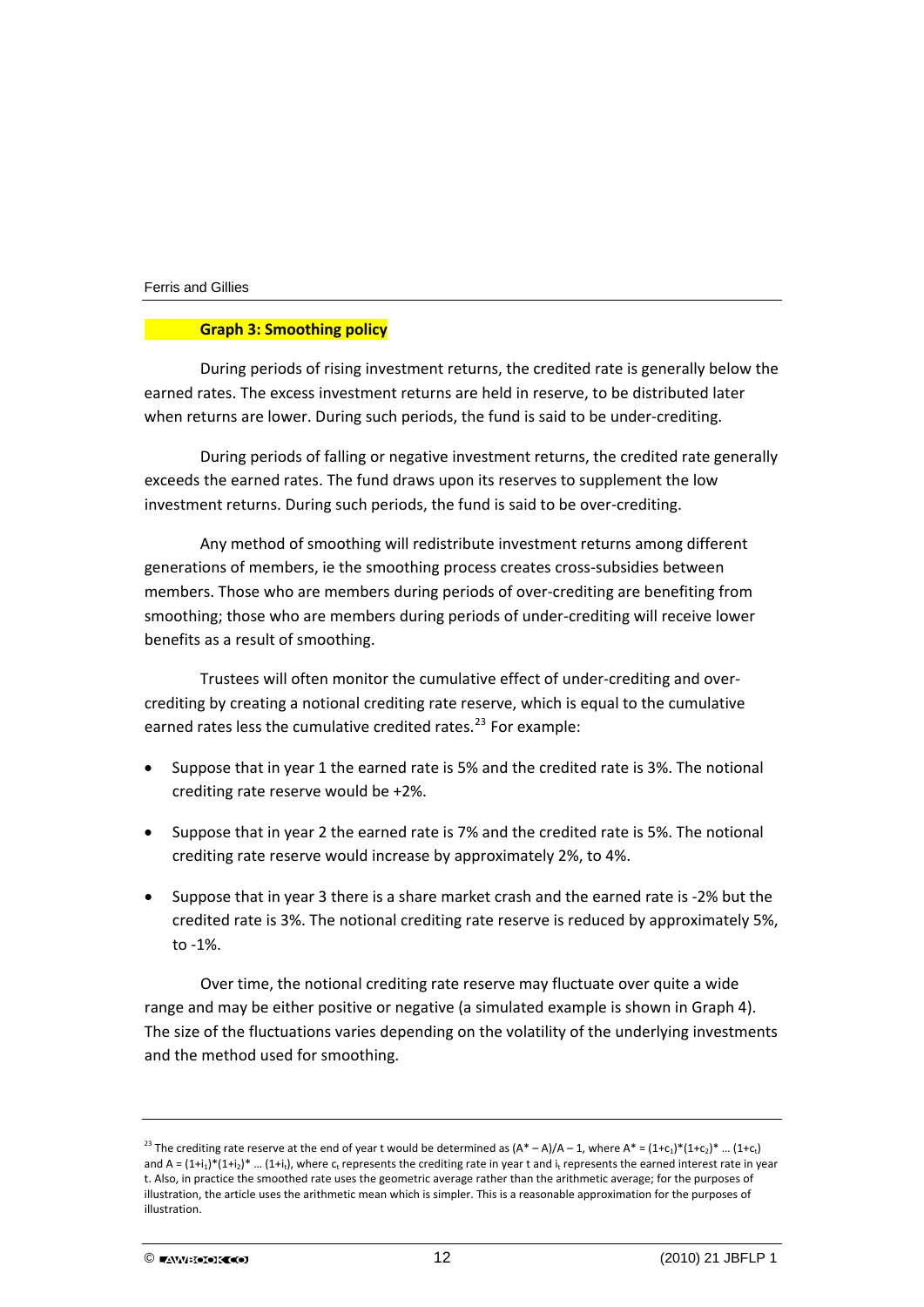## **Graph 4: Crediting rate reserve**

During the 1980s and 1990s, the method of smoothing used by the AXA fund had produced large variations on the crediting rate reserve. From 1988 to 1991, the fund had over-credited, producing a crediting rate reserve of -15%.<sup>[24](#page-13-0)</sup> However, from 1991 to 1997. the fund had under‐credited, so that the reserve increased back to about +4%.

This means that the cumulative credited rates during 1991‐1997 were almost 19% below the cumulative earned rates (ie as the crediting rate reserve moved from ‐15% to +4%). As the AAT later pointed out, members who joined the fund in 1991 had been required to subsidise the high crediting rates offered to previous generations of members.<sup>[25](#page-13-1)</sup>

Naturally, members who are adversely affected by the smoothing process may be dissatisfied, especially when the cross‐subsidies are large. Hence, equity problems may arise if a fund adopts a smoothing process which results in very wide swings in the crediting rate reserve.

When interest rates are falling, credited interest rates will often exceed earned interest rates: hence liabilities might increase more quickly than assets. As long as a fund is in surplus, this need not create any solvency problems – there will be a buffer of assets to absorb the mismatch between the assets and liabilities. Graph 5 shows an example of a fund which has initial assets of 120% of liabilities. Note that the assets exceed liabilities at all times.

#### **Graph 5: Solvency with initial surplus of 20%**

However, if the fund has only a small surplus, then the smoothing process may create solvency problems. Graph 6 shows a fund which has the same investment experience as above, but starting with assets of just 105% of liabilities. Clearly, from time to time, the three‐year smoothing process can create a situation where the liabilities will exceed the assets. SISA defines this as an "unsatisfactory financial position".

<span id="page-13-0"></span><sup>&</sup>lt;sup>24</sup> During the period from 1984 to 1997, the smoothing method set a minimum crediting rate based on the rates offered to National Mutual's capital guaranteed policyholders. During the late 1980s and early 1990s, the market for capital guaranteed products was very competitive. In an effort to increase market share, National Mutual had offered rather high rates on its capital guaranteed products – higher than the rates earned on the underlying assets. This had depleted the reserves of the insurer. Since the AXA fund used the same crediting rates, this resulted in over‐crediting in the fund as well.

<span id="page-13-1"></span><sup>25</sup> *VBN v APRA* [2006] AATA 710 at [61].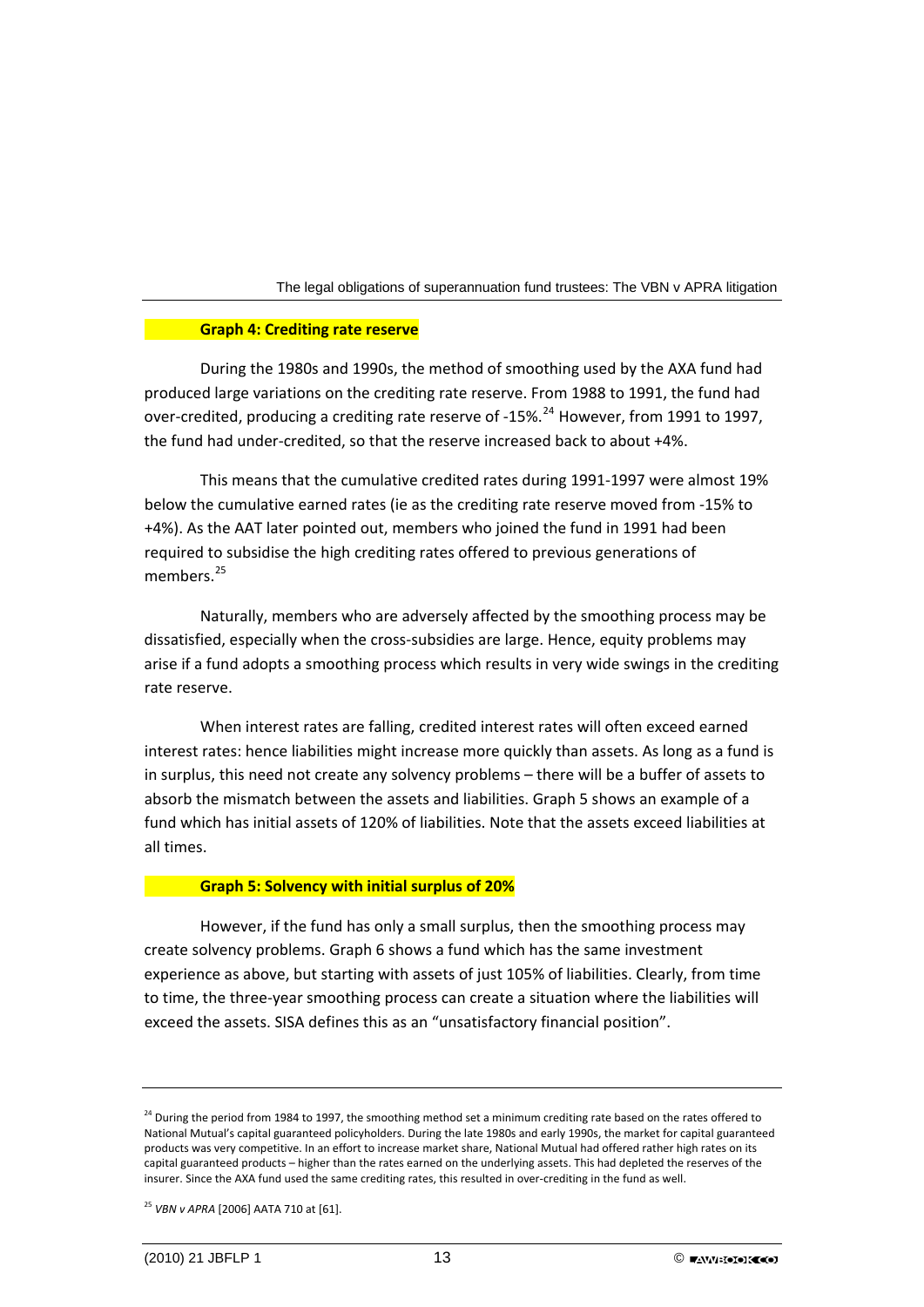## **Graph 6: Solvency with initial surplus of 5%**

The solvency problems may be exacerbated by adverse selection  $-$  a problem which is explained in more detail below.

In summary, a smoothing method can cause equity problems when there are wide swings in the crediting rate reserve, and might create solvency problems if a fund has low levels of surplus.

So what was the level of funding in the AXA fund?

## *<group>Decision 3: The contribution holiday*

In accordance with the trust deed and the *Superannuation Industry (Supervision) Regulations 1994* (Cth) (Regulations), the funding levels of the AXA fund were periodically reviewed by an actuary (in this case, a member of an actuarial consulting firm).

The vested benefit index (VBI) is one measure of a superannuation fund's solvency. The VBI is the ratio of the fund assets to the total vested benefits; vested benefits are the benefits which members would be entitled to if they resigned or retired on the date of the valuation.<sup>[26](#page-14-0)</sup>

According to professional standards for actuaries, the VBI should generally be no less than 100%,<sup>[27](#page-14-1)</sup> ie assets should cover the vested benefits. The plan actuary to the AXA fund recommended that it would be desirable to maintain a VBI above 115%, in order to provide a buffer against adverse experience. Historically, the fund's VBI had usually been between 115% and 130%.<sup>[28](#page-14-2)</sup>

However, in March 1998, the plan actuary reported that the VBI was 151% (most probably as a result of the prolonged share market boom during the 1980s). The surplus amounted to about \$60 million dollars.

<span id="page-14-0"></span><sup>&</sup>lt;sup>26</sup> Under the definition in Professional Standard 400 issued by the Institute of Actuaries of Australia, the vested benefits include the actuarial value of pensions payable to already‐retired members. A slightly different funding measure is used under the *Superannuation Industry (Supervision) Regulations 1994* (Cth) for determining technical solvency. The Professional Standard is available at [http://www.actuaries.asn.au](http://www.actuaries.asn.au/) viewed 1 July 2010.

<span id="page-14-1"></span> $27$  See n 26.

<span id="page-14-2"></span><sup>28</sup> *VBN v APRA* [2006] AATA 710 at fn 141.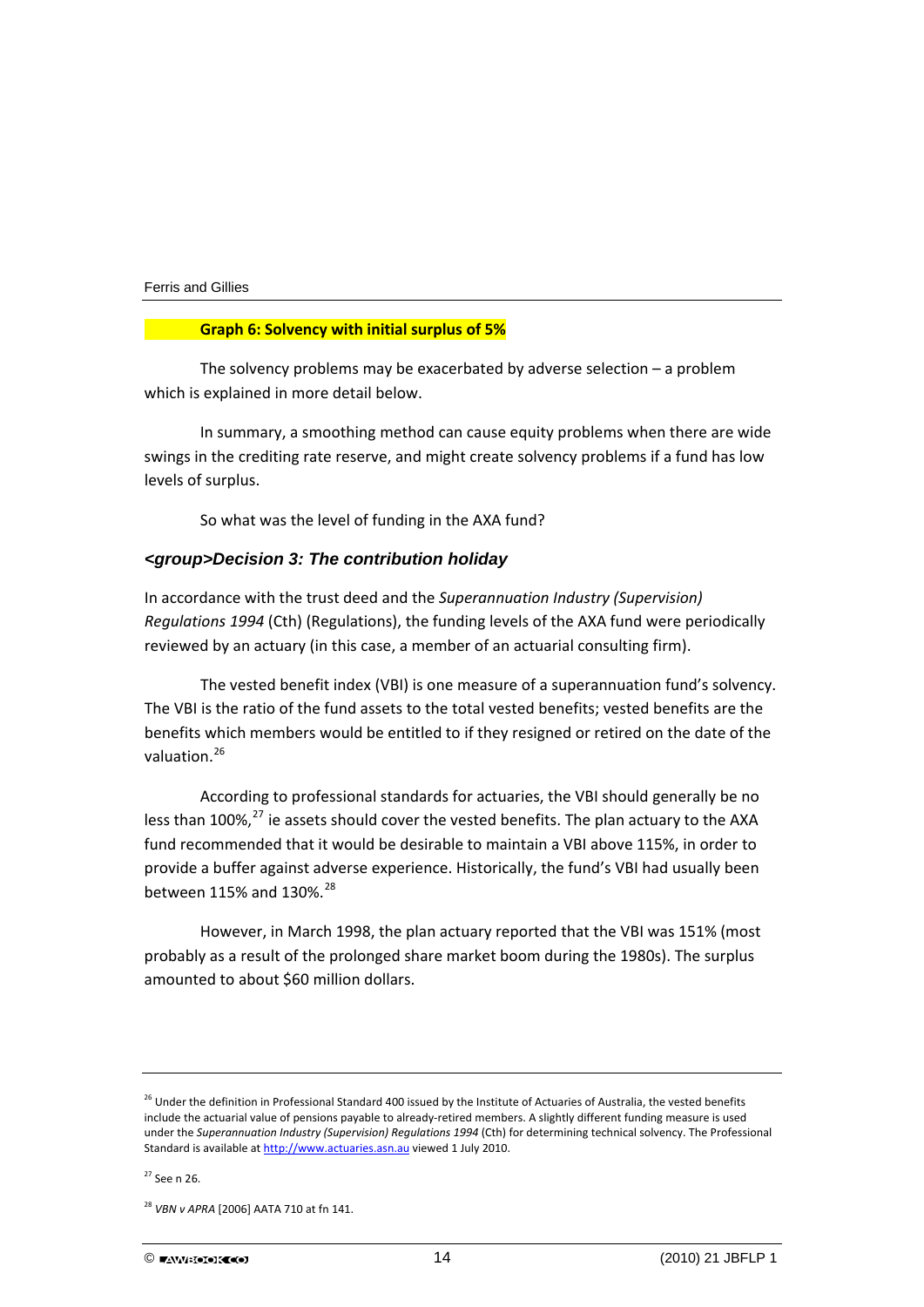Under these circumstances, the plan actuary recommended that the employer could cease contributions – ie take a "contribution holiday" – for at least three years effective from 1 July 1998.

Naturally, as a result of the contribution holiday, the VBI of the AXA fund was expected to decrease for the next three years. However, as a result of adverse experience during this period, the decline was rather steeper than expected (as shown in Graph 7).

## **Graph 7: Vested benefit index at 30 June 1998‐2002**

As the VBI declined, the trustee directors became increasingly concerned. VBV, the chairman of the trustee's board of directors, expressed these concerns to the employer in November 2000:

### <blockquote>

VBV noted that there had been considerable discussion among the directors on the implications of a VBI which was much closer to 100% than had historically been the case. The issue for the Trustee was whether a VBI of less than 100% constituted a real or perceived risk to the members ... VBV observed that the vested benefits represented a major component of the members' wealth and that those members saw the adequate coverage of the liability as the Employer's responsibility.<sup>[29](#page-15-0)</sup></blockquote>

The trustee suggested that the employer could consider ending the contribution holiday early. But the trustee does not determine the contribution rate. According to the trust deed, the employer decides on the level of contributions after considering the advice of the actuary.<sup>[30](#page-15-1)</sup> In this case, the employer decided to continue with the contribution holiday.

The situation deteriorated even further after the 9/11 terrorist attack in 2001, which caused stock market losses all around the world. The AXA fund earned negative returns, and by June 2002 the VBI of the fund was about 86%. According to the Regulations, the AXA fund was in an unsatisfactory financial condition. $31$ 

As the financial status of the AXA fund declined, the trustee's responsibility for determining the crediting rate became more difficult. If the trustee followed the normal

<span id="page-15-0"></span><sup>29</sup> *VBN v APRA* [2006] AATA 710 at [71].

<span id="page-15-1"></span><sup>30</sup> *VBN v APRA* [2006] AATA 710 at [49].

<span id="page-15-2"></span><sup>&</sup>lt;sup>31</sup> This is an approximation. The SISA definition of an unsatisfactory financial condition is more complex, allowing for priorities of payment for current and former employees, and transitional rules.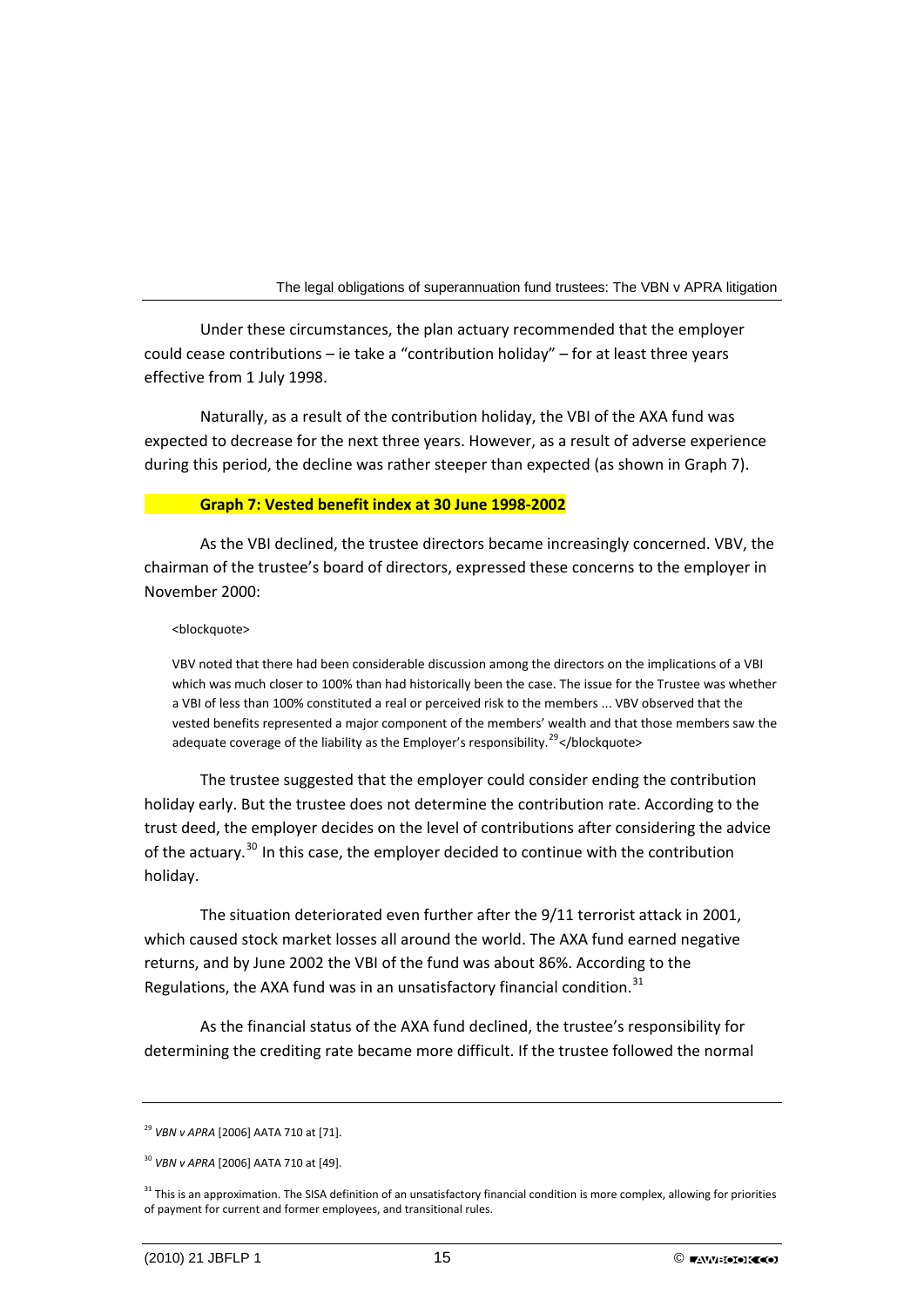smoothing policy, then the crediting rate would exceed the earned rate for the year ending 30 June 2002. Such over‐crediting would exacerbate the AXA fund's solvency problems – unless the employer was willing to pay additional contributions to cover the cost of over‐ crediting.

SISA and the Regulations allow the VBI of a defined benefit fund to fall below 100% temporarily – but they also require trustees to develop a plan for dealing with the matter.<sup>[32](#page-16-0)</sup> Trustees are expected to devise a plan which will remedy the shortfall within an acceptable timeframe (say three to five years). $33$  This plan would often involve additional contributions from the employer.

Naturally, when devising such a plan, the trustees must consider the employer's willingness and ability to pay such additional contributions.

In 2002, after downturns in the share market, many funds were in an unsatisfactory financial position.<sup>[34](#page-16-2)</sup> The AXA fund was certainly not the only fund which was seeking additional contributions from employer-sponsors. In a Guidance Note for trustees, APRA suggested that:

#### <blockquote>

Where solvency deficits are identified, employers should be willing and able to increase contributions especially where funding margins are tight. APRA believes that funds that took advantage of good times to minimise contributions should recognise that the reverse applies when markets turn down.<sup>[35](#page-16-3)</sup></blockquote>

However, many employers were either unable or unwilling to provide large additional contributions. Some employers hoped that the situation would automatically correct itself over time as markets recovered. Others were willing to pay off the deficits, but wanted to spread the payments over a longer period.

<span id="page-16-0"></span> $32$  SISA and the Regulations are not specific about the action which should be taken in these circumstances.

<span id="page-16-1"></span><sup>33</sup> APRA's expectations are set out in APRA, *Defined Benefits Superannuation Funds Solvency: APRA Guidance Notes for Actuaries, Auditors, and Trustees* (June 2002), available at [http://www.apra.gov.au](http://www.apra.gov.au/) viewed 1 July 2010.

<span id="page-16-2"></span><sup>&</sup>lt;sup>34</sup> For example, APRA reported that in June 2008 about 16% of defined benefit funds were in an unsatisfactory financial position as a result of the global financial crisis: APRA, *Insight*, Issue No 2 (2009), available at [http://www.apra.gov.au](http://www.apra.gov.au/) viewed 1 July 2010.

<span id="page-16-3"></span><sup>35</sup> APRA, n 33.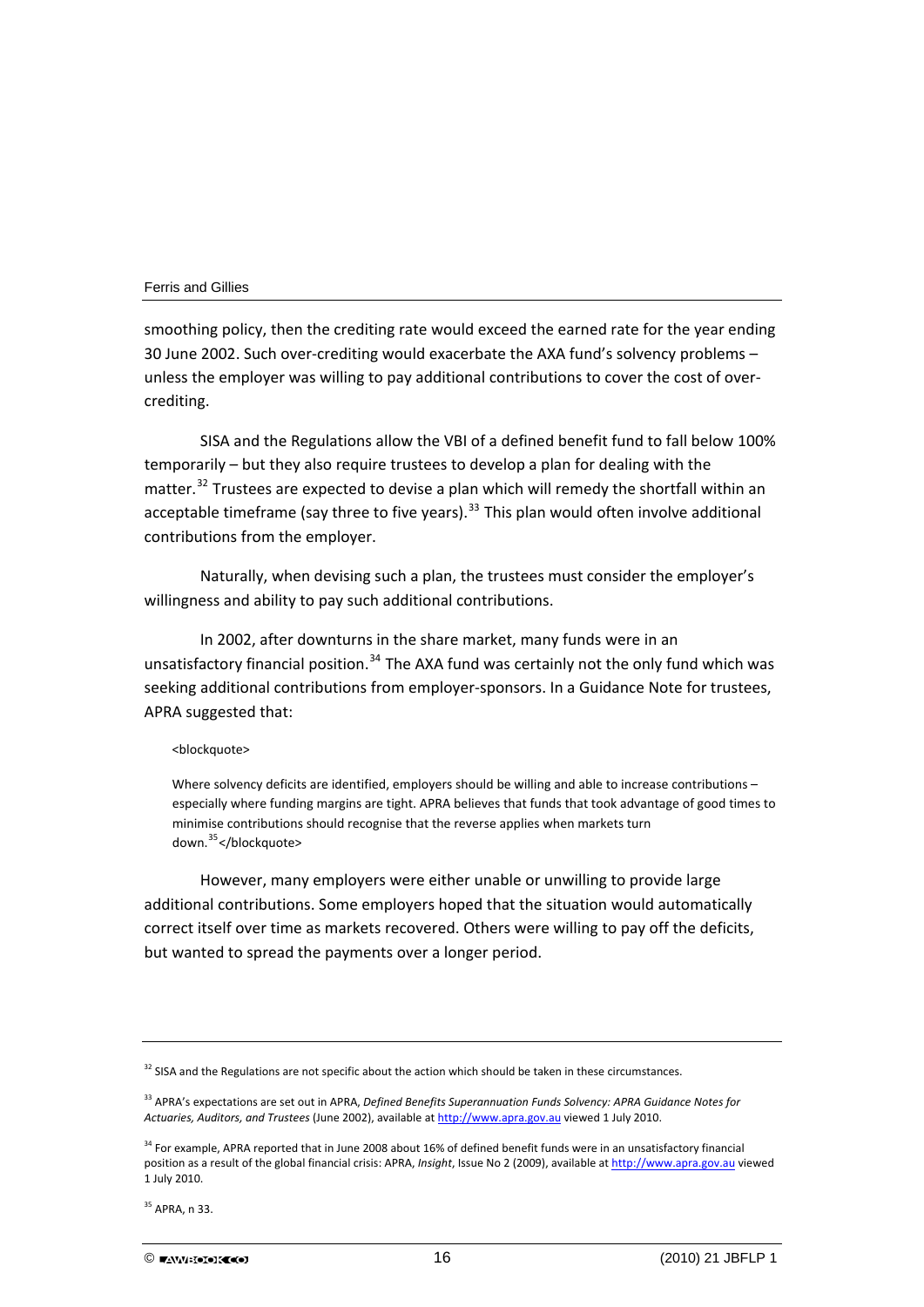At the request of the trustee, AXA resumed making contributions in 2001‐2002 and agreed to make some extra payments to improve the VBI of the AXA fund. However, the employer was quite adamant in opposing additional payments to cover the cost of any more over‐crediting for deferred benefit members. In fact, the employer was not happy about past over‐crediting either. The CEO argued that the cost of past over‐crediting should be recouped from members as soon as possible by a change in the crediting rate policy.

## *<group>The employer's attitude*

As noted previously, AXA's management changed in 2000 when a new CEO was appointed. The new CEO was determined to cut costs.

During 2001, the employer took a number of steps to control staff superannuation costs. In April 2001, the defined benefit fund was closed to new members – all new employees went into a defined contribution (accumulation) fund.

Soon afterwards, the employer began seeking legal advice about various proposals for reducing the costs of the defined benefit fund, including: (a) removing the deferred benefit option for members who were still in service; (b) reducing the pension accrual factors for future service; and (c) reducing the crediting rate for deferred benefit members.<sup>[36](#page-17-0)</sup>

In July 2001, AXA advised the trustee that it was unwilling to provide additional contributions for the benefit of deferred benefit members. The employer expressed the view that the interest crediting policy – ie adding interest based on the AXA fund's investment returns – was too generous to former employees (ie deferred benefit members).<sup>[37](#page-17-1)</sup> The letter to the trustee said that:

#### <blockquote>

The Employer ... understood its obligation to fund the benefits of active members of the Plan and that it was required to fund those benefits. It was the Employer's view, however, that benefits were funded to the date that members left its service. No further funding was provided for the benefits of members who

<span id="page-17-0"></span><sup>36</sup> *VBN v APRA* [2006] AATA 710 at [81].

<span id="page-17-1"></span><sup>37</sup> *VBN v APRA* [2006] AATA 710 at [75]. The benefits were considered generous relative to the benefits for in‐service employees which increased in line with salary increases. Based on long-term averages, investment returns are likely to be higher than salary increases.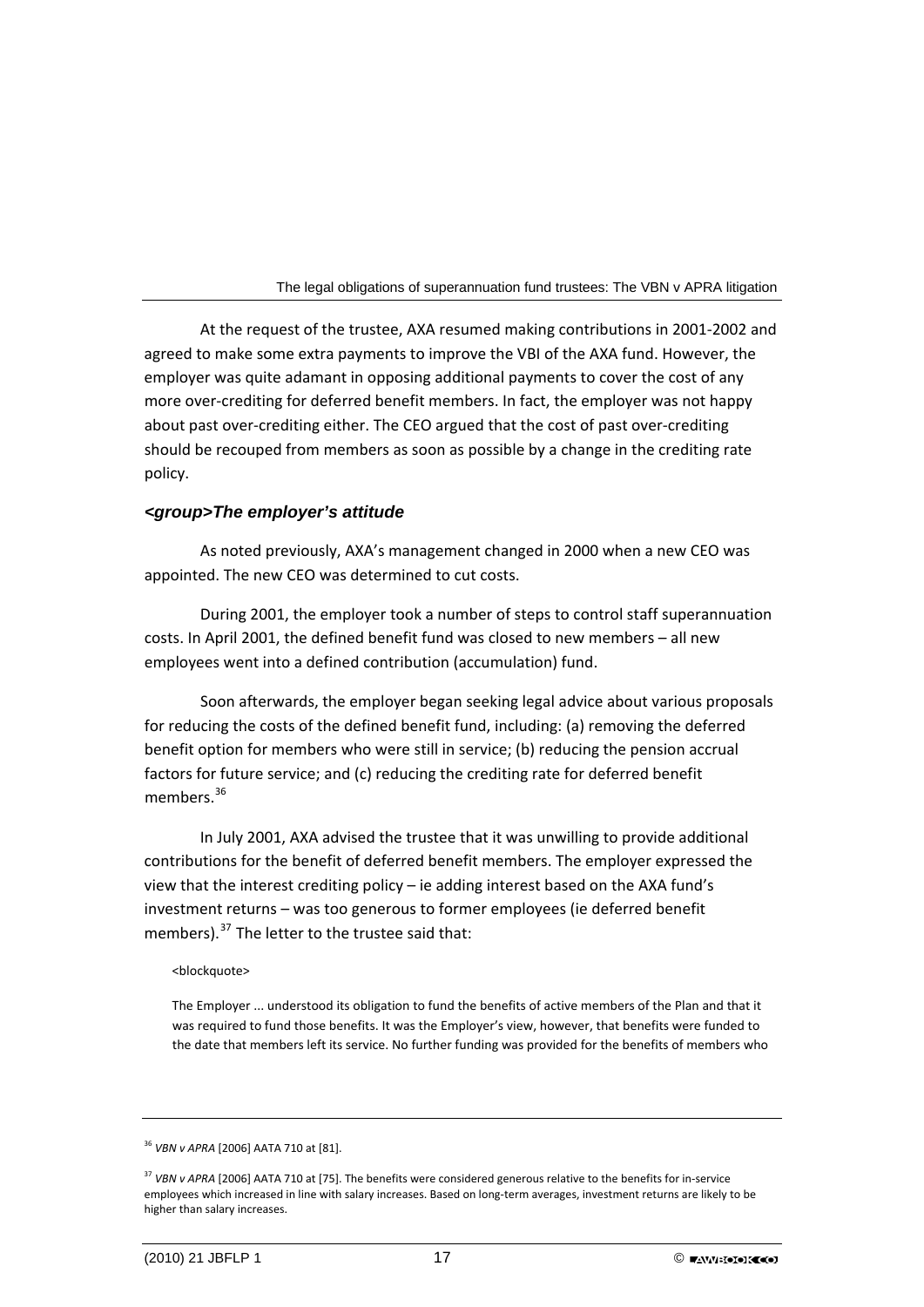had left the service. The Employer did not intend to provide any further funding for members who were not active members of the Plan.<sup>[38](#page-18-0)</sup> </blockquote>

This statement does not seem to be consistent with the trust deed. Under the trust deed, the employer had an obligation to fund benefits for all fund members – including deferred benefit members. Even if the AXA fund was closed down, the employer would have a continuing obligation to fund any deficits.

The employer did indeed threaten to close the AXA fund if necessary:

<blockquote>

The Plan Actuary has confirmed that the funding of the deferred pension benefit is imposing an unacceptable burden on the employer sponsor. This burden was not foreseen at the time the Plan Rules were amended to allow deferred benefits, and if this issue cannot be satisfactorily resolved then the employer sponsor may be forced to consider closing the Plan. This would be to the detriment of all members.<sup>[39](#page-18-1)</sup></blockquote>

The plan actuary had previously suggested that the cost of the deferred benefits could be contained by altering the crediting rate policy. He proposed using two separate crediting rates each year. One rate, based on the AXA fund's investment earnings, would be used to determine the lump sum benefit available to members choosing the lump sum option. But another rate – a lower rate – would be used to determine the value of the pension option. This approach would "control the financial ramifications of the pension option."[40](#page-18-2)

The employer supported this proposal. But under the trust deed, the employer did not have the power to make this decision – the trustee was responsible for determining the crediting rate.

The CEO did not believe that this was a satisfactory situation. According to evidence presented to the AAT, the CEO believed that the trustee should not make decisions about the crediting rate without considering the financial impact on the employer.

<span id="page-18-0"></span><sup>38</sup> *VBN v APRA* [2006] AATA 710 at [75].

<span id="page-18-1"></span><sup>39</sup> *VBN v APRA* [2006] AATA 710 at [76].

<span id="page-18-2"></span><sup>40</sup> *VBN v APRA* [2006] AATA 710 at [74]. It is interesting to note the similarities to the differential bonus policy adopted by the Equitable in the United Kingdom in the 1990s, in relation to their guaranteed-rate annuities. This policy also led to a protracted legal battle.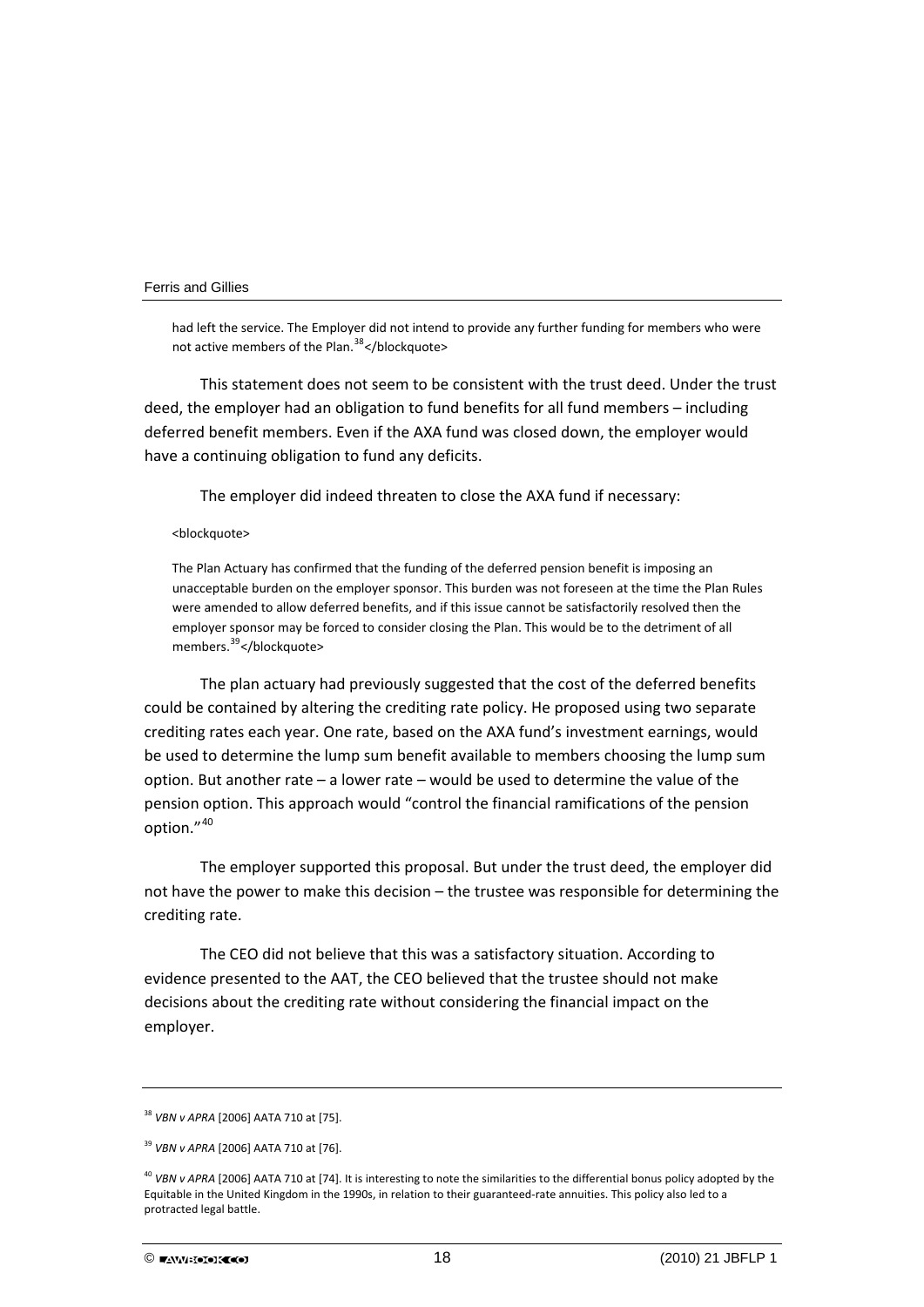#### <blockquote>

Among the matters that the CEO had questioned was the identity of the person who decides the crediting rate. It was noted that "the trustee alone should not do this as it puts a financial obligation on the Employer".</blockquote>

The CEO wanted the trustee to pay much more attention to the employer's wishes. According to the evidence presented to the AAT, the CEO made his views known quite forcefully. He was "keen on urgent action and wanted to fix the interest rate issue as soon as possible".<sup>[41](#page-19-0)</sup>

The following memo reveals the CEO's attitude to the trustee:

#### <blockquote>

Not sure the message has yet got through as the Trustees continue to meet and make decisions without discussing them in advance with the employer. One of … [the Plan Executive's] jobs is to make sure that [VBW] and I are made aware WELL IN ADVANCE of any financial issue coming before the Trustee so that we can consider our position and make sure the Trustee knows what it is before making any decisions. The current approach has GOT TO CHANGE. The trustees are still meeting and discussing/deciding on crediting rates, policy on choice of fund etc without a formal approach to get the employers [sic] view first.<sup>[42](#page-19-1)</sup></blockquote>

In an email to one of the directors of the trustee, the CEO later expressed the view that: "We have to get the message over that the employer runs this fund, not the Trustees<sup>"[43](#page-19-2)</sup>

#### According to the AAT:

#### <blockquote>

Clearly, this is not correct in law, just as his statement that it is for the Employer to decide whether to make additional contributions is not correct.<sup>[44](#page-19-3)</sup></blockquote>

Consistently with SISA, and the general trust law, the trustee is responsible for running the fund. Furthermore, under the Regulations, the fund rules must not permit the

<span id="page-19-0"></span><sup>41</sup> *VBN v APRA* [2006] AATA 710 at [102]

<span id="page-19-1"></span><sup>42</sup> *VBN v APRA* [2006] AATA 710 at [158], quoting a memo written in October 2002.

<span id="page-19-2"></span><sup>43</sup> *VBN v APRA* [2006] AATA 710 at [552].

<span id="page-19-3"></span><sup>44</sup> *VBN v APRA* [2006] AATA 710 at [552].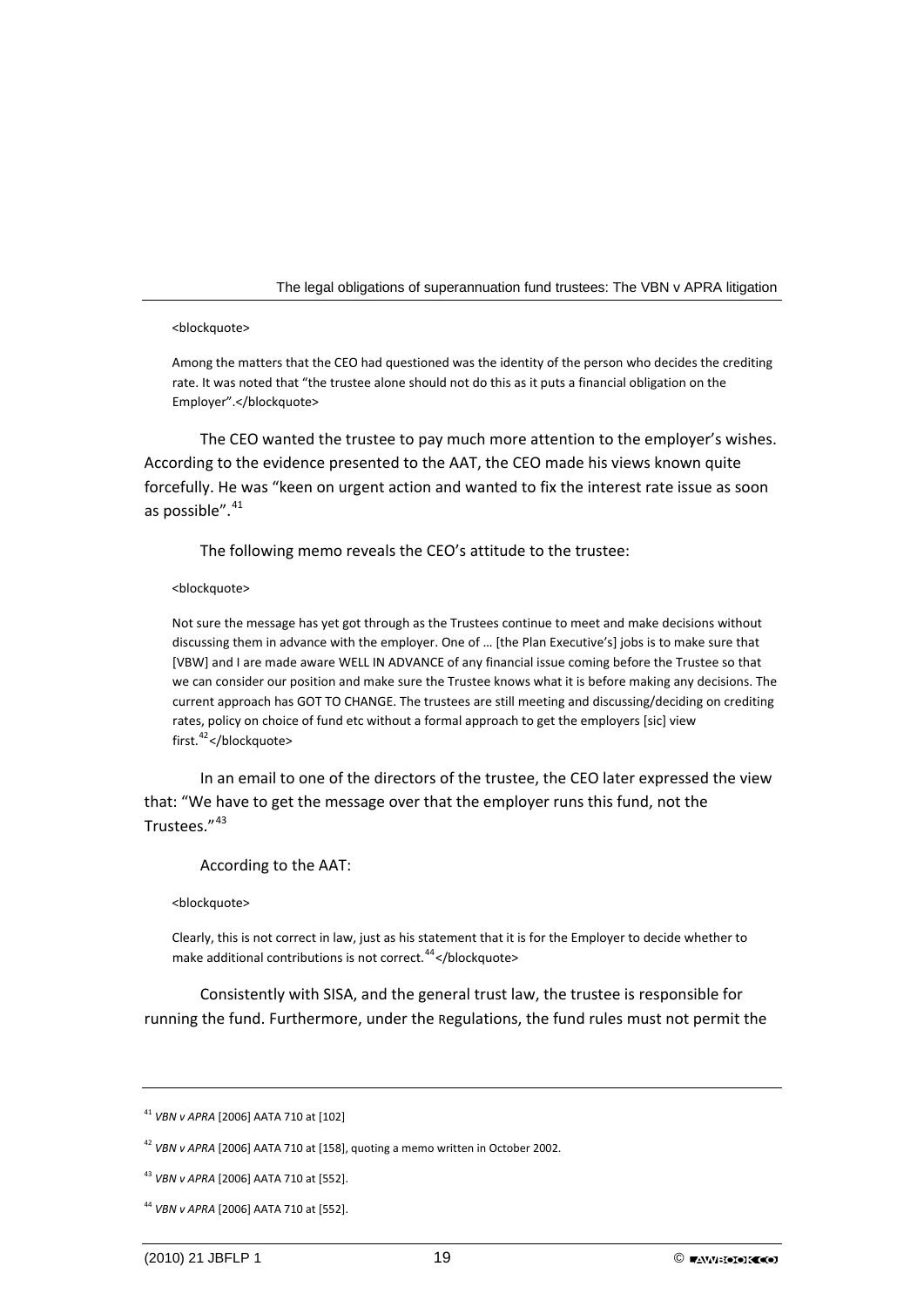trustee to be subject to direction by any other person when the trustee exercises powers under the trust deed. $45$ 

## **<DIV> THE TRUSTEE'S DILEMMA: THE 2001-2002 CREDITING RATE DECISION**

As discussed above, the trustee and the employer made three decisions during 1997‐1998:

- 1. the deferred benefit was introduced;
- 2. a policy of smoothing crediting rates was introduced; and
- 3. the employer took a three-year contribution holiday.

Each of these decisions seemed reasonable at the time: the fund had a large surplus and a supportive employer. However, these decisions, when combined with an adverse investment experience and a change in the employer's attitude, created a difficult situation for the fund in 2002.

The decisions made by the trustee in relation to the crediting rate policy for the financial year ending 30 June 2002 are examined below.

Normally, the final crediting rate would be determined in arrear. That is, the trustee would wait until the end of the financial year (30 June 2002). At that time, the fund administrators would then calculate the actual rate of return earned by the fund over the past year. The trustee would consider that information and apply the crediting rate policy. The rate would normally be declared within a few weeks of the end of the financial year (say mid‐August).

An interim rate would be applied to determine the benefits for any member who left during the year, ie before the crediting rate was declared. The interim rate would normally be a conservative estimate of the expected crediting rate and would be revised from time to time during the year in line with investment experience.

## **<subdiv>Review of the crediting rate policy 2001-2002**

What factors should the trustee take into account in determining the crediting rate?

The trustee must always act in compliance with the trust deed. The trust deed for the AXA fund said that the deferred benefits "shall accrue with interest at a rate

<span id="page-20-0"></span><sup>45</sup> *VBN v APRA* [2006] AATA 710 at [19]. There are certain exceptions, as set out in *Superannuation Industry (Supervision) Regulations 1994* (Cth), reg 4.03, eg the employer‐sponsor can instruct the trustees to terminate the fund.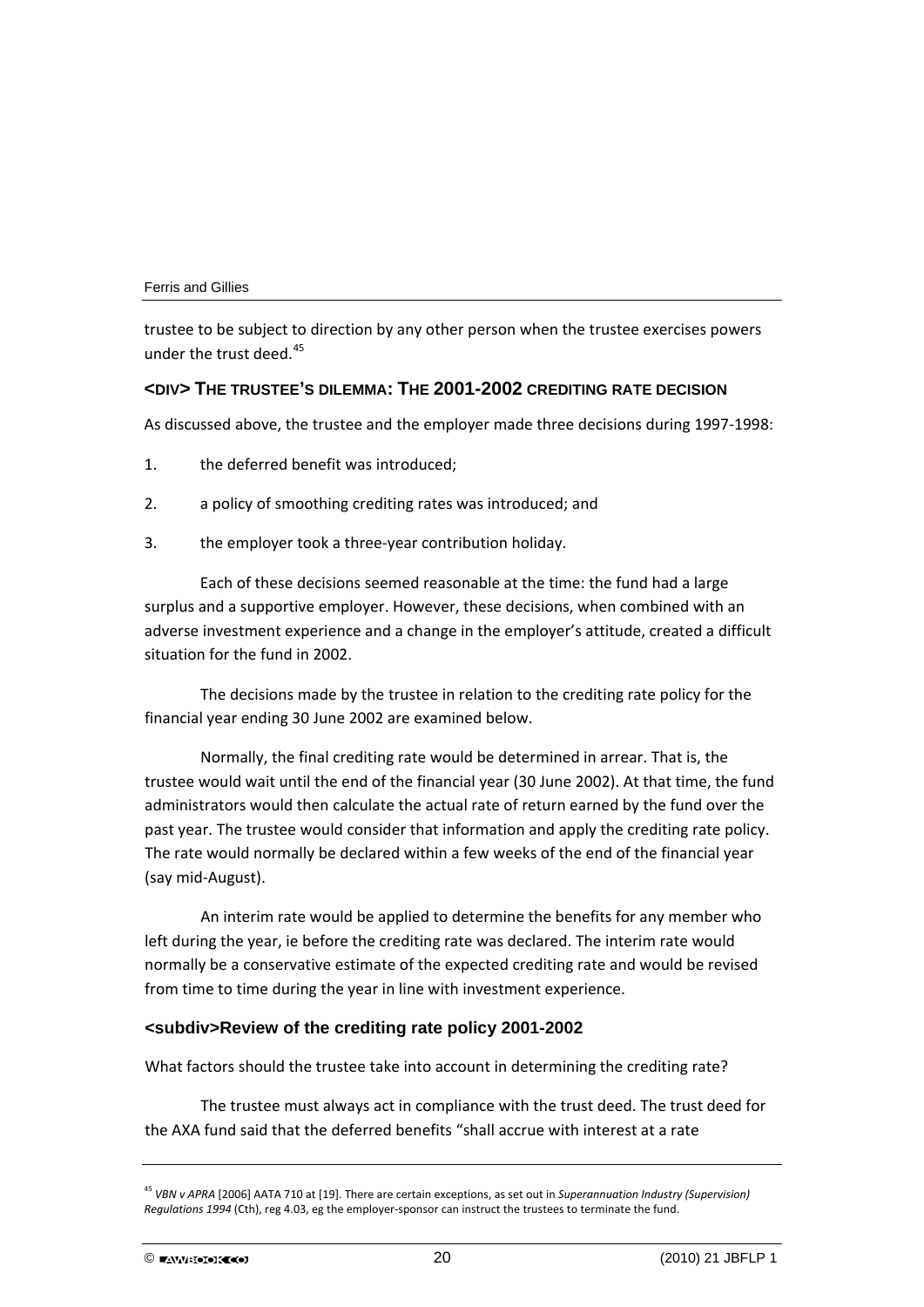determined from time to time by the Trustees after considering the advice of the Actuary".[46](#page-21-0)

The interpretation of this clause later became controversial. The trustee acted on the assumption that the crediting rate could be either positive or negative. The trustee did eventually declare a negative rate for 2001‐2002. However, the AAT later asserted that the trustee was wrong: the term "accruing with interest" implies a non‐negative crediting rate. Hence the trustee had breached its duty to comply with the terms of the trust deed when it set a negative rate.<sup>[47](#page-21-1)</sup>

Normally, the trustee would also consider established policy and member expectations before setting the crediting rate for the year.<sup>[48](#page-21-2)</sup> Based on the information which had previously been provided to members, most members probably expected that the 2001‐2002 crediting rate would be determined using the three‐year average method, ie a continuation of the established policy.

Over the years, this policy had been explained to members many times. When the deferred benefits had been introduced in 1997, the members had been told that:

## <blockquote>

The amount you decide to leave in the Plan will accumulate with interest from the date you leave service. The interest rate credited will be the Plan's crediting rate as determined by the Trustee. This rate is determined by smoothing the Plan's investment return to avoid major fluctuations from year to year. Details of the Trustee's Investment and Interest Crediting policies are set out in the Trustee's Report to Members each year.<sup>[49](#page-21-3)</sup></blockquote>

In August 1998, the trustee sent out a newsletter describing the method of smoothing which had been adopted (ie a three‐year average subject to a minimum rate). The method of smoothing was again described in annual reports to members in 1999, 2000 and 2001. The annual reports explained that the smoothing policy was designed to avoid

<span id="page-21-0"></span><sup>46</sup> *VBN v APRA* [2006] AATA 710 at [44].

<span id="page-21-1"></span><sup>47</sup> *VBN v APRA* [2006] AATA 710 at [354].

<span id="page-21-2"></span><sup>48</sup> *VBN v APRA* [2006] AATA 710 at [128].

<span id="page-21-3"></span><sup>49</sup> *VBN v APRA* [2006] AATA 710 at [27].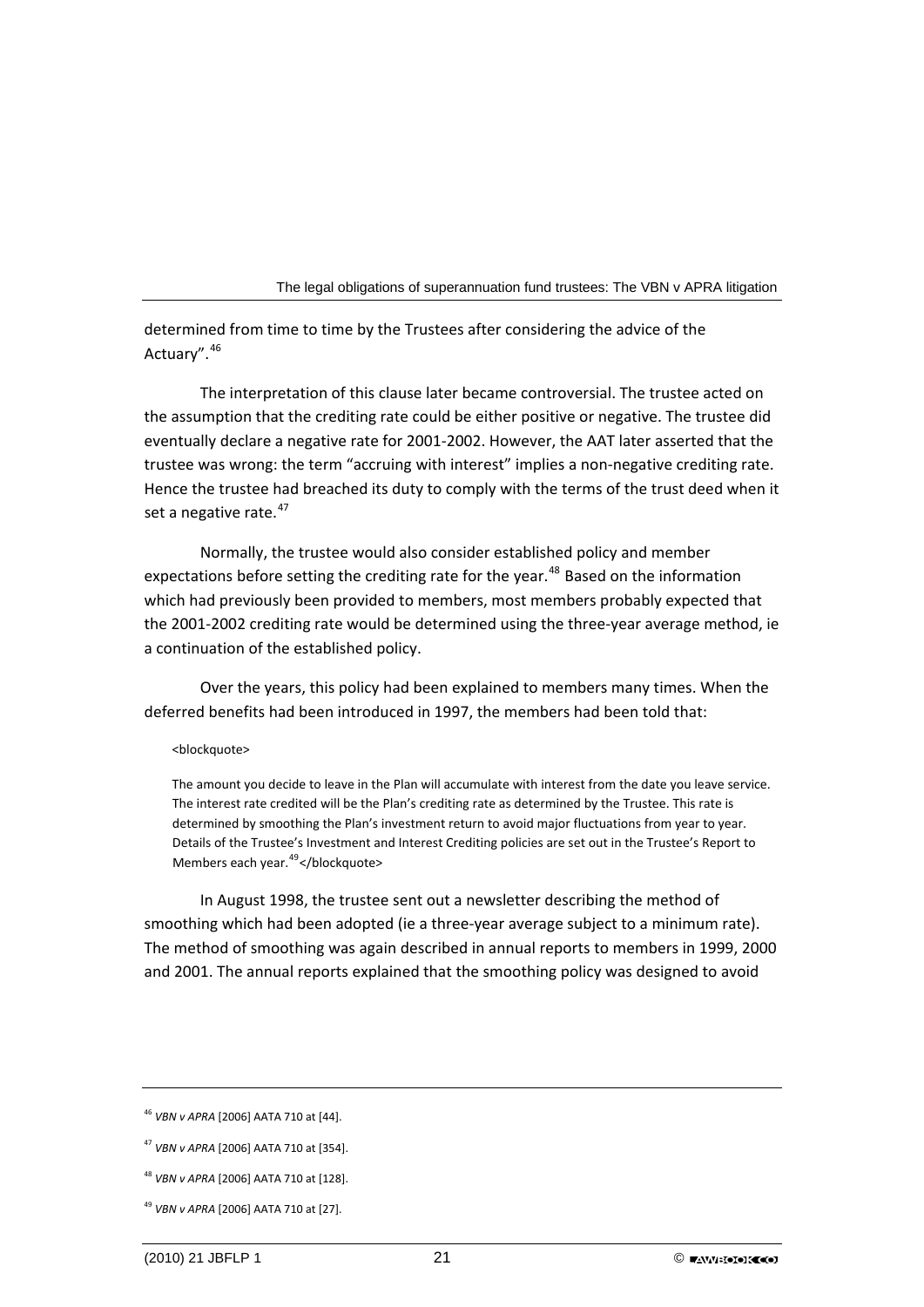major fluctuations.<sup>[50](#page-22-0)</sup> The smoothing policy was also described in newsletters to members in December 2001 and again in April 2002. $51$ 

Prior to the June 2002 decision, the trustee did not inform the members of concerns about the crediting rate, nor did it inform the members of its decision to review the crediting rate policy.<sup>[52](#page-22-2)</sup> Clearly, it was reasonable for the members to assume that the existing policy would be used to determine the crediting rate for 2001‐2002.

However, during 2001‐2002 circumstances had changed, and the trustee had to take account of the new situation before choosing a crediting rate.

## **<subdiv>The adverse selection problem**

In late 2001, in the aftermath of the 9/11 terrorist attack, share markets crashed all around the world, including Australia. The AXA fund's investment return for the third quarter was ‐ 5.8%. The fund was in an unsatisfactory financial condition, and in October 2001 the plan actuary warned the trustee that this created the risk of adverse selection by the members:

#### <blockquote>

I note that the current crediting rate policy can result in a high degree of smoothing (the current circumstances being a prime example) and effectively assume sufficient reserves are available via the defined benefit section to allow this to occur. They also provide scope for some selection against the Plan by former employees who may choose (to a greater or lesser extent) when to withdraw their benefit from the Plan.<sup>[53](#page-22-3)</sup></blockquote>

#### What did this mean?

The effect of adverse selection can be illustrated with an example. Suppose a fund has assets of \$90 million and liabilities of \$100 million (ie a VBI of 90%).

Now suppose that 30% of the benefits belong to deferred benefit members who are entitled to withdraw their full lump sum benefits at any time. Suppose that the deferred benefit members are aware that investment experience has been poor this year, and hence they know that the smoothed crediting rate will be low for the next few years.

<span id="page-22-0"></span><sup>50</sup> *VBN v APRA* [2006] AATA 710 at [78].

<span id="page-22-1"></span><sup>51</sup> *VBN v APRA* [2006] AATA 710 at [84], [95].

<span id="page-22-2"></span><sup>52</sup> AXA Australia Staff Superannuation Pty Ltd, *Undertaking Relating to AXA Australia Staff Superannuation Plan* (2005), s E(14) (undertaking), available at [http://www.apra.gov.au/Media](http://www.apra.gov.au/Media-Releases/05_32.cfm)‐Releases/05\_32.cfm viewed 1 July 2010.

<span id="page-22-3"></span><sup>53</sup> *VBN v APRA* [2006] AATA 710 at [80].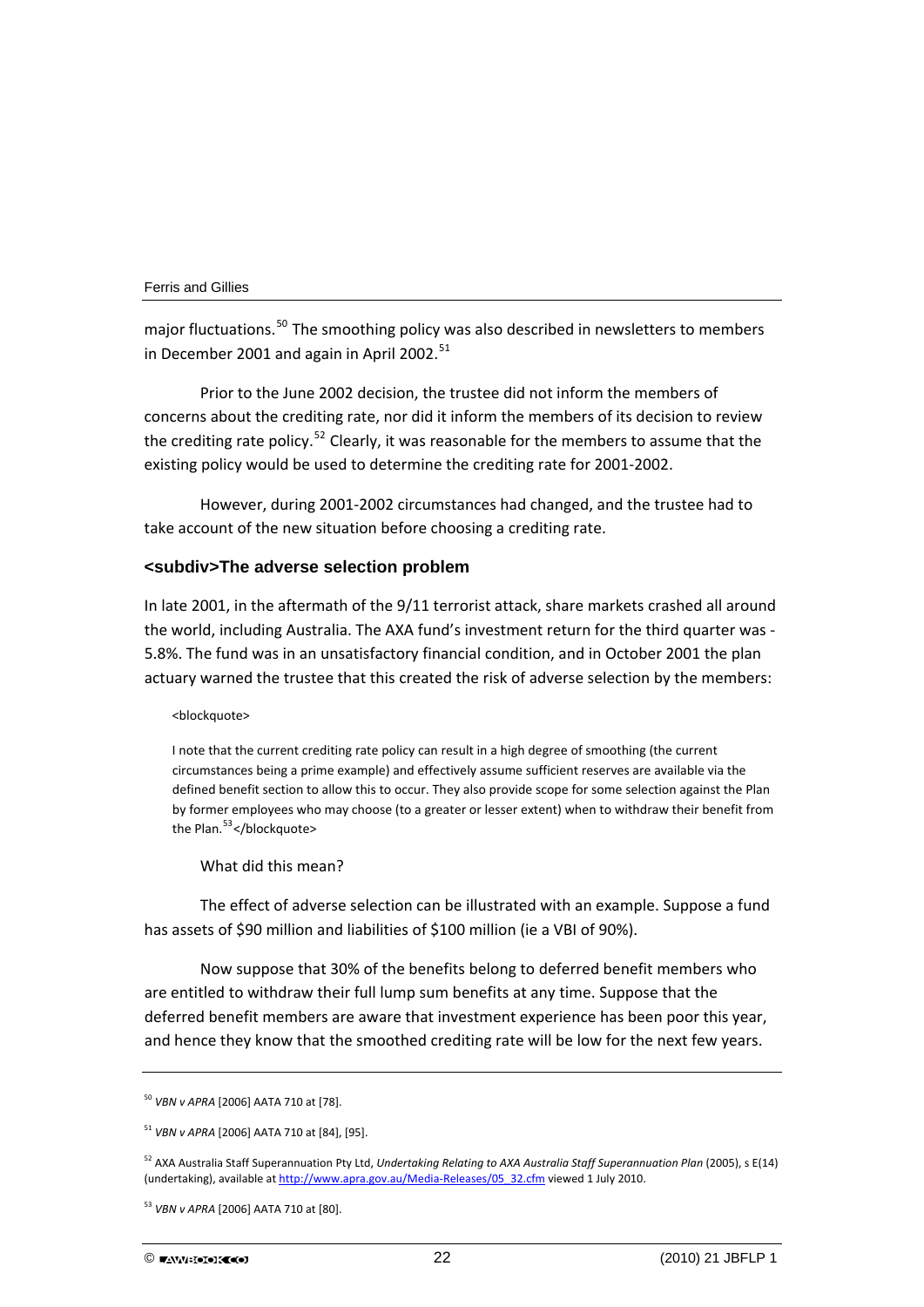They might decide to withdraw their benefits immediately, ie take \$30 million out of the fund.

This would leave the fund with assets of \$60 million and liabilities of \$70 million. The VBI will fall to just below 86%. This is detrimental to those members who remain in the fund: the security of their benefits has been eroded.

This was quite similar to the situation of the AXA fund. By the end of 2001, the AXA fund was in an unsatisfactory financial position, with an increasing proportion of deferred benefit members. Deferred benefit members could exit the fund at any time or convert to a pension, but current employees did not have that option.<sup>[54](#page-23-0)</sup> Under the circumstances, adverse selection posed a threat to the financial stability of the fund.

## **<subdiv>The 2001-2002 crediting rate decision**

In late 2001, after considering the plan actuary's warnings, the trustee directors asked the actuary to review the smoothing policy.<sup>[55](#page-23-1)</sup>

Over the next few months, the plan actuary and directors of the board considered the situation carefully. The board delegated most of the work to a subset of directors: the Investment Sub‐Committee. The Investment Sub‐Committee held several meetings over the next few months, working with the plan actuary to consider an alternative and formulate a new policy.

There were strong arguments in favour of a change in policy:

• The earned rate of interest for 2001‐2002 was estimated to be about ‐5.8%. The normal smoothing policy would have produced a crediting rate of about +3.9%. So continuation of the smoothing policy would mean crediting rates almost 10% above fund earnings – hence substantially increasing the level of over-crediting. The crediting rate reserve would fall to about -14%.<sup>[56](#page-23-2)</sup>

<span id="page-23-0"></span><sup>&</sup>lt;sup>54</sup> In Australia, choice of fund legislation did not become effective until 1 July 2005.

<span id="page-23-1"></span><sup>55</sup> *VBN v APRA* [2006] AATA 710 at [80], [82].

<span id="page-23-2"></span><sup>56</sup> *VBN v APRA* [2006] AATA 710 at [401].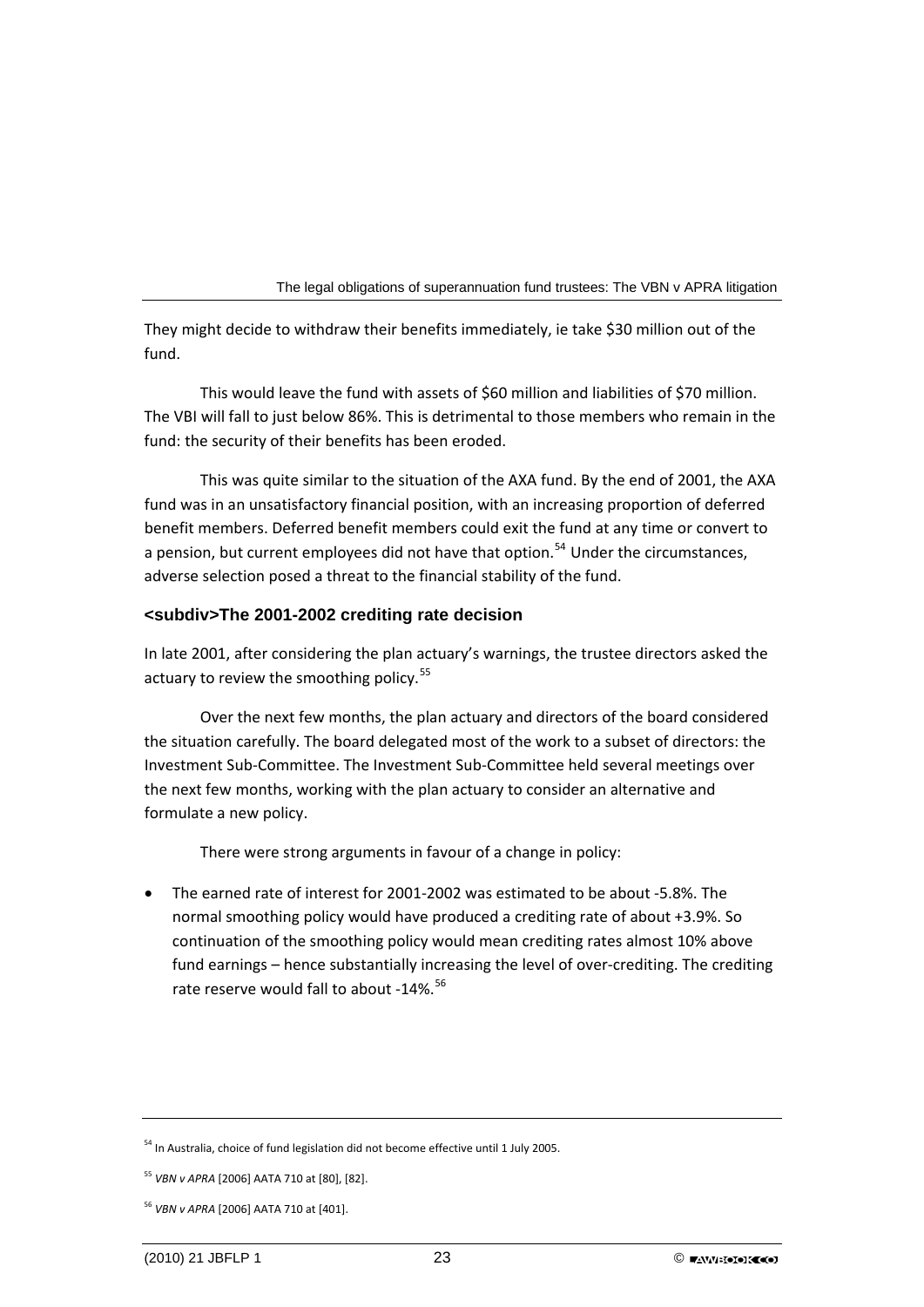- The AXA fund was in an unsatisfactory financial condition with a VBI of 86%.<sup>[57](#page-24-0)</sup> Since the crediting rate would apply to liabilities of about \$100 million, the cost of an extra 10% over-crediting would be about \$10 million, pushing the VBI down to 83%.<sup>[58](#page-24-1)</sup>
- A continuation of the three‐year averaging policy would inevitably lead to under‐ crediting in future years (as the investment losses in 2001‐2002 would drag down the smoothed rates in 2002‐2003 and 2003‐2004). Knowing this, some members might select against the AXA fund by withdrawing their benefits or commuting to a pension. This would push the VBI even lower and would crystallise the losses in the fund. Ultimately, someone else would have to bear those losses (either the employer or other members).
- The employer was not willing to make extra contributions to fund further overcrediting. In fact, the employer was pressing hard for a reduction in the crediting rate and a recoupment of past over‐crediting – and threatening to close the AXA fund if the interest rate problem was not "fixed".

The AAT later pointed out that, under the circumstances, it would have been imprudent to increase the extent of over-crediting unless the shortfall could be made up from some other source. In practice, the employer was the only probable source. And the trustee had reasonable grounds to believe the employer would be unwilling to cover the shortfall.

After considering these issues, the plan actuary recommended the abandonment of the three‐year average method, effective for 2001‐2002, and a recoupment of past over‐ crediting.<sup>[59](#page-24-2)</sup>

The trustee followed his advice, and on 24 June 2002, just days before the end of the financial year, the board of directors of the trustee resolved that:

#### <blockquote>

The negative reserve be recouped over 2 years;

The current interest rate crediting procedures, methodology and process be discontinued effective for 2001/02 and subsequent years;

<span id="page-24-0"></span><sup>57</sup> Assets \$271.6 million and vested benefits \$317.2 million. *VBN v APRA* [2006] AATA 710 at [399].

<span id="page-24-1"></span><sup>58</sup> *VBN v APRA* [2006] AATA 710 at [403].

<span id="page-24-2"></span><sup>59</sup> *VBN v APRA* [2006] AATA 710 at [121], [123].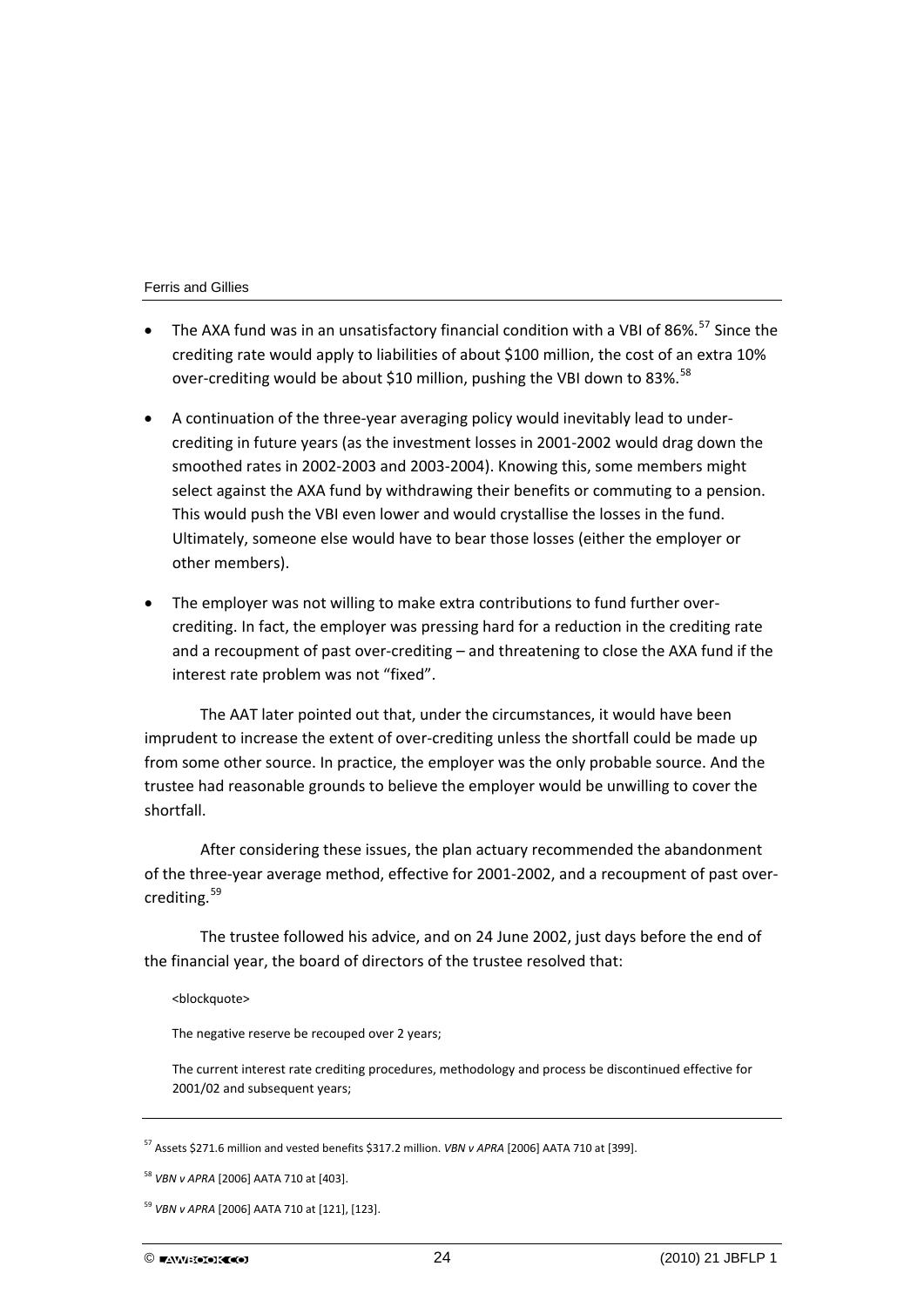To develop and implement new current interest rate crediting procedures, methodology, processes for 2001/02 and subsequent years by the Trustee having regard to the advice of the Actuary, the earning rate for the year, and the level of the relevant Crediting Rate Reserve.<sup>[60](#page-25-0)</sup> </blockquote>

## **<subdiv>A disclosure issue**

At this stage, the trustee had a difficult decision to make. What should the trustee tell the members about the new policy?

The trustee did have a legal obligation to provide information to members. Under reg 2.35 of the Regulations (as they applied at that time): $61$ 

#### <blockquote>

The Trustee of a Fund must give information to a member concerning any event in relation to the fund that the trustee reasonably believes the member would reasonably be expected to be informed of. </blockquote>

And specifically under reg 2.36:

<blockquote>

(1) If the governing rules of a fund are changed, or because of any other act carried out or consented to by the trustee, a change occurs in relation to the fund and the change is of a kind stated in subregulation (2), the trustee must give information concerning the change to each member affected by the change.

(2) The kinds of changes are those that:

(a) have an adverse effect on a member's rights or claim to accrued benefits or the amount of those benefits; or

(b) have an adverse effect on the benefits to which a member may become entitled; or

(c) have an adverse effect for the member on the circumstances in which those benefits would become payable; or

(d) have an adverse effect for the member on the manner in which those benefits would be worked out; or

(e) have an adverse effect in the security of the member's benefits.</blockquote>

<span id="page-25-0"></span><sup>60</sup> *VBN v APRA* [2006] AATA 710 at [115]. Note there was a typographical error in the board minutes but the meaning is fairly clear.

<sup>61</sup> *VBN v APRA* [2006] AATA 710 at [13]. Disclosure is now governed by the *Corporations Regulations 2001* (Cth): see *VBN v APRA* [2006] AATA 710 at fn 32.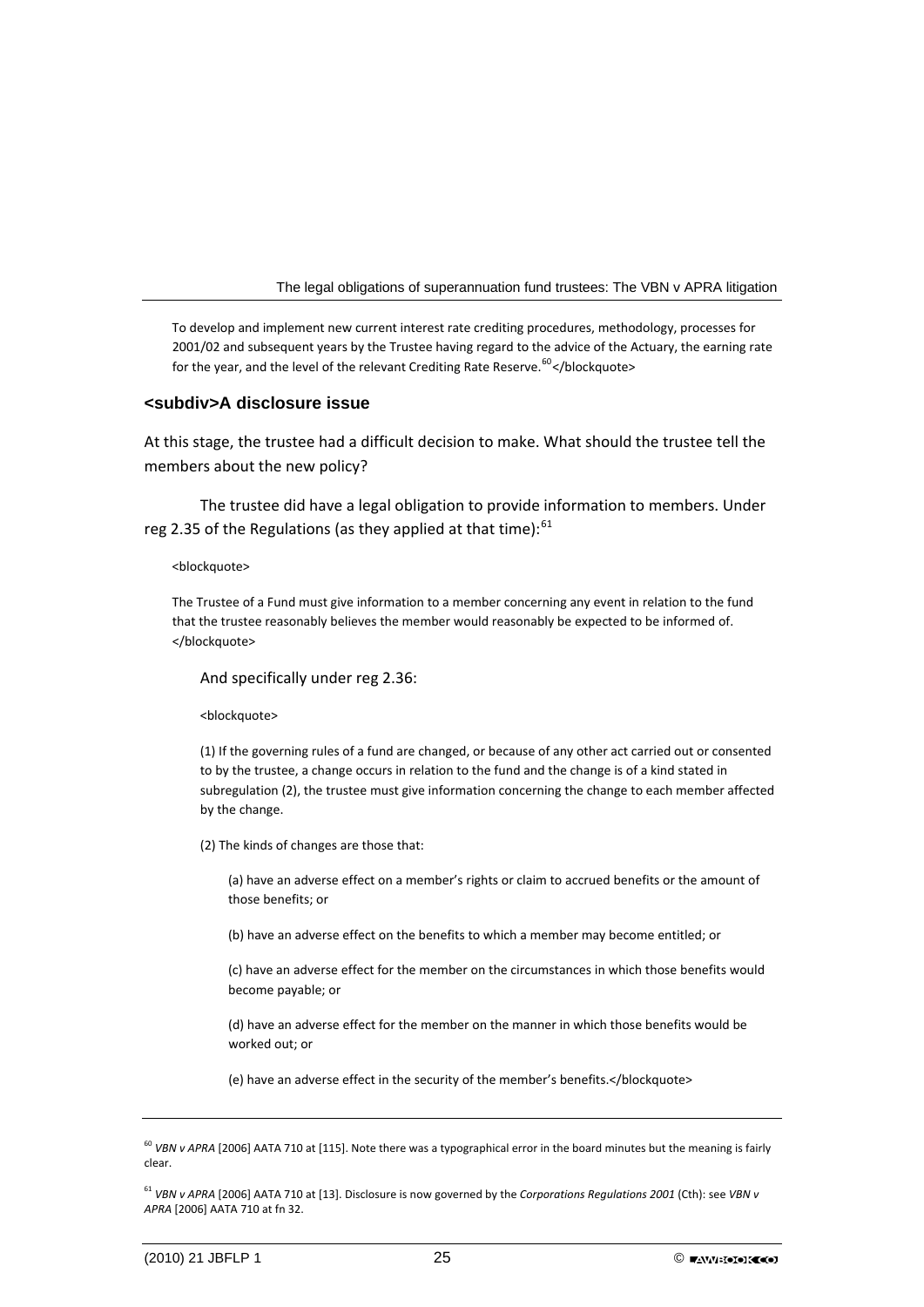That is, the trustees must provide information about any act carried out by them which might have an adverse effect for the member in respect of the way a benefit is to be calculated.

However, what would happen if the members realised that the new policy was likely to result in a negative crediting rate for 2001‐2002? If the members were given advance warning of such changes, before the new crediting rate was declared, then they would have time to pull their money out of the AXA fund immediately (or else commute their lump sum to a pension). This would be beneficial to those members who left – they would lock in the benefits of past over-crediting and avoid the impact of the negative rates. But if they did so, there would be a negative impact on the financial position of the AXA fund and the remaining members.

The trustee recognised the need to inform the members of the change in policy. A newsletter was issued to members dated June 2002. $^{62}$  $^{62}$  $^{62}$  The newsletter was carefully worded and the text was checked by a lawyer who confirmed that it complied with legislative requirements and was neither misleading nor deceptive.<sup>[63](#page-26-1)</sup>

However, in the subsequent review of the case, both APRA and the AAT criticised the trustee for poor communication of the policy changes. The June newsletter omitted key details of the new policy and created a misleading expectation among the members. Furthermore, the information provided to fund members by the plan administrators during this period was also misleading. APRA argued that the deficiencies in communication put the trustee in breach of its fiduciary obligations.<sup>[64](#page-26-2)</sup>

### What did the newsletter say?

#### <blockquote>

In recent years the rate credited to accumulation benefits within the Defined Benefits Division has been determined based on the average earning rate over the previous three years (subject to some adjustments). This approach was aimed at reducing fluctuations in yearly returns passed on to members' accounts, while still reflecting the actual earnings over longer periods.

The trustee has reviewed this policy having particular regard to the investment earnings outlook for the current year and the year to year differences between earning rates and crediting rates which have

<span id="page-26-0"></span> $62$  It appears that members did not receive the newsletter until early July 2002.

<span id="page-26-1"></span><sup>63</sup> *VBN v APRA* [2006] AATA 710 at [117].

<span id="page-26-2"></span><sup>64</sup> *VBN v APRA* [2006] AATA 710 at [360].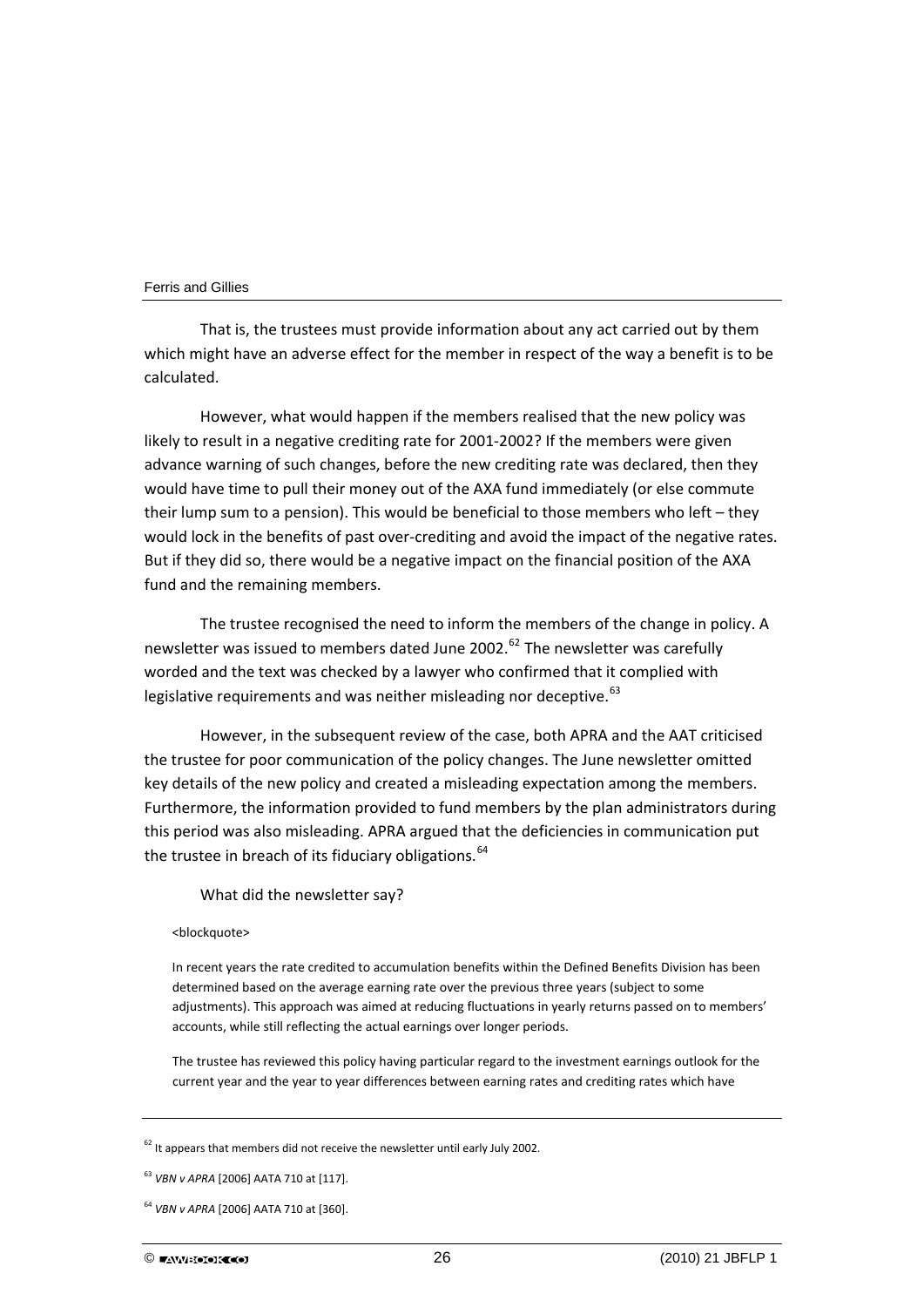occurred and may arise in future from the three year average approach. The outcome of the review was a decision to change the crediting rate policy to allow the Trustee flexibility to determine the rate each year having regard to the current year's earning rate, past earning rates vs Credited rates, and other relevant considerations, rather than using a formula approach.

Consistent with the revised policy, the following interim crediting rates have been adopted for benefit calculations for members leaving the Plan (or deferred benefit members converting to a pension);

#### 2% for members excluding category T.</blockquote>

The interim rate is a rate which applies to people who leave a fund before the annual crediting rate is determined. The interim rate is usually a conservative approximation to the rate which is finally declared. Many AXA fund members read the newsletter and noted that the interim rate was set at 2% and that this rate had been set "consistent with the revised policy". They took this to mean that the 2001‐2002 crediting rate would be a positive rate.

Some of the members were concerned – anyone who read the newspapers knew that the investment returns for the year were very poor. Some of them contacted the AXA fund's administrators (the fund had a helpline for members). Based on evidence to the AAT, they were reassured by the information they received. One member was specifically informed that any change to the crediting rate policy would not be applied retrospectively.<sup>[65](#page-27-0)</sup>

This reassurance was misleading. On 13 August 2002, the board of directors of the trustee declared a rate of ‐5.8%, which was the rate of return earned by the AXA fund in 2001‐2002. The trustee sent a letter out to members to inform them of this decision. The letter also explained that the trustee intended to recoup past over-crediting before 30 June 2004, ie by reducing the crediting rate for the next two years.

Many members were both surprised and angry. It was certainly not what they had expected, based on the information which they had been given previously:

- they were not going to receive 3.9%, which would have been the rate based on the smoothing policy which had been established over the last four years;
- they were not going to receive 2%, which would have been consistent with the interim rate advised in the June 2002 newsletter;

<span id="page-27-0"></span><sup>65</sup> *VBN v APRA* [2006] AATA 710 at [371]ff.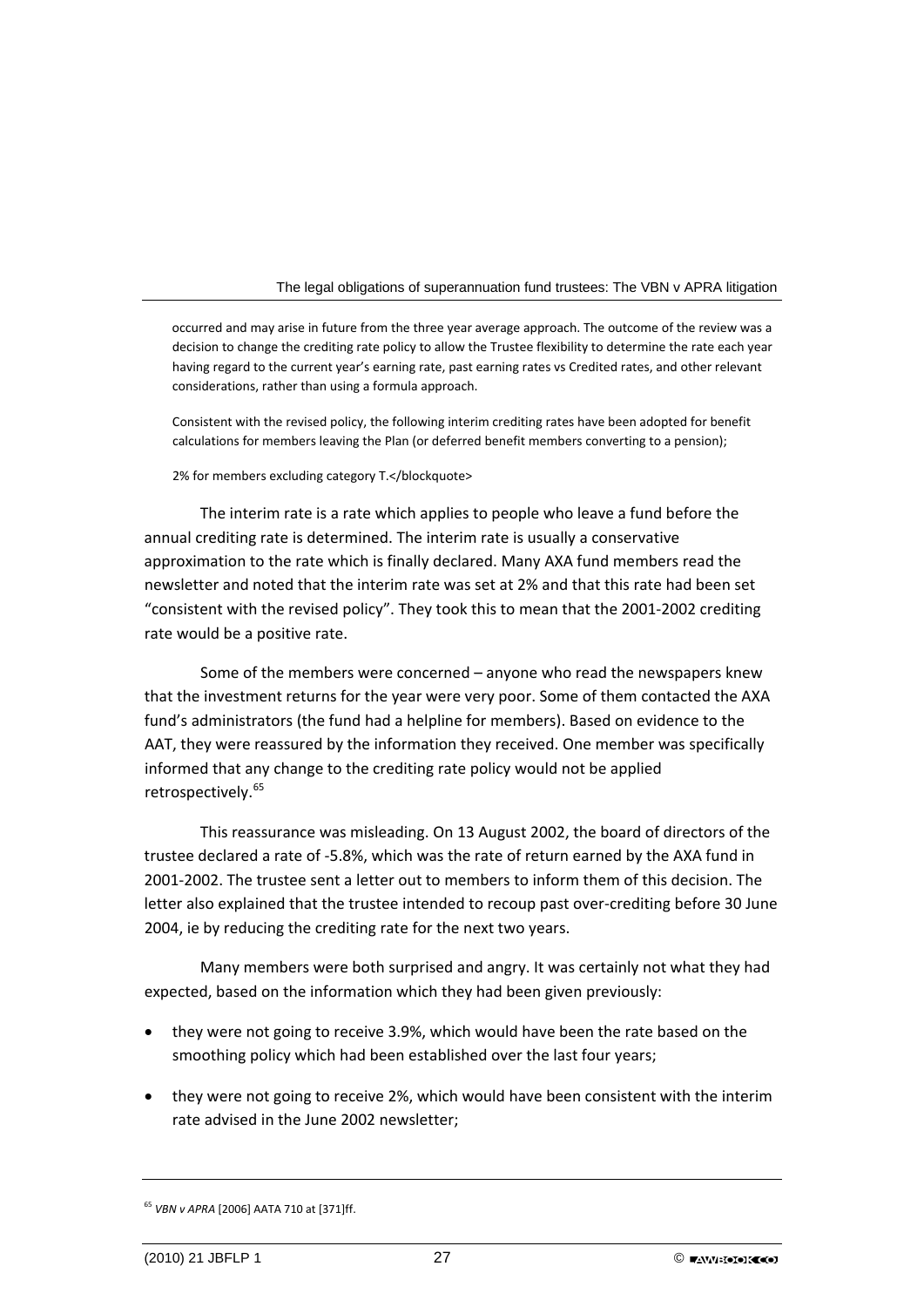- instead, the value of their accounts was going to FALL by 5.8%; and
- the crediting rate over the next two years would also be reduced in order to recoup past over-crediting (which amounted to about 5%).

Many members complained to the trustee. They were particularly angry about the perceived retrospectivity of the decision. Some of them also consulted their lawyers.<sup>[66](#page-28-0)</sup>

The AXA fund had another poor year in 2002‐2003. The earned rate was ‐0.1%. Under the previous crediting policy, the smoothed rate would have been set at 2%. However, in accordance with the new policy, the crediting rate was set at -0.1% for 2002-2003.

## **<DIV> APRA'S INTERVENTION AND THE AAT'S REVIEW**

Prior to the introduction of SISA, fund members who suffered a loss had a general law right to take legal action against a trustee who was alleged to have failed to meet its fiduciary responsibilities. Such an action was costly and was, in practice, an ineffective avenue for most members.

SISA changed this situation. If it appears to the relevant regulator – most often APRA – that a contravention of the governing legislation (such as SISA) may have occurred or be occurring in relation to a superannuation entity, APRA may conduct an investigation and is given a range of powers for this purpose.<sup>[67](#page-28-1)</sup> Depending on the results of the investigation, APRA has a range of alternatives for dealing with any contravention, such as applying to the Federal Court for an order disqualifying a trustee or other person,  $68$  or instituting civil proceedings for the recovery of damages or property,  $69$  or securing an enforceable undertaking in connection with the instant matter.<sup>[70](#page-28-4)</sup>

<span id="page-28-3"></span><sup>69</sup> SISA, s 298.

<span id="page-28-4"></span><sup>70</sup> SISA, s 262A.

<span id="page-28-0"></span><sup>66</sup> Murray L, "AXA Executive under Investigation over Super Irregularities", *The Sydney Morning Herald* (4 June 2005).

<span id="page-28-1"></span><sup>67</sup> SISA, s 263ff.

<span id="page-28-2"></span><sup>68</sup> SISA, s 126Gff. Formerly, and at the time of the proceedings in *VBN v APRA*, APRA could itself make a disqualification order: s 120A (repealed).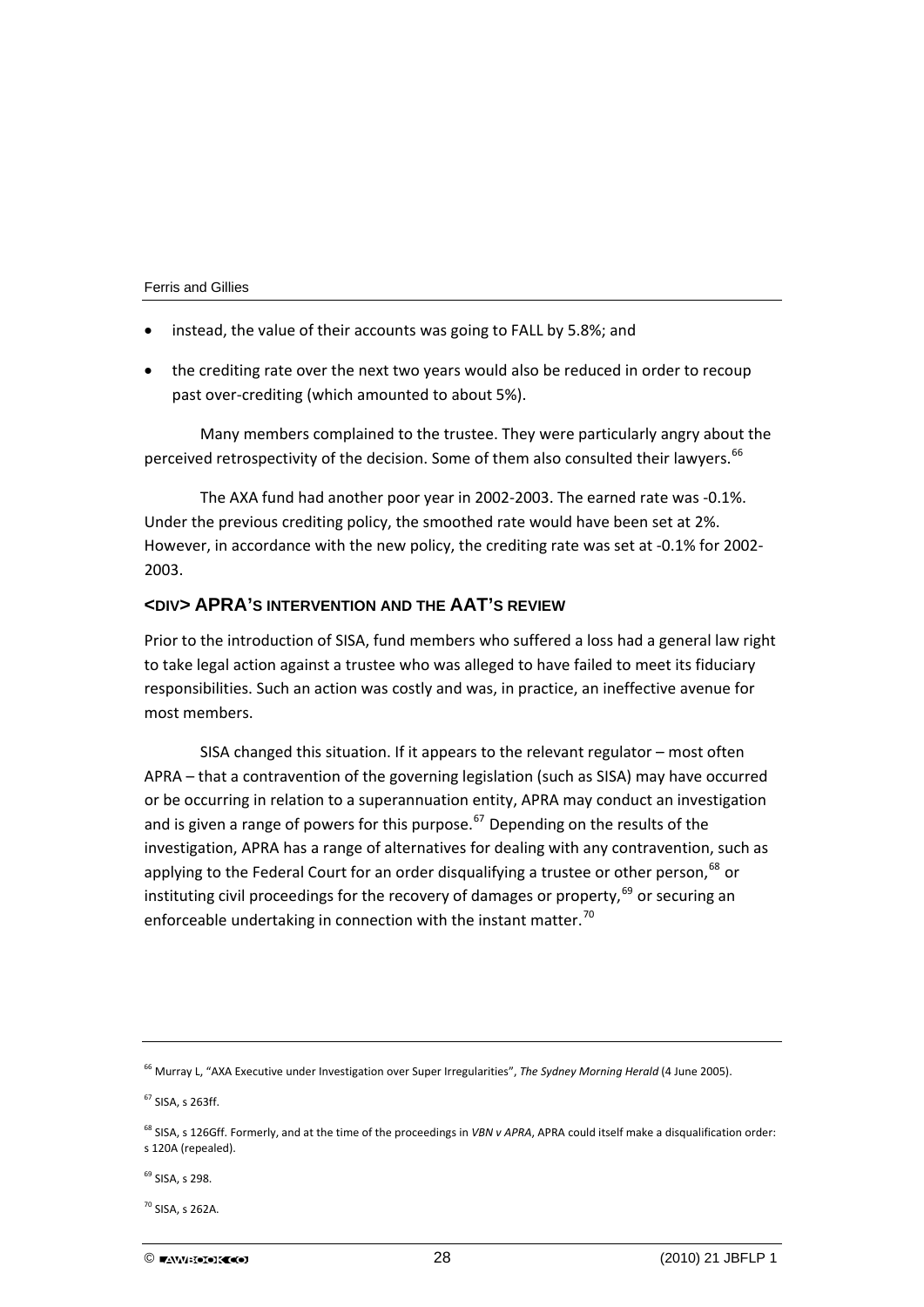

## **<subdiv>The enforceable undertaking**

After the trustee announced the negative crediting rate, several of the superannuation fund members complained to APRA and the Australian Securities and Investments Commission (ASIC).<sup>[71](#page-29-0)</sup> The regulators investigated the matter, and became concerned about the prudential and disclosure aspects of the crediting rate decision. APRA discussed these concerns with the trustee.

The trustee did not agree with APRA's views: it denied that it had breached any statutory or general law requirements. However, in November 2003, it did agree to conduct an internal review of the 2001‐2002 crediting rate decision. In the end, "the Trustee was able to review the decision with the benefit of hindsight and exercise its judgment afresh".<sup>[72](#page-29-1)</sup> On 11 November 2004, after considering all relevant matters, the trustee resolved to reverse its previous decision. As a result, the old smoothing policy would be used to determine the crediting rates for 2001‐2002 and 2002‐2003, and retrospective adjustments would be made to benefits:

• the crediting rate for 2001‐2002 was retrospectively increased from ‐5.8% to 3.9%; and

• the crediting rate for 2002‐2003 was retrospectively increased from ‐0.1% to  $2.0\%$ .<sup>[73](#page-29-2)</sup>

Therefore the overall effect was to increase the crediting rates by about 12% in total for the two‐year period. This would mean that the members' benefits would increase by about \$10 million in total. Most of this sum – about \$9.2 million – would go to the 288 deferred benefit members.[74](#page-29-3) The trustee sent out letters to all the affected members to inform them of the increase in their benefits.

In order to alleviate any ill effects on the financial position of the AXA fund, the employer agreed to take account of the increased liability when determining the funding arrangements for the year. In effect, the employer made an additional lump sum

<span id="page-29-2"></span><sup>73</sup> Undertaking, n 52.

<span id="page-29-0"></span> $71$  APRA is responsible for prudential supervision of superannuation funds; ASIC is responsible for market conduct and disclosure relating to investments.

<span id="page-29-1"></span> $^{72}$  Letter to members explaining the reversal of the crediting rate decision, attached to the undertaking, n 52.

<span id="page-29-3"></span><sup>&</sup>lt;sup>74</sup> APRA and ASIC, n 21.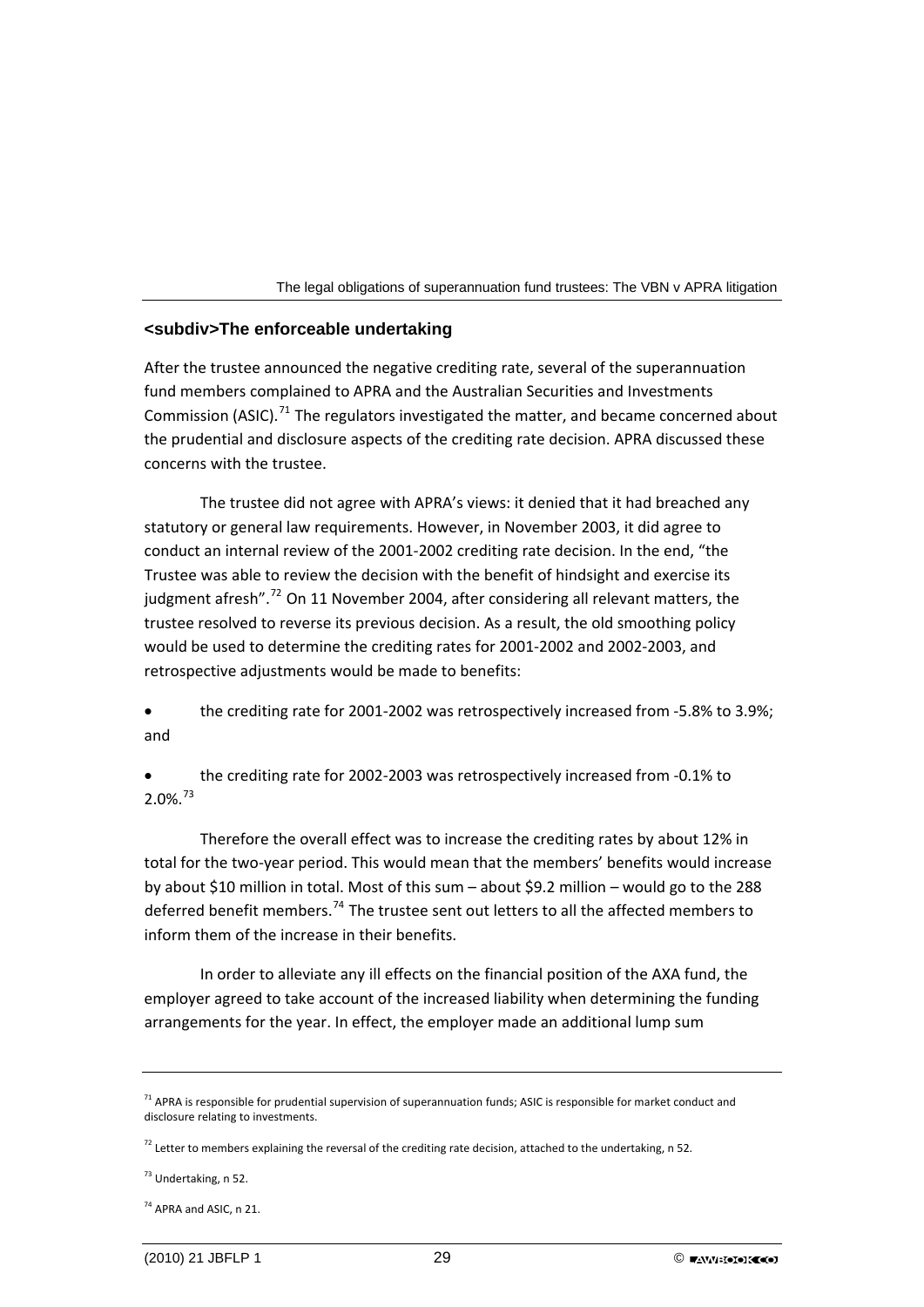contribution, so that the VBI of the AXA fund was back above 100% by the end of the financial year 2004‐2005.[75](#page-30-0)

This agreement was recorded in an enforceable undertaking between the trustee and APRA.[76](#page-30-1)

## **<subdiv>The alleged breaches of covenants: Issues of partiality and disclosure**

Although the trustee had denied any wrongdoing, APRA did not agree. APRA decided that the trustee had contravened the SISA. Specifically, the trustee, in the opinion of APRA, had breached three of the covenants deemed by s 52(1) to be in the governing rules (such as a trust deed) of the superannuation entity (where they are not expressly provided for): these covenants are stipulated in s 52(2). They impose on the trustee of a superannuation entity a range of obligations, including:

#### <blockquote>

(b) to exercise, in relation to all matters concerning the entity, the same degree of care, skill and diligence as an ordinary prudent person would exercise in dealing with the property of another for whom the person felt morally bound to provide;

(c) to ensure that the trustee's duties and powers are performed and exercised in the best interests of the beneficiaries;

…

(g) if there are any reserves of the entity – to formulate and give effect to a strategy for their prudential management, consistent with the entity's investment strategy and its capacity to discharge its liabilities (whether actual or contingent) as and when they fall due.</blockquote>

Pursuant to s 120(A) of the SISA, APRA had at the relevant time the power to disqualify directors of a trustee which has breached any of the covenants. Between June and October 2005, APRA disqualified several of the directors.<sup>[77](#page-30-2)</sup> The disqualified directors then appealed to the AAT against these disqualification orders.

<span id="page-30-0"></span><sup>75</sup> *AXA Australia Staff Superannuation Plan:Trustee Report as at 30 June 2005* (December 2005).

<span id="page-30-1"></span><sup>76</sup> Undertaking, n 52.

<span id="page-30-2"></span> $^{77}$  Seven directors were disqualified. Only six of them were directors at the time the crediting rate decision was made. APRA's grounds of complaint included additional problems arising from the employer offer which was made in 2003. Two people who were directors at the time of the crediting rate decision were not disqualified: *VBN v APRA* [2006] AATA 710 at [57].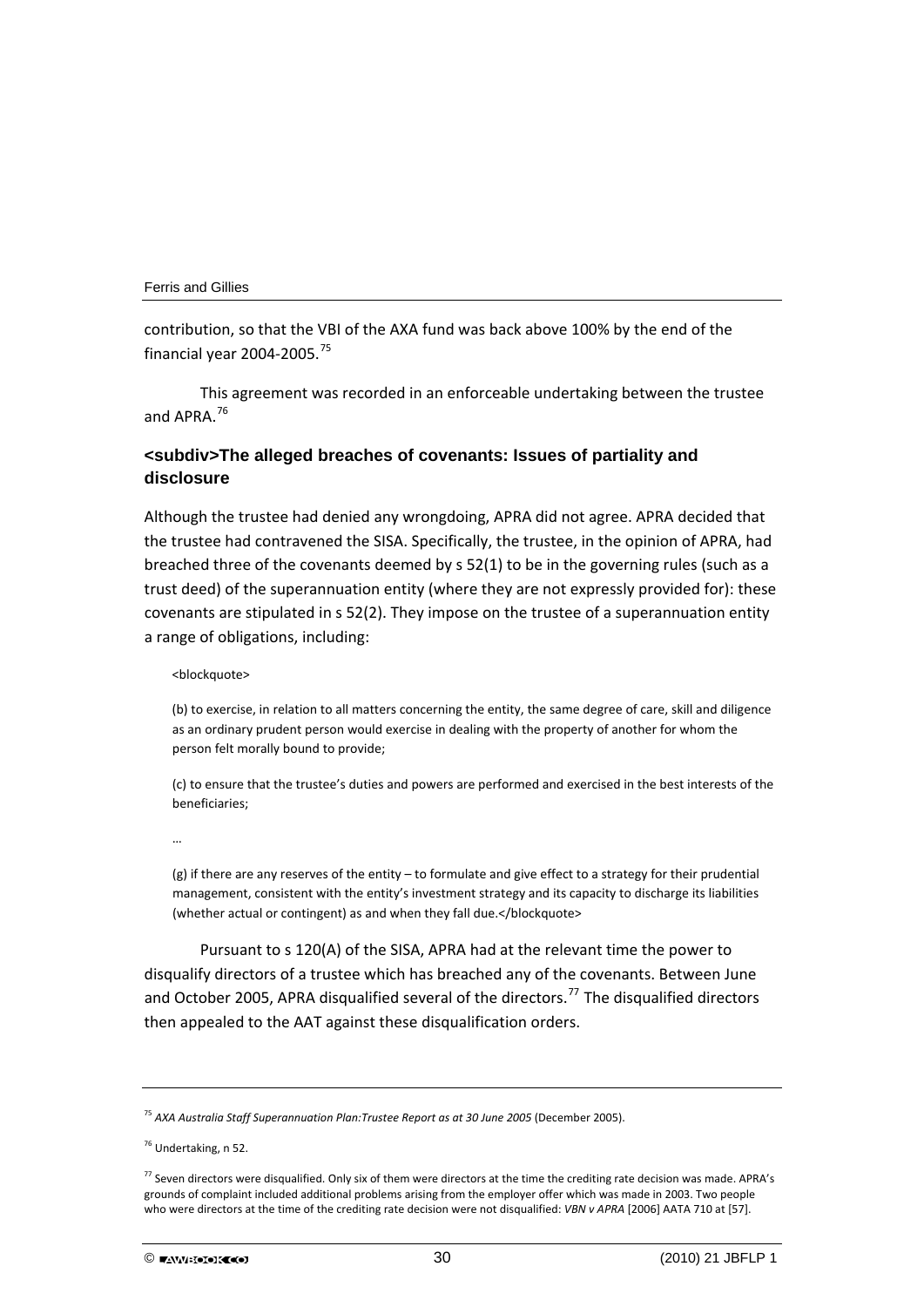Factual issues raised by APRA, and reviewed by the AAT, included:

- the retrospective impact of the crediting rate decision, which was detrimental to those members who held accumulation benefits, especially deferred benefit members;
- the failure to consider alternatives, such as seeking financial assistance from the employer;
- failure to communicate to a class of member, namely the deferred benefit members, relevant information, thereby creating a misleading expectation among these members; and
- partial decision‐making, which subordinated the interests of one class of members the deferred benefit members – to the interests of the other members.

APRA presented testimony from a highly respected actuary who was acting as an expert witness. He stated that, in his opinion, it would have been better to change the crediting policy prospectively instead of retrospectively, ie:

## <blockquote>

My recommendation to the Trustee in August 2002 would have been:

- Apply the old policy to determine the 2001/2002 crediting rate
- Confirm that the new policy would apply from 1 July 2002
- Approach the employer‐sponsor to provide funding in relation to any members who exit the Plan or who exercise their option to commence payment of their deferred pension.<sup>[78](#page-31-0)</sup></br>/blockquote>

The expert witness agreed that the trustee, and in turn its directors, was faced with a difficult and complex situation at the end of 2001‐2002. He agreed that the trustee had to weigh a number of different factors when making its decision. He agreed that the plan actuary has presented the trustee with reports which outlined most of the relevant considerations. He agreed that there was no one correct decision. In his opinion, the trustee had not placed enough weight on the duty to avoid misleading the members.<sup>[79](#page-31-1)</sup>

No doubt many actuaries would agree with this expert witness. But other actuaries – including the plan actuary – would disagree. The AAT noted that the trustee had sought

<span id="page-31-0"></span><sup>78</sup> *VBN v APRA* [2006] AATA 710 at [376].

<span id="page-31-1"></span><sup>79</sup> *VBN v APRA* [2006] AATA 710 at [407], [412].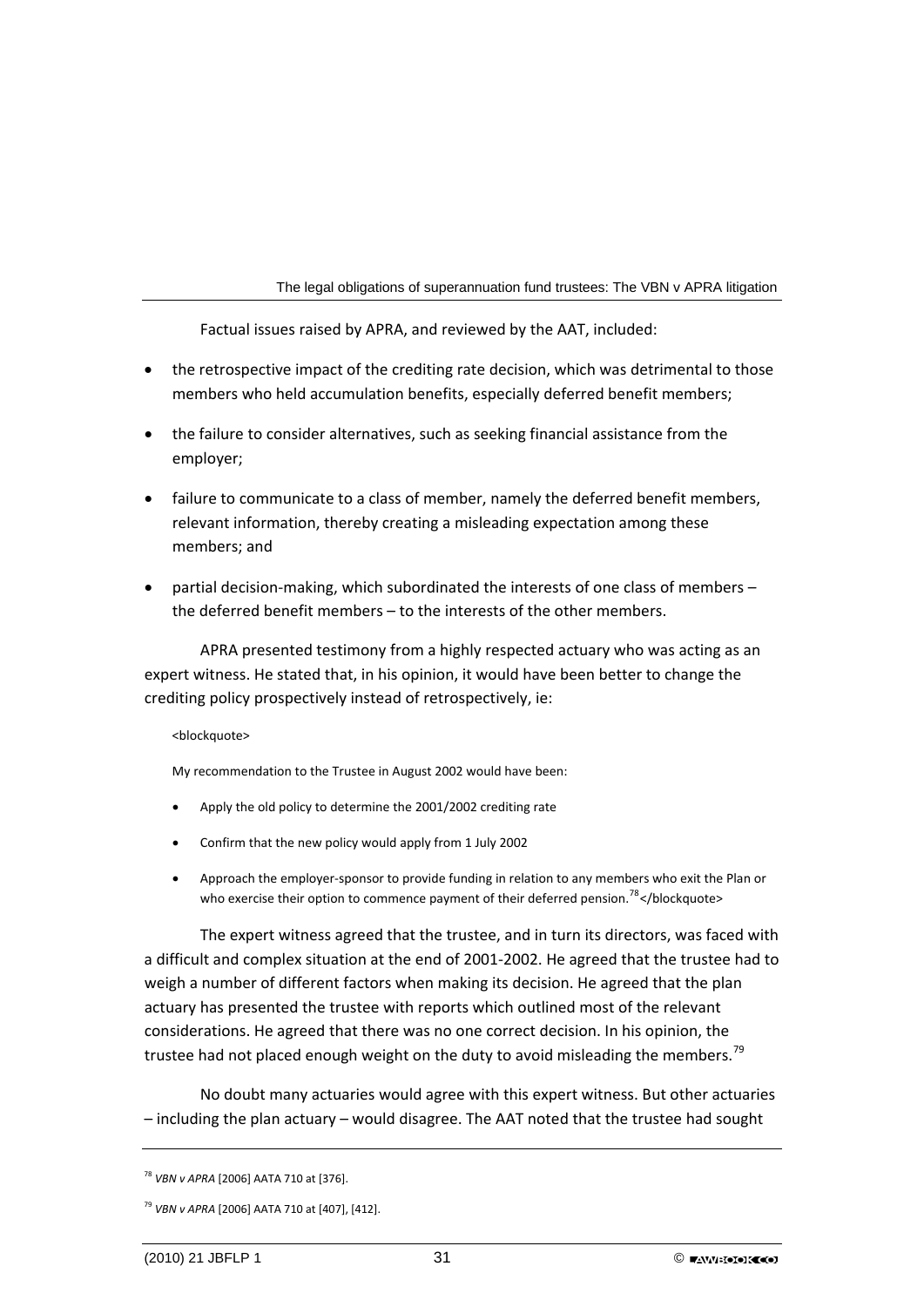and received actuarial advice and it had followed that advice – not blindly but after careful consideration.<sup>[80](#page-32-0)</sup>

#### **<subdiv>Principles governing review of a trustee's discretion**

The AAT pointed out that the SISA does not require the trustee to make the best possible decision. The position of a trustee is a difficult one:

#### <blockquote>

There can be no doubt that the position of a Trustee is difficult. It must work its way through a web whose mesh is made of the obligations it owes under the SIS Act and Regulations and its Trust Deed and the corresponding privileges bestowed upon the Plan's Members. The net is held, as it were, at one end by the Employer and at the other by the Plan's Members. In exercising its discretions to find its way through the net, it cannot be directed by the Members and, for most purposes, it cannot be directed by the Employer. It might be thought that the Trustee is the only entity that can alter the net. That is not so. The Employer can alter it by changing the benefits that are offered under it provided it does not do so affect accrued benefits retrospectively. The Members, though, cannot alter or move the net at all.<sup>[81](#page-32-0)</sup> </blockquote>

Moreover, a tribunal (or court) reviewing a trustee's decision on the merits ought to be cautious and not too readily impeach the trustee's decision on the basis that the appellate tribunal would have made a different one. Where the decision is discretionary:

#### <blockquote>

it will rarely be the case that there will ever be only one decision that does not contravene the covenants. It is more likely that there will be a range. Although expressed in the context of an appellate court's reviewing the discretionary decisions of an executor, the views of Kirby P in *Golosky v Golosky* suggest that we should be cautious in undertaking our task:

Unless appellate courts show restraint in disturbing the evaluative determinations of primary decision-makers they will inevitably invite appeals to a different evaluation which, objectively speaking, may be no better than the first. Second opinions in such cases would be bought at the cost of diminishing the finality of litigation in a troublesome area and, sometimes at least, with a burden of costs upon the estate which should not be encouraged.<sup>[82](#page-32-0)</sup></blockquote>

The latitude afforded a trustee was expressed graphically in a passage from the majority judgment in a High Court decision:

<span id="page-32-0"></span><sup>80</sup> *VBN v APRA* [2006] AATA 710 at [426].

<sup>81</sup> *VBN v APRA* [2006] AATA 710 at [385].

<sup>82</sup> *VBN v APRA* [2006] AATA 710 at [329]; see also at [274]ff, citing *Cowan v Scargill* [1985] 1 Ch 270; *Edge v Pensions Ombudsman* [1998] Ch 512; *Golosky v Golosky* (unreported, NSW Court of Appeal, No CA 40012 of 1991, 5 October 1993).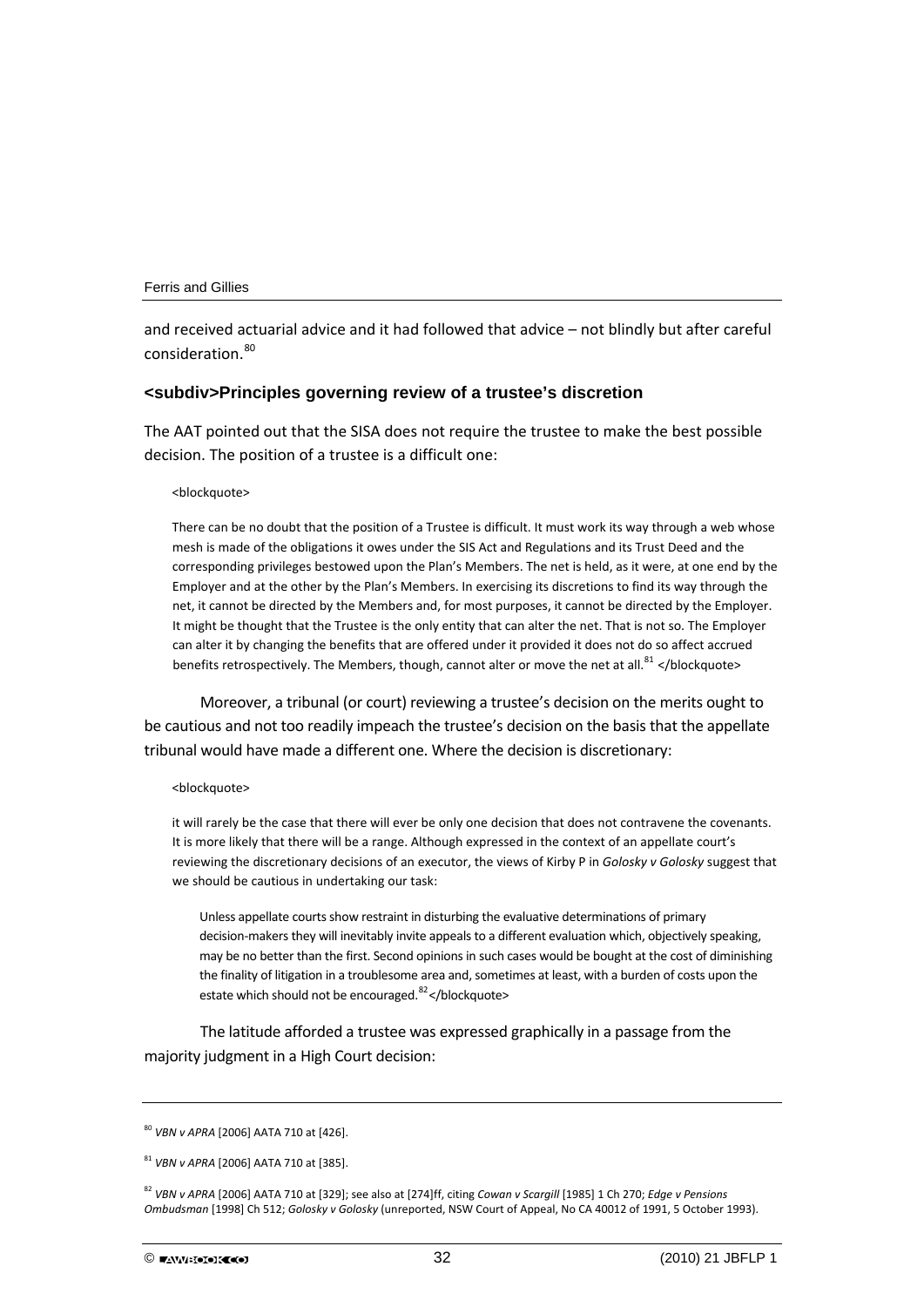#### <blockquote>

Where a trustee exercises a discretion, it may be impugned on a number of different bases such as that it was exercised in bad faith, arbitrarily, capriciously, wantonly, irresponsibly, mischievously or irrelevantly to any sensible expectation of the settlor, or without giving a real or genuine consideration to the exercise of the discretion. The exercise of discretion by trustees cannot of course be impugned upon the basis that their decision was unfair or unreasonable or unwise. Where a discretion is expressed to be absolute it may be that bad faith needs to be shown. The soundness of the exercise of a discretion can be examined where reasons have been given, but the test is not fairness or reasonableness.<sup>[83](#page-33-0)</sup></blockquote>

The trustee's discretion then is not readily to be impeached unless it is shown to have been influenced by irrelevant or improper considerations.

## **<subdiv>The crediting rate decision**

The trustee abandoned the smoothing rate policy for 2001‐2002, and in so doing favoured one class of member – those who were not deferred benefit members – over the deferred benefit member class. This gave rise to an allegation of partiality. The trustee's decision to credit a negative crediting rate was also said to breach the trust deed. The trustee was alleged to have given inadequate information to the deferred member benefit in relation to the change of crediting policy. It was also accused of favouring one class of member over another.

## *<group>The crediting of a negative crediting rate*

The AAT decided that the trustee's decision to credit a negative crediting rate breached the trust deed.<sup>[84](#page-33-1)</sup> This breached a general law duty imposed upon the trustees, ie to comply with the trust deed. Construction of the instant trust deed (which included, relevantly, terms such as "accrue" and "interest") revealed that there could not be a negative crediting rate. It was technically unnecessary to determine whether this departure from the trust deed also amounted to breach of one or more of the s 52(2) covenants, given that APRA had not made an issue of this in relation to the directors.<sup>[85](#page-33-2)</sup> Without a breach of the covenants, there was no basis for disqualifying the directors pursuant to s 120A, insofar as the decision concerning the negative crediting rate was concerned.

<span id="page-33-0"></span><sup>83</sup> *VBN v APRA* [2006] AATA 710 at [285], citing *Attorney‐General (Cth) v Breckler* (1999) 197 CLR 83.

<span id="page-33-1"></span><sup>84</sup> *VBN v APRA* [2006] AATA 710 at [331]ff, [350].

<span id="page-33-2"></span><sup>85</sup> *VBN v APRA* [2006] AATA 710 at [354].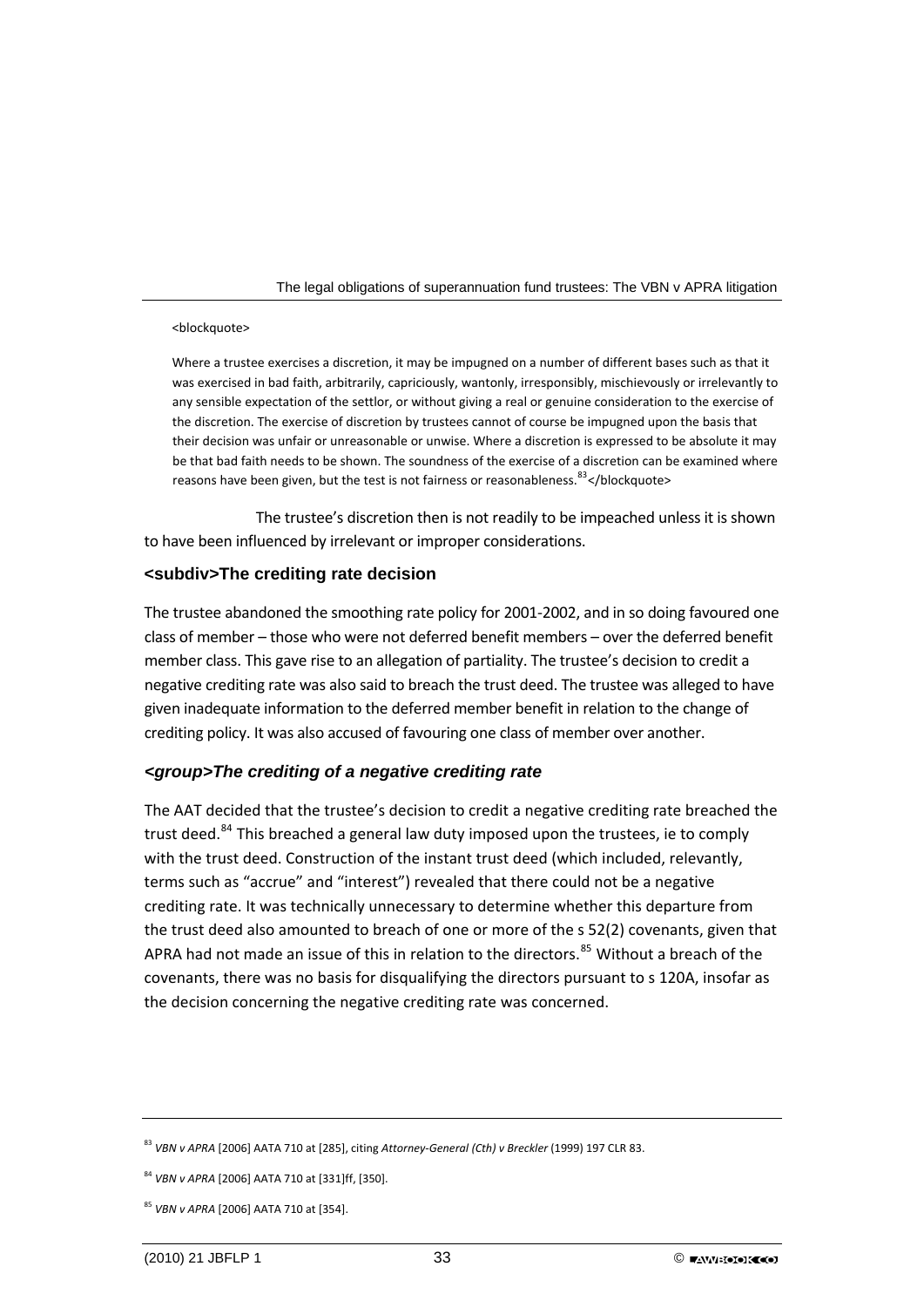## *<group>Did the trustee fail to give relevant information to the members or some of them: The disclosure issue*

The tribunal was much more critical of the trustee's communication of its decision to the members. The trustee had been aware of potential problems with the crediting rate for a long time. In December 2000, the plan actuary had warned that the increase in the number of deferred benefit members was creating a substantial cost and had suggested a reduction in the crediting rate. In July 2001, the employer had complained about the "unacceptable burden" caused by the deferred benefit members and had threatened to close the AXA fund unless the situation was resolved. In October 2001, the plan actuary raised more concerns about the problems caused by over‐crediting and the potential for adverse selection. However, the trustee did not mention any of these matters to the members in any of the annual reports and newsletters which were issued to members during this period.

In fact, the members were not given any information about changes in the crediting rate policy until the June 2002 newsletter. And even then, the information provided in that newsletter had the effect of misleading several of the members.

The AAT determined that the trustee had deliberately withheld information from the deferred benefit members so that they could not select against the AXA fund.

#### <blockquote>

For many [members], and particularly for those who have been Members for a lengthy period of time ... they have very little effective control over a significant financial investment that they have been required to make and that, in some instances, they have made voluntarily. In most cases, they have no control over an investment that is often intended to provide a significant source of income to care for them in their retirement. Only Deferred Benefit Members have some control over their investment but their control is dependent upon their having knowledge of relevant material upon which to base their decision about a significant investment.

In this case, the findings that we have made lead us to conclude that the Deferred Benefit Members did not have the knowledge they required. Furthermore, the Trustee kept the knowledge from them and did so deliberately so that they could not select against the Plan …

On the basis of the evidence, we consider that it was in the best interests of the Deferred Benefit Members to be told of the change in the crediting rate policy prospectively with regard to the year to come and not retrospectively about the year past at a time when they could not alter their positions and protect them. It was not in their best interests not to be told of the change. $86$ </blockquote>

<span id="page-34-0"></span><sup>86</sup> *VBN v APRA* [2006] AATA 710 at [385], [386].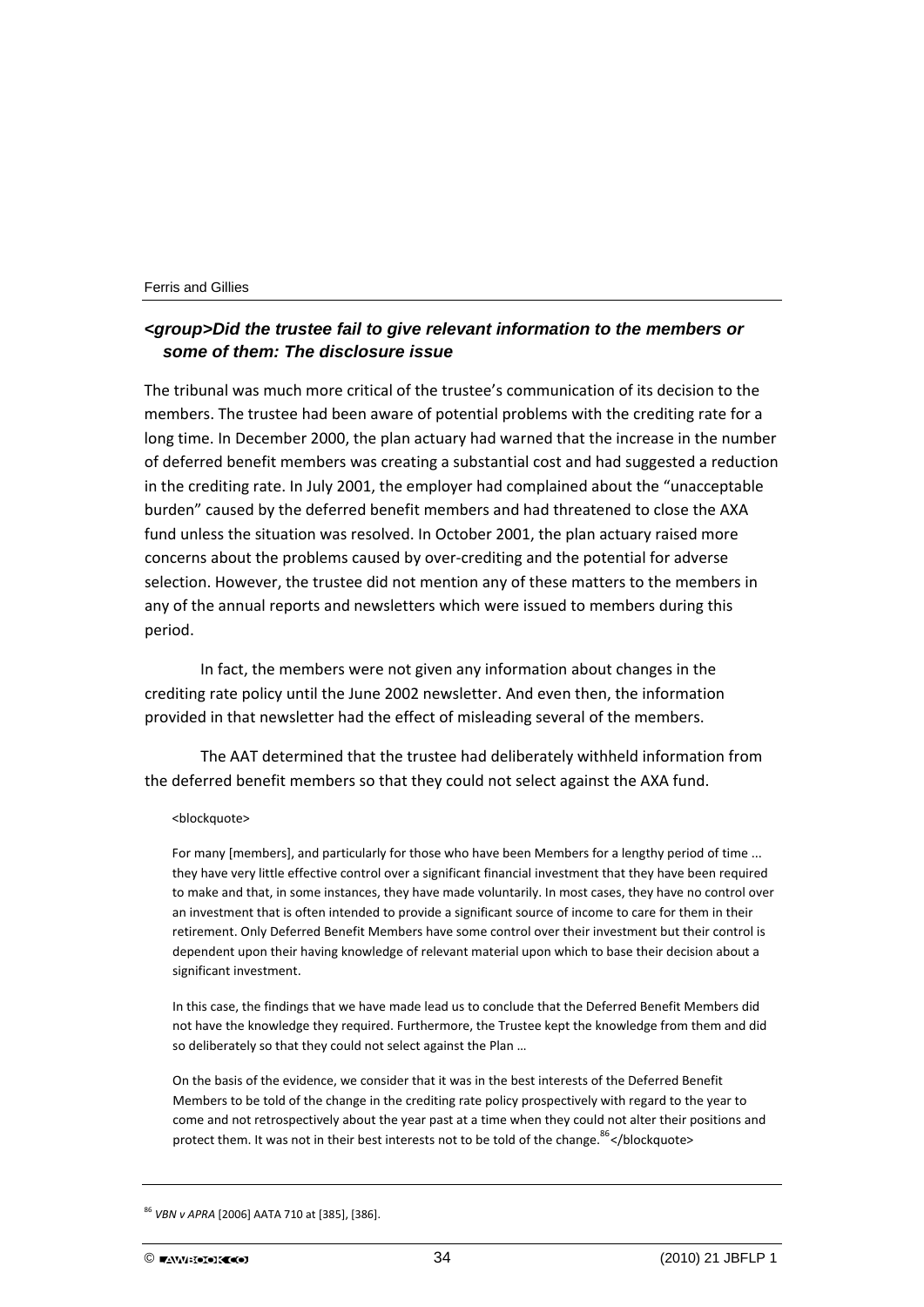Nonetheless, the tribunal did not make a finding that the trustee was in breach of the covenants by dint of the inadequacy of disclosure; thus this was not a matter that could be relied upon to disqualify the directors under s 120A.<sup>[87](#page-35-0)</sup>

## *<group>The trustee favoured one class of members over another: The partiality issue*

Although the trustee had not acted in the best interests of the deferred benefit members, the AAT decided that this did not necessarily mean that the trustee had breached SISA and the Regulations and/or failed to meet its fiduciary responsibilities.

#### <blockquote>

The fact that it is not in the best interests of one group of Members does not necessarily mean that the Trustee has not acted in the best interests of the Members as a whole … Regard needs to be had to the outcome for all Members.<sup>[88](#page-35-1)</sup></blockquote>

At the time the trustee made the crediting rate decision, there was clearly a conflict between the interests of the deferred benefit members and the other members. If the normal smoothing policy was continued, then the financial position of the AXA fund would deteriorate and the situation would be exacerbated if the deferred benefit members chose to select against the fund. This would create additional risks for the remaining members.

The trustee directors were well aware of this conflict of interests. One of them explained the dilemma which they faced:

#### <blockquote>

I was quite clear in my understanding of the implications of the decisions that we were making by this time, that there was that particular sub-set of people within the deferred benefit group ... who would clearly … be more likely to be upset than others. I also recall going through the process of remembering that my obligation as a trustee was to look after the interests of all members and that that was one of the things that made this such a weighty decision, because it was by no means obvious how to look after everyone's – in fact it was impossible to look after everyone's interests equally, there had to be a balance between looking after members generally and one particular subset of a subset who were clearly not going to be happy with the direction we were going.  $89$  </br/>/blockquote>

<span id="page-35-0"></span><sup>87</sup> *VBN v APRA* [2006] AATA 710 at [386].

<span id="page-35-1"></span><sup>88</sup> *VBN v APRA* [2006] AATA 710 at [387].

<span id="page-35-2"></span><sup>89</sup> *VBN v APRA* [2006] AATA 710 at [395].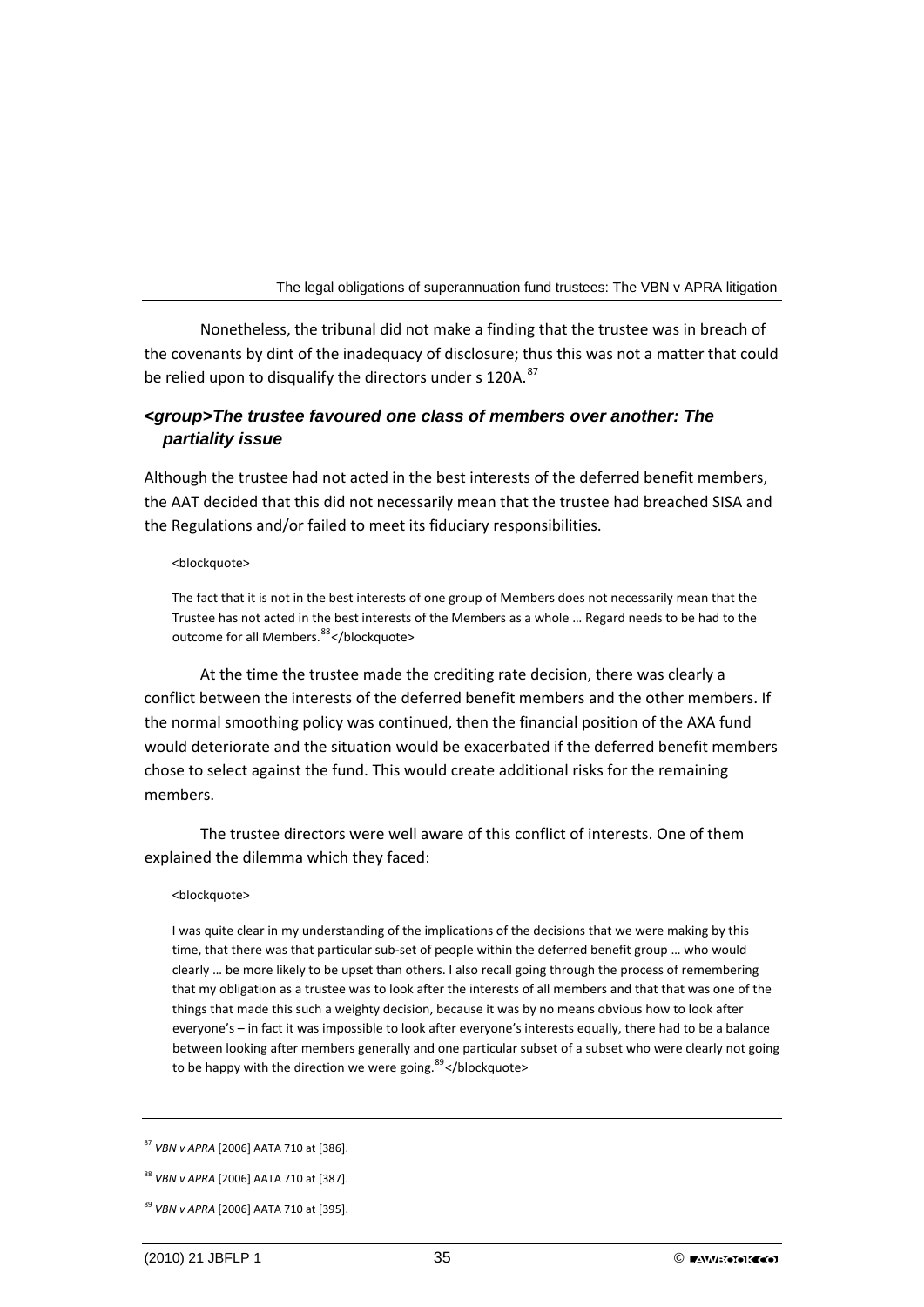The conflict could be resolved if the employer was willing to pay higher contributions to cover the shortfall – but the trustee did not expect that the employer would be willing to do so, and this belief was quite reasonable.

A prima facie obligation of a trustee is to act impartially as between members<sup>[90](#page-36-0)</sup> where there are no countervailing considerations justifying partiality. The AAT recognised that on occasions trustees necessarily had to act partially as between beneficiaries or classes of beneficiary. The AAT noted a comment in an English decision that "trustees, when exercising a discretionary power to choose, must not of course take into account irrelevant or improper factors. But provided they avoid doing so, they are entitled to choose and to prefer some beneficiaries over others."<sup>[91](#page-36-1)</sup> Further, trustees are not to have regard to the interests of one person or another but "to the interests of the estate as a whole, and … to exercise their discretion in the way that will, in their opinion, tend to produce ultimately the largest amount of money for distribution" among the persons interested.[92](#page-36-2)

The trustee did not breach its general law duties or the relevant statutory covenants  $-$  s 52(b) (the duty to exercise due care and skill) and (c) (the duty to act in the best interests of the beneficiaries).<sup>[93](#page-36-3)</sup> The AAT pointed out that:

#### <blockquote>

In the end, the Trustee was faced with a choice between Scylla and Charybdis. In avoiding one, it would founder in the second. In selecting a crediting rate and in abandoning the smoothing rate policy in respect of the 2001/02 year, we are satisfied that it steered the fairest course that it could among all of the Members. As we have already found, it was not in the best interests of the Deferred Benefit Members but it was the fairest decision because it placed the burden of the Plan's earnings upon all. For those, like long‐ term Deferred Benefit Members, they remained in a more beneficial position than they would have been had the Trustee always credited the Plan's earning rate. Members who had belonged to the Plan for a short period only suffered but their suffering reflected what had happened in the industry that year. It was not a case in which legal advice would have assisted the Trustee to make its decision. Actuarial principles were applicable. It sought and received actuarial advice. It followed that advice; not blindly but after considering it both in the Investment Sub-committee and at Board meetings.  $94$  </blockquote>

<span id="page-36-0"></span><sup>90</sup> *Cowan v Scargill* [1985] 1 Ch 270, cited in *VBN v APRA* [2006] AATA 710 at [274].

<span id="page-36-1"></span><sup>91</sup> *VBN v APRA* [2006] AATA 710 at [275], citing Scott VC in *Edge v Pensions Ombudsman* [1998] Ch 512.

<span id="page-36-2"></span><sup>92</sup> *VBN v APRA* [2006] AATA 710at [280], citing Wartrington J in *Re Charteris; Charteris v Biddulph* [1917] 2 Ch 379.

<span id="page-36-3"></span><sup>93</sup> *VBN v APRA* [2006] AATA 710at [387]ff, [426].

<sup>94</sup> *VBN v APRA* [2006] AATA 710 at [426].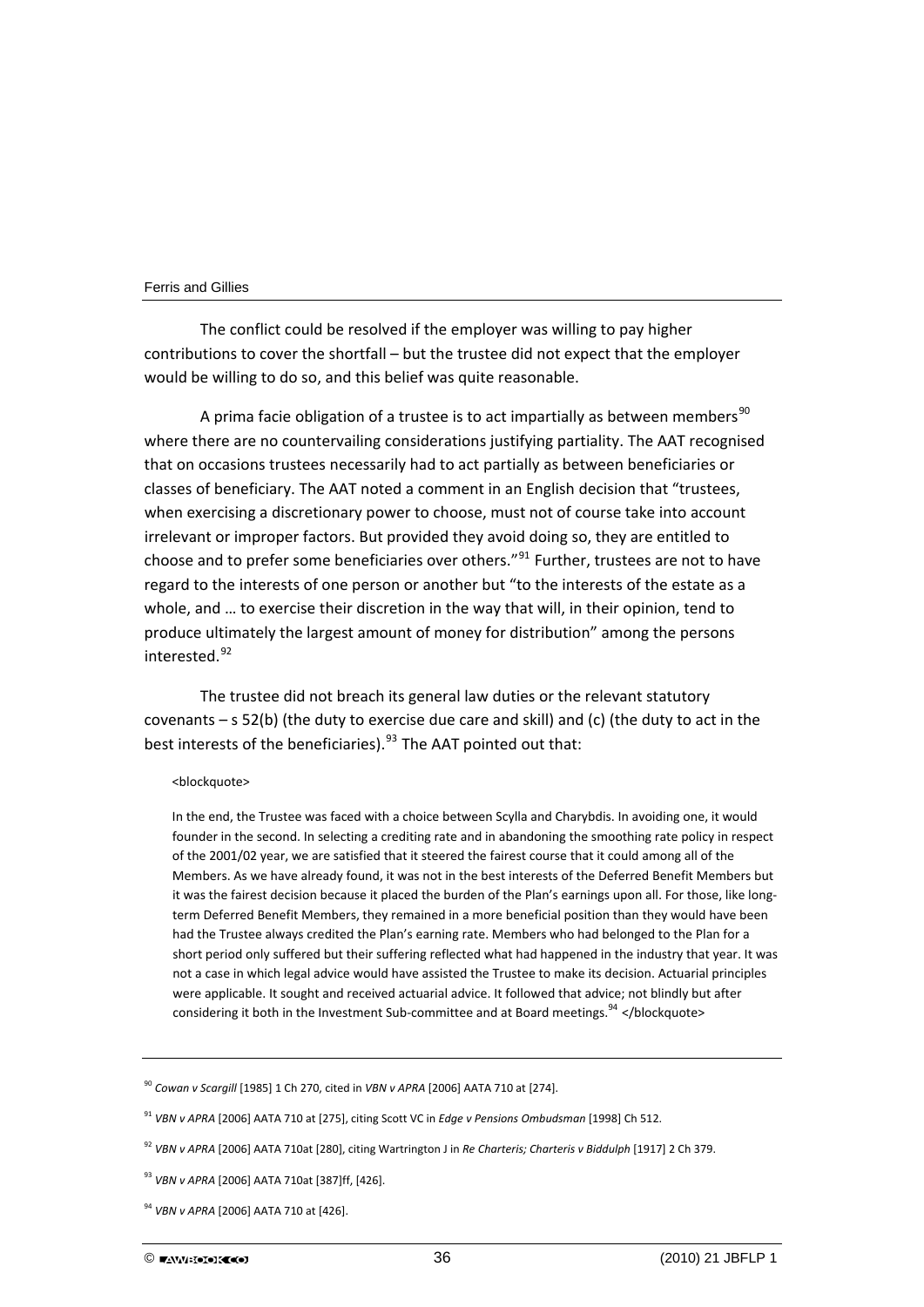

## **<DIV> THE EMPLOYER OFFER AND THE CASH CREDITING RATE**

## **<subdiv>The switch to cash crediting rates**

As noted previously, the CEO of the employer was keen to reduce the cost of providing pension benefits to deferred benefit members. In mid‐2002, a consultant suggested that the best approach would be to reduce the number of deferred benefit members by persuading them to take a lump sum and withdraw from the AXA fund.

After a considerable amount of discussion, the employer decided to offer members a choice between two alternatives:

- *lump sum option*: take their lump sum benefit, plus an enhancement of say 5% or 10%, and leave the fund; or
- *deferred benefit option:* remain in the fund as deferred benefit members, accumulating benefits with interest at the fund crediting rate.

Naturally, in order to make an informed decision, members would need to know the future crediting rate policy of the AXA fund. If the trustee intended to declare low crediting rates in the future, and/or recoup some of the past over‐crediting, then the deferred benefit option would be relatively less attractive.

The employer wanted to encourage members to take the lump sum option and to minimise the costs of providing benefits for any deferred benefit members who remained in the AXA fund. As explained above – each extra dollar of interest credited could increase the cost of the pension benefit by about \$1.28. Therefore, the employer strongly encouraged the trustee to change the crediting rate policy for 2003‐2004 and subsequent years (this would naturally make the deferred benefit option less attractive). Based on the evidence presented to the AAT, it appears that the employer threatened to close the AXA fund if the trustee did not agree to change the crediting rate policy.

In the end, the trustee agreed to do so. $95$  In December 2002, the board of directors of the trustee resolved to adopt a cash‐based crediting rate for the deferred benefit members. The main reasons for adopting this policy were:

<blockquote>

<span id="page-37-0"></span><sup>&</sup>lt;sup>95</sup> According to the information provided to the members as part of the enforceable undertaking, the trustees took advice from Mercer Human Resources Consulting Pty Ltd before making this decision. The trustees then concluded that the cash crediting rate is a sound interest calculation method.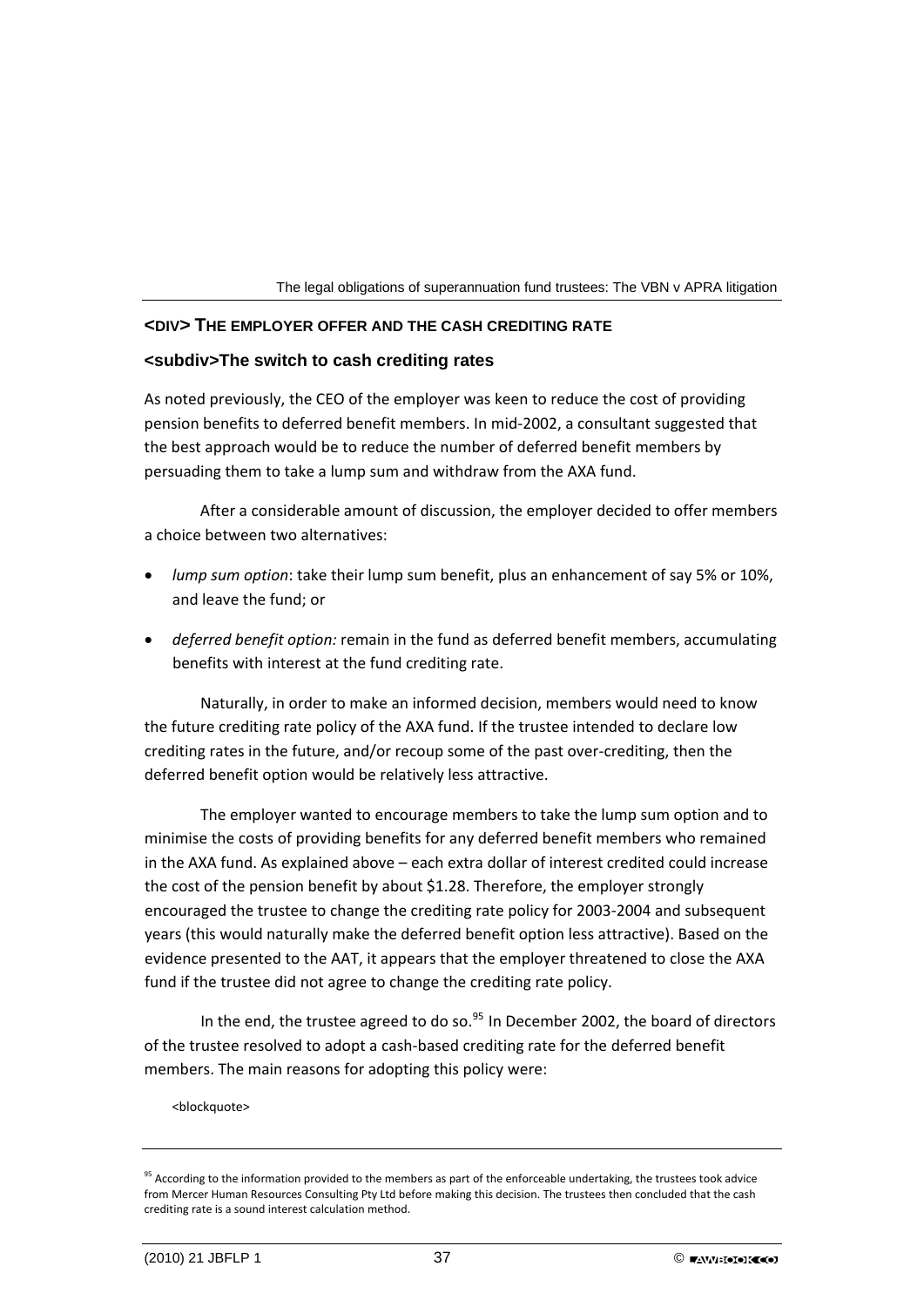- The introduction of deferred benefits has resulted in substantial additional amount of actual and potential liabilities.
- There are considerable funding risks associated with the provision of pension benefits.
- The Employer's attitude to continued support of the Plan is contingent on a number of actions being taken to mitigate the risks associated with the pension liabilities.
- One of these actions is to change the crediting rate policy for deferred benefits to provide a more appropriate growth rate.
- The main purpose of the deferred benefit facility is to allow members to access a Plan pension from age 55. For members in service, growth in their retirement pension is directly linked to increases in salary.
- Membership of the deferred benefit category is voluntary not compulsory and members can leave and take a lump sum at any time (or a pension if over age 55).  $96$  </br/>/blockquote>

The employer also wanted the trustee to agree to recoup past over‐crediting (amounting to about \$2 million) – that would mean that the crediting rate for 2003‐2004 would be even lower than the cash rate. However the trustee would not agree to this.<sup>[97](#page-38-1)</sup>

Clearly, the desire to reduce the cost of deferred benefits was the main reason for the change in the crediting rate policy. Naturally, the deferred benefit members were unlikely to be happy about this, and there was concern that this decision might lead to further complaints from members.<sup>[98](#page-38-2)</sup> According to newspaper reports, the members were indeed unhappy about this, contemplating legal action.  $99$ 

The new cash crediting rate would not be based on the rate of return earned by the AXA fund – instead, it would be based on a suitable external rate.<sup>[100](#page-38-4)</sup> The trustee would not necessarily invest the plan assets in cash. The trustee could invest in growth‐type assets, which would be expected to have long‐term rate of returns significantly above the cash rates. If actual returns exceeded the cash rates, then this would improve the financial condition of the AXA fund, and allow the employer to reduce future contribution rates.

<span id="page-38-0"></span><sup>96</sup> *VBN v APRA* [2006] AATA 710 at [175].

<span id="page-38-1"></span><sup>97</sup> *VBN v APRA* [2006] AATA 710 at [186].

<span id="page-38-2"></span><sup>98</sup> *VBN v APRA* [2006] AATA 710 at [184].

<span id="page-38-3"></span><sup>99</sup> Murray, n 66; Newman G, "Super Blooper: AXA Investments Under Fire", *The Australian* (7 June 2005).

<span id="page-38-4"></span><sup>100</sup> *VBN v APRA* [2006] AATA 710 at [197].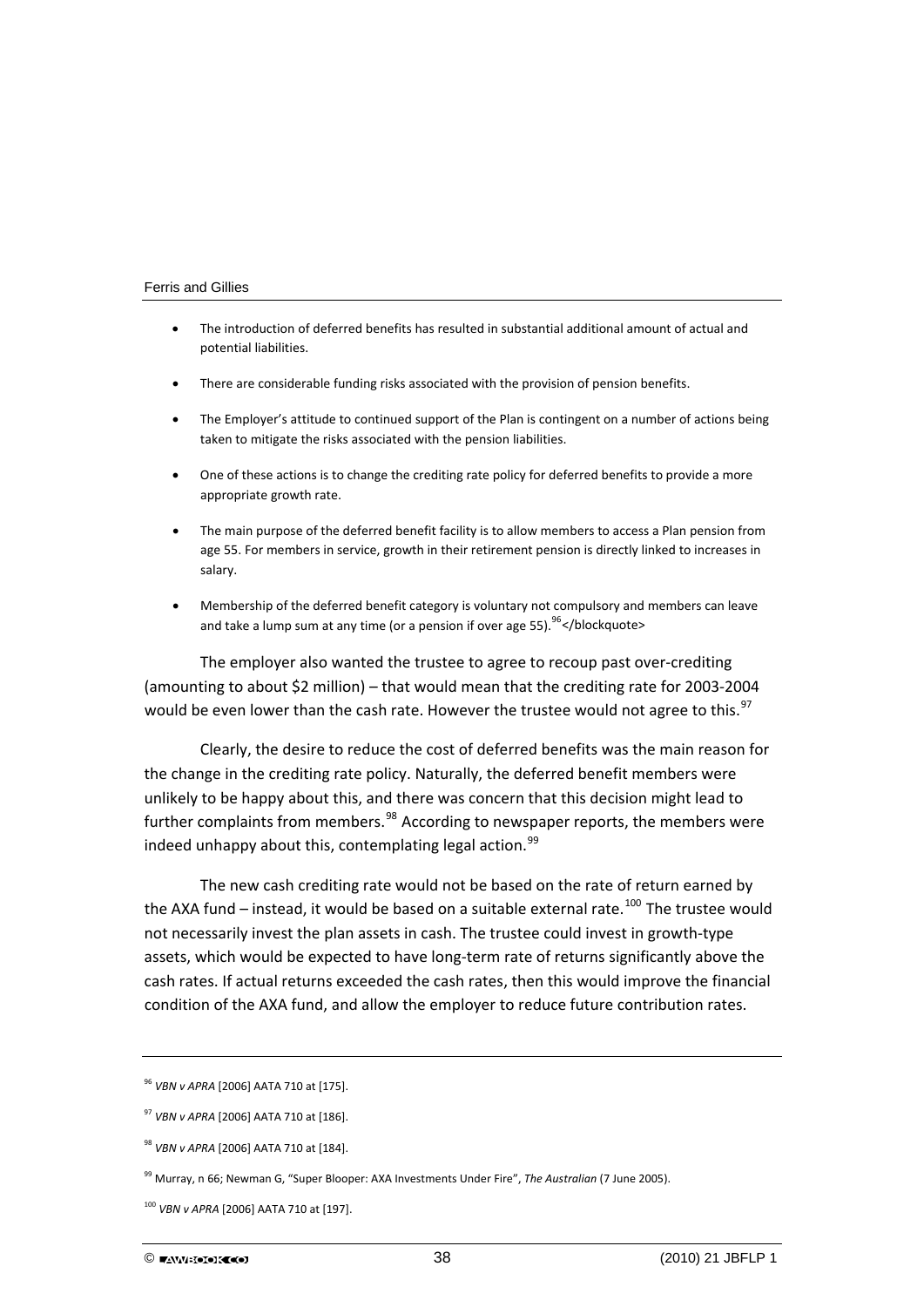That is: "The Employer would be free to mismatch and to try to recover some of the cost of the annuity guarantee."<sup>[101](#page-39-0)</sup>

During this period, the employer began to take a stronger interest in the investment policy of the fund, eg the CEO told the trustee that:

<blockquote>

[the] employer regards this as a balance of cost scheme and therefore is of the view that no changes to investment policy should take place without the consent of the employer. In the short term there should be no change in policy notwithstanding the move to a cash crediting rate for deferred members.<sup>[102](#page-39-1)</sup></blockquote>

## **<subdiv>Disclosure issues for the employer offer**

After the trustee adopted the cash crediting policy, the employer made an offer to the deferred benefit members.<sup>[103](#page-39-2)</sup> The trustee passed on this offer to members. Naturally, it was important for the members to be fully informed about their choices.

Consider a deferred benefit member above age 55 with an accumulation of \$L. Under the employer's offer, the deferred member had a choice between taking:

- a lump sum of 110% of L; or
- a pension benefit.

The trustee knew that the actuarial value of the pension benefit was approximately 128%L on average. That is, the average cost to the employer of providing this pension benefit was estimated at 128%L. If the member wanted to buy an equivalent pension on the open market (eg from another insurer), then the cost would be even higher than 128%L (since the purchase price for open‐market annuities includes loadings for commission and profit).

The actuarial value was set out in an early draft of the information to be provided to members, but it was later deleted. The trustee apparently decided that the actuarial value was not useful information for the members because it was only an average value.

<span id="page-39-0"></span><sup>101</sup> *VBN v APRA* [2006] AATA 710 at [190].

<span id="page-39-1"></span><sup>102</sup> *VBN v APRA* [2006] AATA 710 at [195].

<span id="page-39-2"></span><sup>&</sup>lt;sup>103</sup> The employer offer was made in April 2003.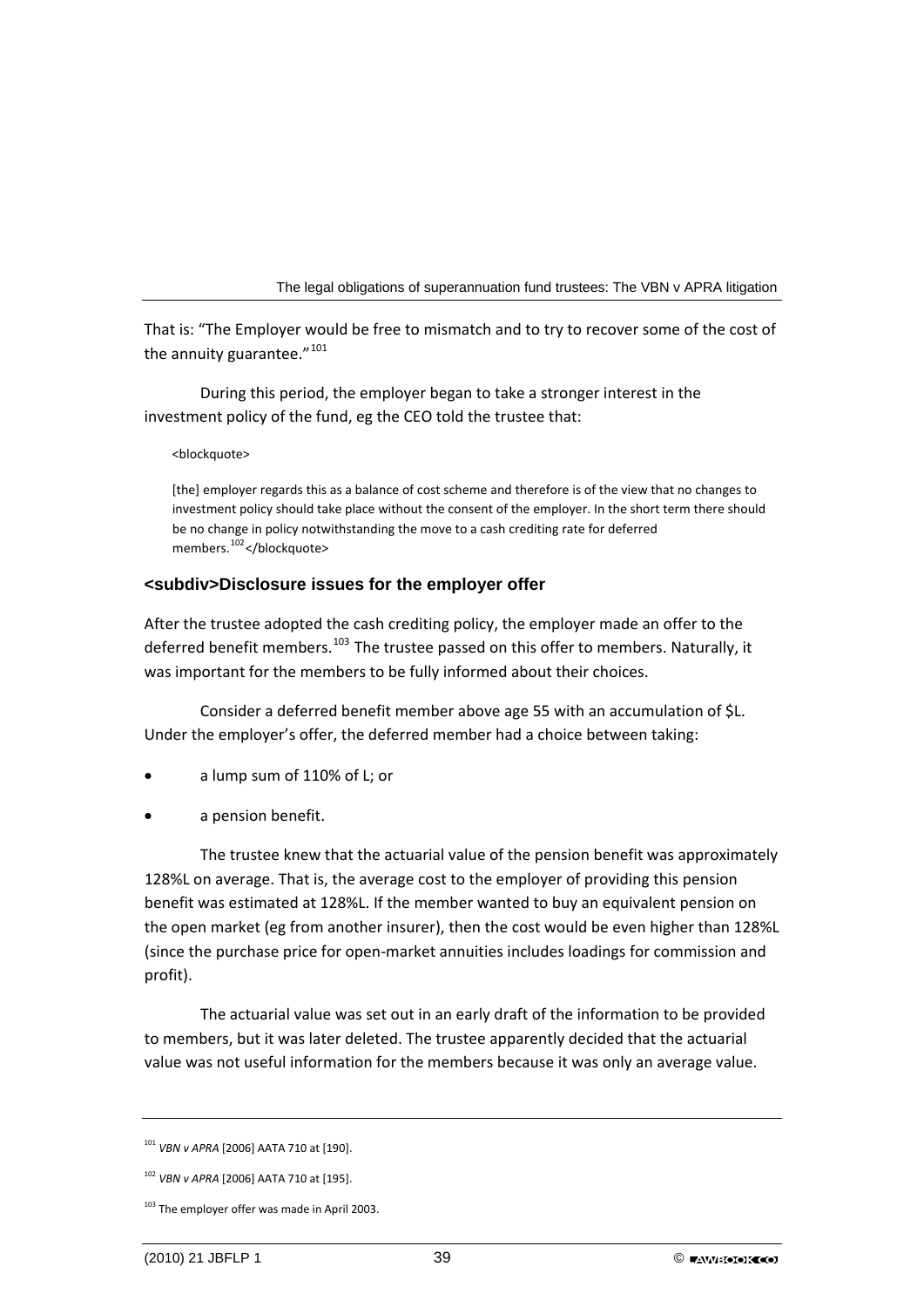The value for any individual member might be either higher or lower, depending on the member's individual circumstances.

Instead, the trustee advised the members that:

<blockquote>

The actual value of the pension option for any individual member will depend on their ultimate life span, their marital status (and life span of their spouse) as well as future earning rates and CPI increases.

It is important that you carefully consider how valuable the pension option is, or may be, to you. You may wish to seek appropriate advice on this issue.<sup>[104](#page-40-0)</sup> </br/>blockquote>

In 2003, 47 deferred benefit members accepted the employer offer, took the lump sum and left the AXA fund.

APRA later argued that the members should have been told that the average actuarial value of the pension was 128% of the lump sum. APRA argued that this information would have been useful to the members in making their decision about the employer offer. The trustee did not agree. However, after further discussions with APRA, the trustee signed an enforceable undertaking, agreeing to give the affected members the right to rejoin the fund. In the end, only one member took up this offer.

When APRA disqualified some of the trustee directors, the adequacy of the information provided to members was a major issue. APRA took the view that the information provided to members in April 2003 did not contemporaneously include all the information in the possession of the trustee, or available to it from its advisors, which a member needed in order to make an informed decision on the employer's offer.<sup>[105](#page-40-1)</sup>

APRA contended that the trustee had, in relation to the employer offer, breached the s 52(2)(c) covenant, which required the trustee to act in the interests of the beneficiaries.<sup>[106](#page-40-2)</sup> This was rejected by the AAT. On the facts, there had been no breach of s 52(2)(c):<sup>[107](#page-40-0)</sup> "It might or might not have drawn Members' attention to the value of their

<span id="page-40-0"></span><sup>104</sup> *VBN v APRA* [2006] AATA 710 at [168]

<span id="page-40-1"></span> $105$  Undertaking, n 52 at [J].

<span id="page-40-2"></span><sup>106</sup> *VBN v APRA* [2006] AATA 710 at [453].

<sup>107</sup> *VBN v APRA* [2006] AATA 710 at [484]ff.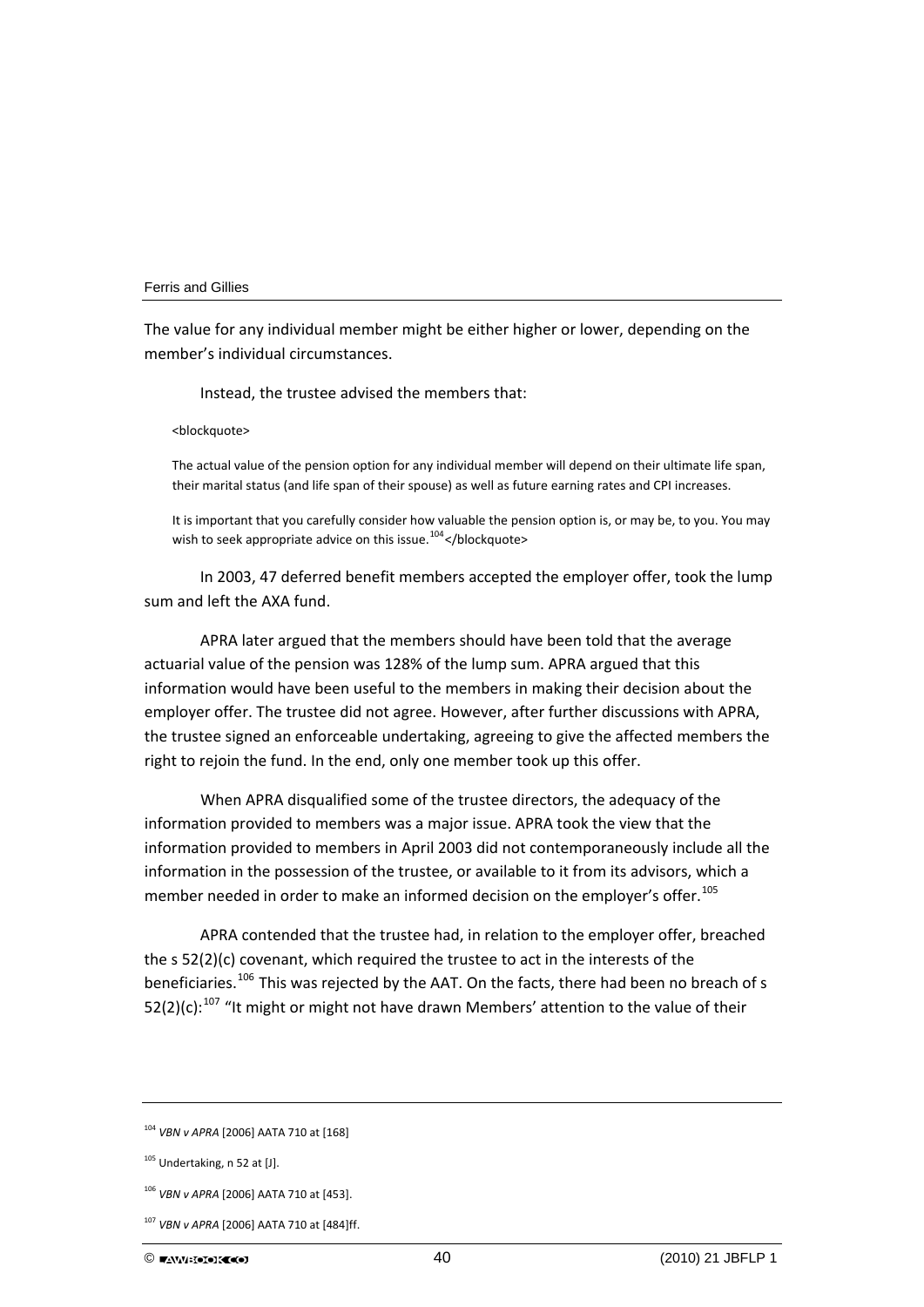pension options but we are satisfied that the Employer Offer as a whole did that quite adequately given the options that were available to a Member." $108$ 

APRA was also concerned about the trustee's decision‐making process. The task of managing the details of the employer offer had been delegated to a sub‐committee. The sub‐committee included directors who had been nominated by the employer, but did not include any directors who had been chosen by members.<sup>[109](#page-41-1)</sup> APRA felt that the trustee should have been particularly careful about the employer offer because the trustee knew that the employer was making the offer in the hope of cutting costs (ie by reducing the total cost of benefits payable to members).

Further, the fact that the trustee knew that the employer wanted the defined benefit members to transfer to the accumulation category, in the anticipation that this would be less costly to the employer in the long run, did not mean that the trustee was to be taken to have exercised its power for an improper purpose.<sup>[110](#page-41-2)</sup>

The trustee did not breach its obligation to act with due care, skill and diligence (s 52(2)(b) in relation to the employer offer). It delegated consideration of the employer offer to volunteer directors who were:

#### <blockquote>

best possessed of the skills to consider the issues. They were Employer representatives and there was no member representative among them. That does not, in our view, detract from them being able to be the Trustee's delegates and from acting properly on the Trustee's behalf and in its interests.<sup>[111](#page-41-3)</sup></blockquote>

Inter alia, all of the directors knew that the offer document had undergone extensive review, legal and otherwise, and that the trustee's final recommendation was that the members obtain their own financial advice. Hence the trustee fulfilled the s 52(2)(c) covenant.  $^{112}$  $^{112}$  $^{112}$ 

<span id="page-41-0"></span><sup>108</sup> *VBN v APRA* [2006] AATA 710 at [484].

<span id="page-41-1"></span><sup>&</sup>lt;sup>109</sup> Under the SISA equal representation rules, half of the trustee directors must be employer representatives and half must be member representatives (with an optional additional independent).

<span id="page-41-2"></span><sup>110</sup> *VBN v APRA* [2006] AATA 710 at [489].

<span id="page-41-3"></span><sup>111</sup> *VBN v APRA* [2006] AATA 710 at [516].

<span id="page-41-4"></span><sup>112</sup> *VBN v APRA* [2006] AATA 710.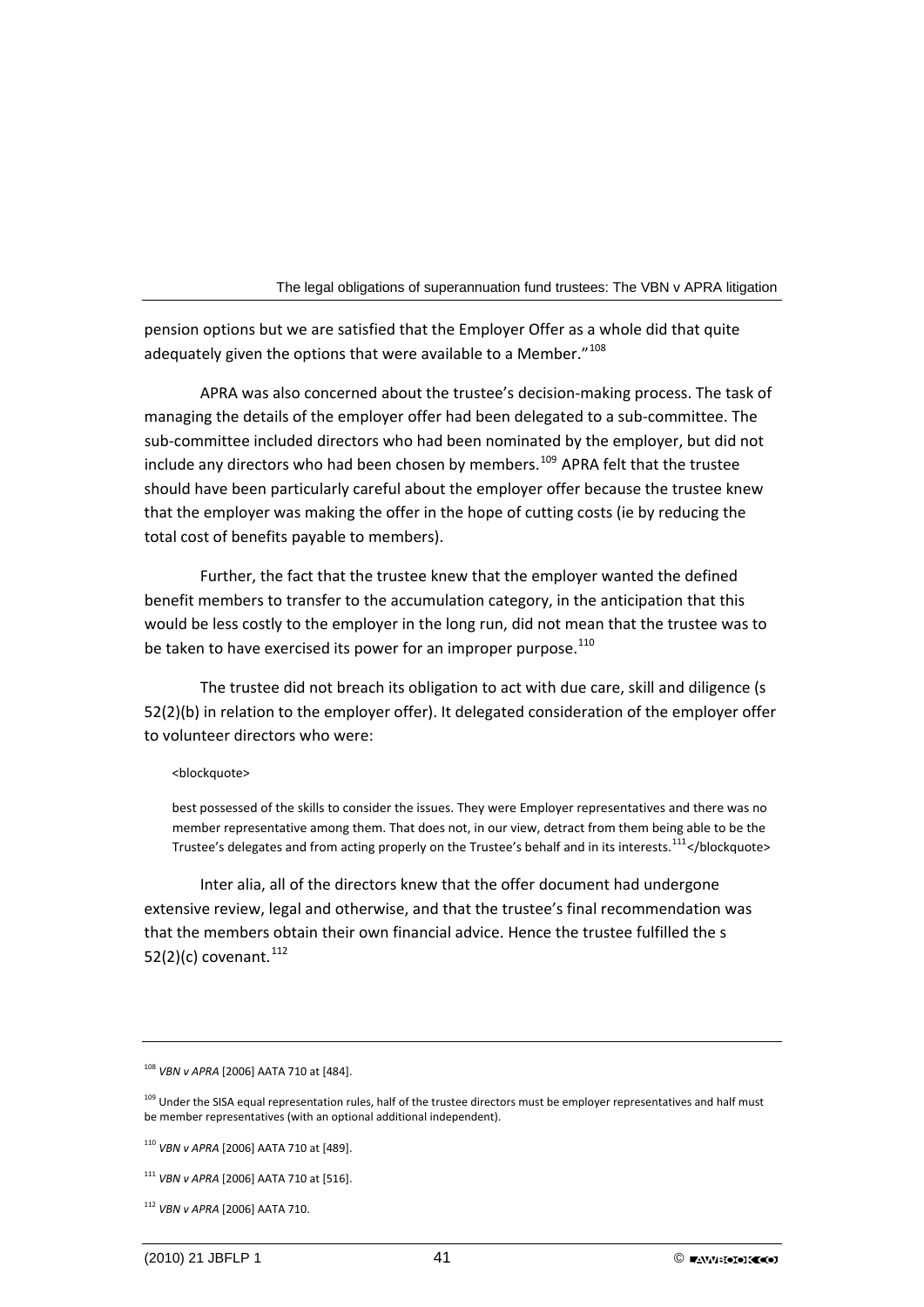APRA was also concerned it appeared that two of the trustee directors had a conflict of interest. They were AXA employees who held very senior positions, and they had both been closely involved in formulating the employer offer. In their role as employees, they were expected to act in the best interests of their employer, ie helping the employer cut costs, and this would be achieved if a high proportion of members accepted the offer. But in their role as trustee directors, they had a duty to provide impartial and unbiased information to the members. Did this create a conflict?

The AAT pointed out that the SISA automatically creates a potential for conflict. Under the equal representation rules, half the directors are appointed by the employer and half are chosen by the members. When passing the law, Parliament certainly would have been "aware that there was a potential for conflict for directors between their duties as directors of a trustee and the interests of those by whom they were nominated".<sup>[113](#page-42-0)</sup>

The AAT found that both of these men had managed the potential conflict properly: neither of them had withheld relevant information from the other directors and neither had attempted to improperly influence the other directors' decision.<sup>[114](#page-42-1)</sup>

Hence the AAT determined that neither of these men should be disqualified.

## **<DIV> IMPROVING RISK MANAGEMENT AND GOVERNANCE**

In a defined benefit superannuation fund, there is always a potential for conflicts of interest, such as:

- conflicts between the interests of employers and members; and
- conflicts between different groups of members.

In *VBN v APRA*, these conflicts of interest created considerable difficulties for the members, the employer, the trustee, and the regulators. There were serious negative outcomes for all parties, including increased risk and uncertainty, negative publicity and damage to reputation, and considerable legal costs.

Management of these conflicts is a difficult task for the trustee. What can be learnt from *VBN v APRA*? Could such problems be avoided in the future?

<span id="page-42-0"></span><sup>113</sup> *VBN v APRA* [2006] AATA 710 at [546].

<span id="page-42-1"></span><sup>114</sup> *VBN v APRA* [2006] AATA 710 at [559]ff, [567].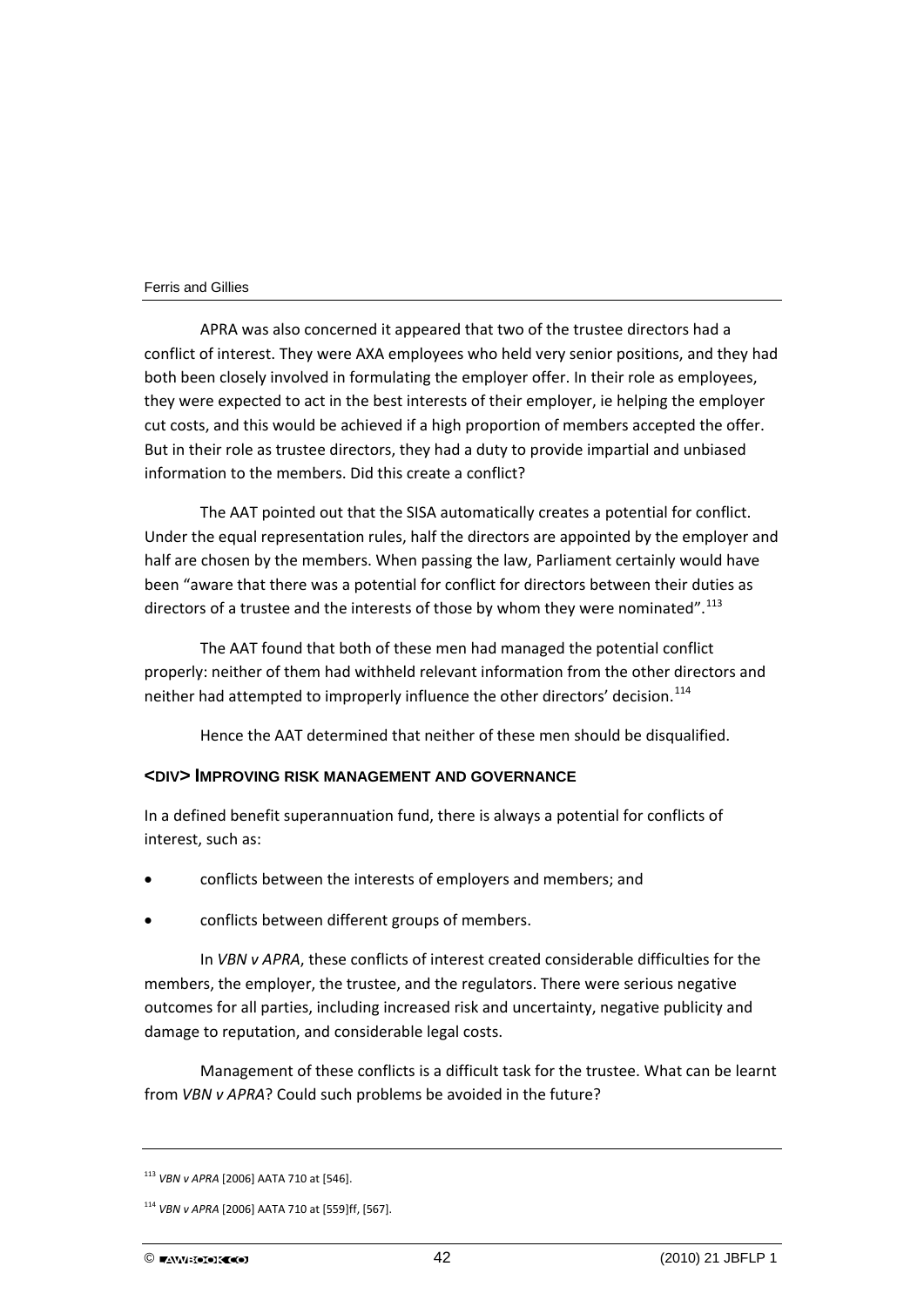## **<subdiv>Benefit design and trustee discretion: Employer perspective**

It is often desirable to give trustees wide discretion over the management of a superannuation fund so that the trustee has flexibility to respond to changing circumstances. For example, trustees are usually given flexibility to determine the fund's investment policy so that they can cope with both external events (market conditions) and internal factors (changes in membership profile and liquidity needs).

However, in *VBN v APRA*, it was counterproductive to give trustee discretion over the crediting rate policy. Both the employer and the members faced additional risk and uncertainty as a result of the discretionary elements of the benefit design.

The employer clearly wanted to have control over the cost of fund benefits. This is a perfectly reasonable objective for any business. So, this article argues that the employer made a strategic error when it designed the deferred benefit option in 1997. By giving the trustee the discretion to set the crediting rate, the employer lost control of decisions which would affect its own superannuation costs.

The trustee did take account of the employer's funding costs when setting the crediting rate – but this was only one of the factors which influenced its decision. In the end (ie after the enforceable undertaking), the trustee made a decision which imposed significant additional costs on the employer.

The employer had the right to determine the benefit design. Under the AXA trust deed, the trustee's responsibility was limited to making sure that any benefit changes did not have an adverse impact on the other fund members. The employer could have specified the method of calculation of the crediting rate – ie equal to the fund earning rate, or equal to the cash rate, or equal to some external benchmark such as price or salary inflation (eg the consumer price index or average weekly earnings). A clearly defined method of calculation would have eliminated a potential source of conflict between the interests of members and the interests of the employer.

## **<subdiv>Benefit design and trustee discretion: Member perspective**

Theoretically, when trustees are given discretion, this discretion must be exercised on behalf of the members as a whole. However, *VBN v APRA* demonstrates that the existence of this discretion may well be detrimental to some fund members.

It is clear that the employer's attitude to the AXA fund had a significant impact on the crediting rate decision. Initially, when the deferred benefit option was introduced in 1997, the employer was willing to fund generous benefits based on the actual fund earning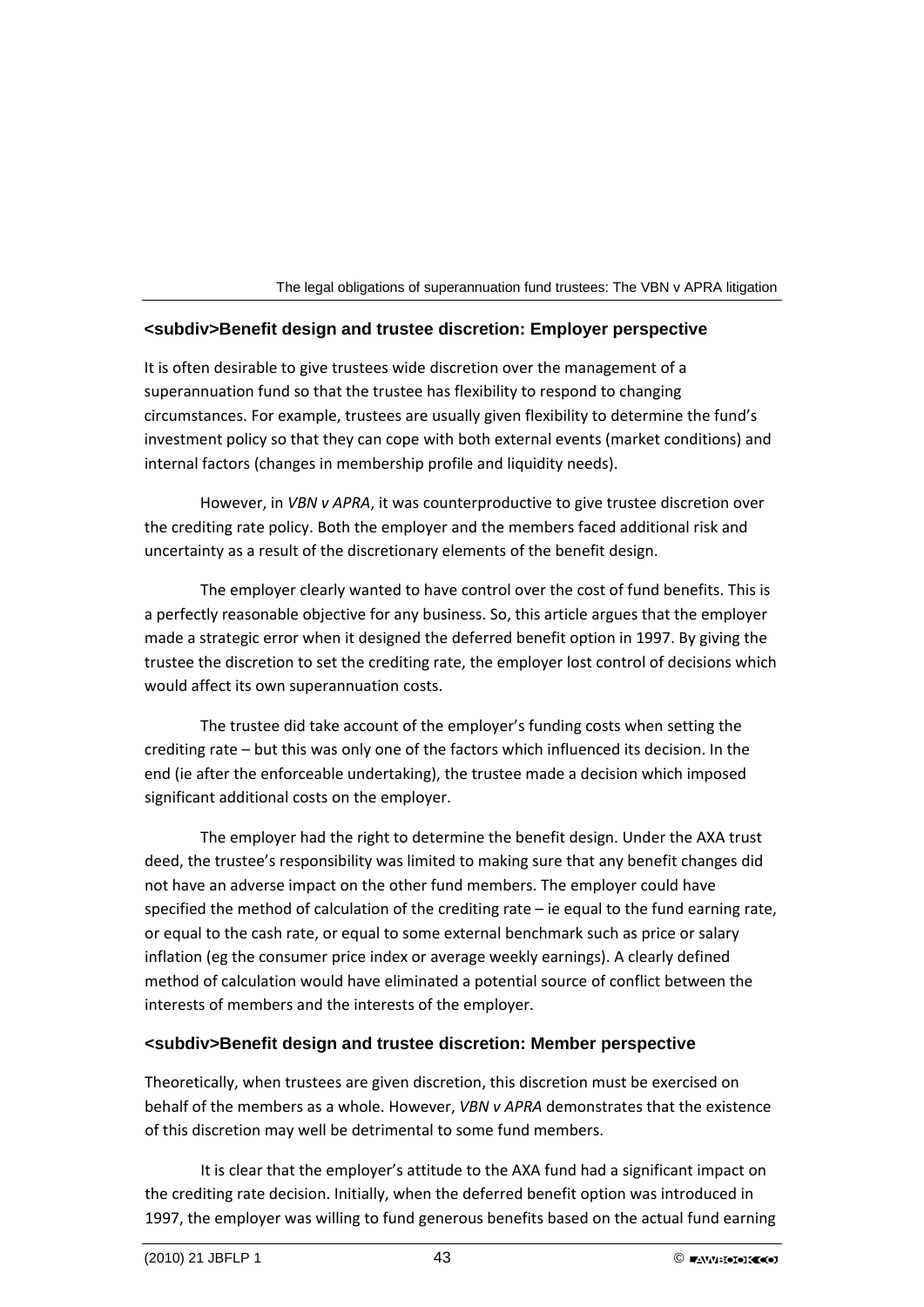rates (smoothed over time). By 2003, the employer was no longer willing to provide such generous benefits, and the trustee was persuaded to adopt a cash crediting rate policy.

As an example, consider the impact of this change on an average deferred benefit member aged 45, with a lump sum of L, assuming that the long-term average cash rate is 3% per annum and the long‐term average investment returns are 5% per annum, and assuming that the member chooses the pension option:

Value of pension benefit under original policy =  $L * 1.05^{\circ}10 * 1.28 = 2.08L$ 

Value of pension benefit under revised policy =  $L * 1.03*10 * 1.28 = 1.72L$ 

The expected value of the member's pension benefit would fall by about 17.5% as a result of this change in policy.

Some would argue that this is acceptable – the original benefit was generous for some members and the employer had no legal obligation to provide such generous benefits.

But there is no doubt that the existence of the discretion created considerable uncertainty for AXA fund members (including those employees who might be eligible for deferred benefits upon retirement in the future). If the expected value of their benefits can be reduced so easily whenever the employer wishes to cut costs, then this makes it very difficult to plan for the future.

Since the superannuation system is now an integral part of Australia's retirement income system, this level of uncertainty in benefit entitlements seems undesirable.

## **<subdiv>Smoothing crediting rates**

In the past, many defined benefit superannuation funds have adopted policies to smooth crediting rates. There are advantages for the members and for the employer: the fund can invest in more volatile assets – which would be expected to produce higher average returns over the long run – without causing too much volatility in members benefits.

However, sound management of a smoothing policy is not simple. A number of actuarial papers have described the problems which might arise from time to time.<sup>[115](#page-44-0)</sup>

<span id="page-44-0"></span><sup>115</sup> Humphreys J and Newman CA, *Crediting Rates for Superannuation Plans: Transactions of the Institute of Actuaries of Australia* (1993) Vol I, pp 180‐228; Grenfell C, *Uses of SIS (Stochastic Investment Simulations), Transactions of the Institute of Actuaries of Australia* (1997) pp 385‐576.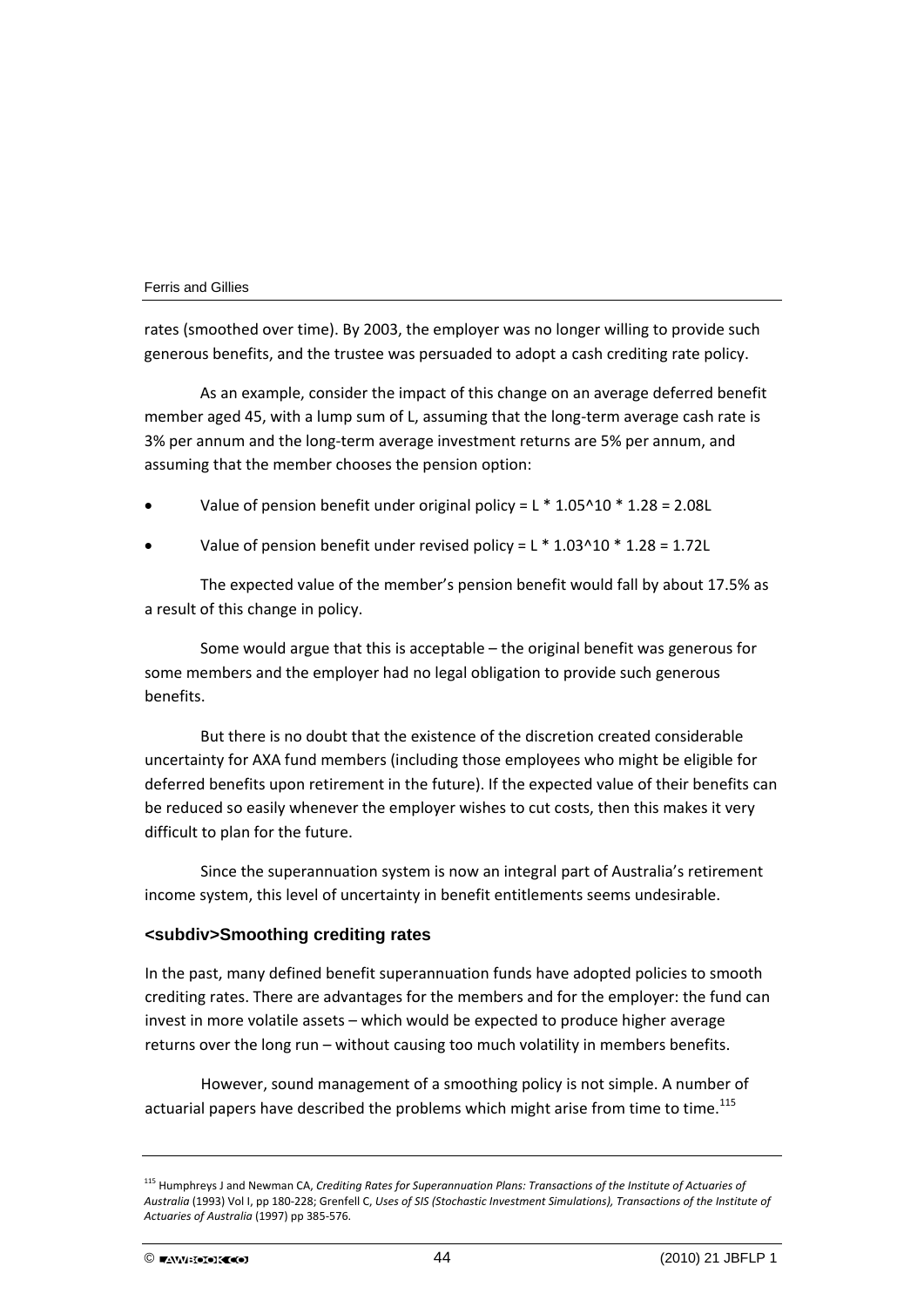These studies have shown that there is a reasonably high probability that a three‐ year smoothing policy will lead to a negative crediting rate reserve. The probability would vary depending on the fund's asset mix, but the expert witness who provided evidence to the AAT suggested that the notional crediting rate reserve would fall below ‐10% approximately one year in 12.<sup>[116](#page-45-0)</sup> If investment returns are declining, then the reserve might remain negative for several years. Problems are even more likely to arise if the smoothing policy commences at a time when investment returns are high – as was true when the AXA fund first adopted its three-year average policy.  $117$ 

Negative reserves are particularly likely to be a problem when members have the option to select against a fund, eg by withdrawing their lump sum benefits and/or converting the lump sums to a pension. Adverse selection may not be a problem if the negative reserve is small. But the larger the size of the negative reserve, the greater the incentive for members to select against the fund.

Since AXA fund's smoothing policy did not contain any rules for limiting the size or duration of any negative reserves, the smoothing policy put the solvency of the fund at risk.

After *VBN v APRA*, APRA issued new guidelines for the sound management of crediting rates and investment fluctuation reserves:

#### <blockquote>

Returns credited could exceed returns earned for an extended period of time, which, without proper management, could result in sustained negative Investment Fluctuation Reserve. APRA views this as imprudent, particularly given the likelihood, with portability, that during such times some members may choose to exit the fund to lock in the higher benefits (adversely affecting the situation of remaining members …)

… It is imperative that trustees recognise the importance of bringing the situation back into balance and adequately document their decisions in relation to the duration of a negative reserve. It would also be sound practice for the trustee to set minimum and maximum limits on the size of the IFR, and where a negative IFR is permitted, the maximum duration of any negative IFR and the circumstances in which any negative returns would be borne immediately by members.<sup>[118](#page-45-2)</sup> </blockquote>

<span id="page-45-0"></span><sup>116</sup> *VBN v APRA* [2006] AATA 710 at [400].

<span id="page-45-1"></span><sup>&</sup>lt;sup>117</sup> Humphreys and Newman, n 115.

<span id="page-45-2"></span><sup>118</sup> APRA, *Prudential Practice Guide Draft SPG 235 – Use of Reserves in Superannuation Funds* (29 April 2009), available at [http://www.apra.gov.au](http://www.apra.gov.au/) viewed 1 July 2010.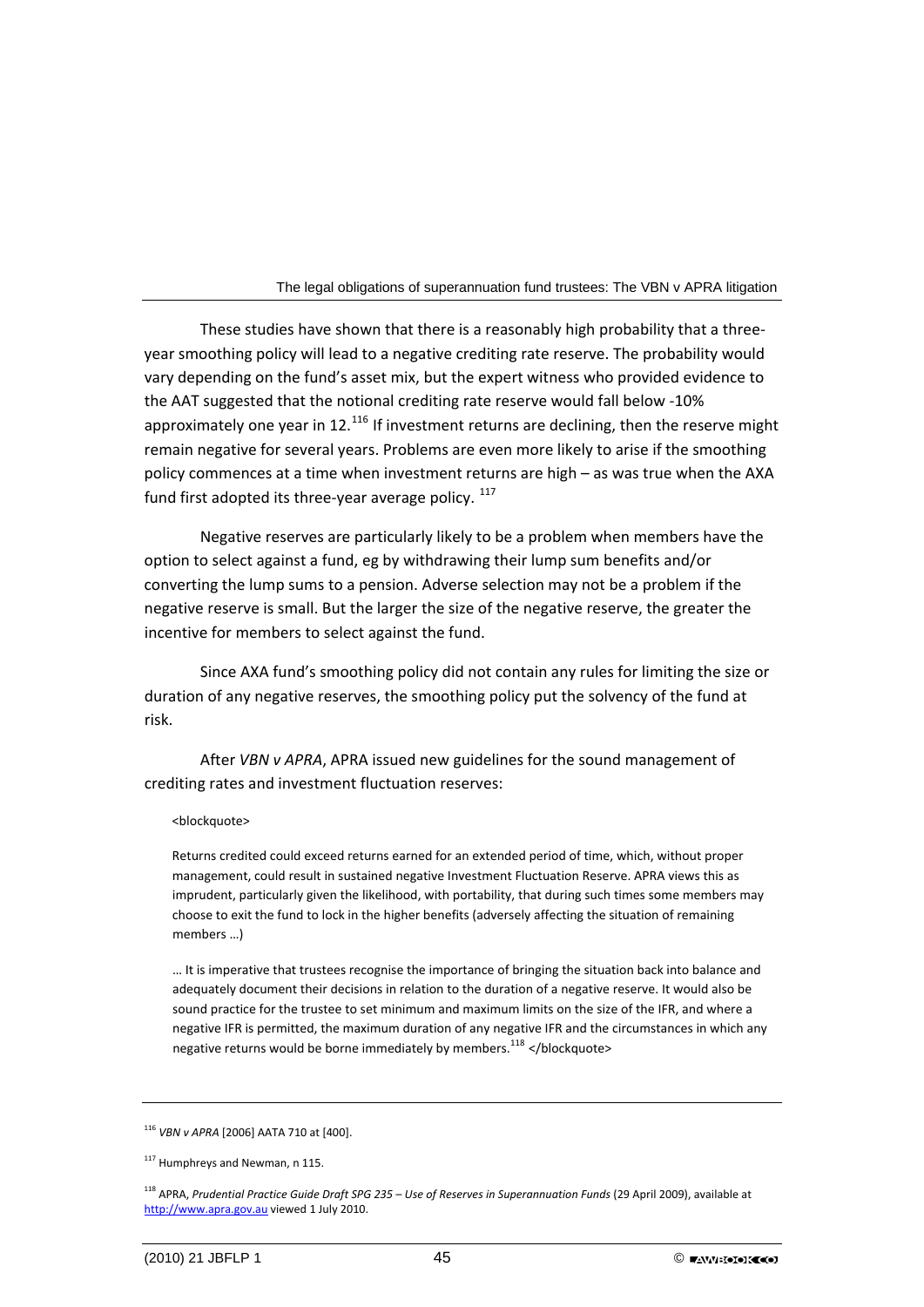Of course, the other members of the fund will not be adversely affected if the fund has the financial resources available to cover the over-crediting. This implies that either:

- the fund maintains a surplus sufficient to cover any negative fluctuations in the reserve; or
- the employer is willing to cover the shortfall by making additional contributions as needed to maintain solvency.

*VBN v APRA* shows that circumstances can change very quickly – in 1997 the AXA fund had both a large surplus and a supportive employer, but by 2001 the surplus was gone and the employer's attitude had hardened. As soon as this financial buffer disappeared, any over-crediting would adversely affect the security of benefits for all other members of the AXA fund.

To protect the other fund members against such a change in the employer's policy, APRA suggests that:

<blockquote>

Sound practice suggests that smoothing should not be applied to accumulation benefits in a hybrid fund unless either the Investment Fluctuation Reserve is quarantined to an accumulation sub‐fund with no capacity for cross-subsidisation to or from a defined benefit sub-fund, or the employer sponsor has provided the trustee with an enforceable agreement to meet the cost of a defined benefit deficit arising from a negative reserve.<sup>[119](#page-46-0)</sup> </br>/blockquote>

## **<subdiv>Legal risks**

When the trustee directors made their crediting rate decision in mid‐2002, they were well aware that many members would be very unhappy about this decision. They were aware that their decision would be contrary to the members' reasonable expectations. They were aware that members had been making decisions about their benefits based on the information which had been previously provided. They were aware that SISA and the Regulations impose an obligation to disclose the reserving policy and to disclose any material changes to the method of calculation of benefits.

Clearly, there was a possibility that a *retrospective* decision about the crediting rate policy would create legal risks.

<span id="page-46-0"></span><sup>119</sup> APRA, n 118.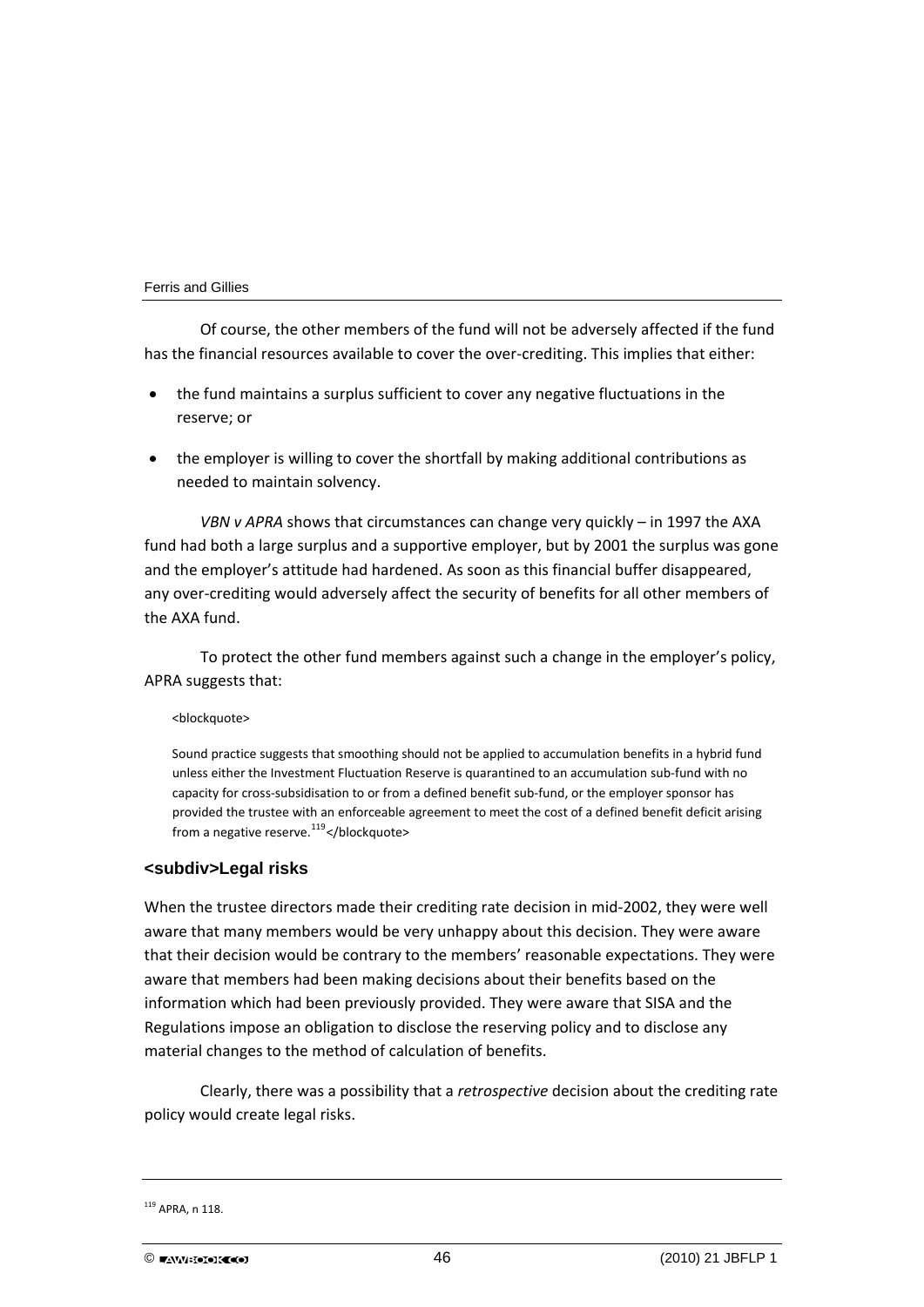According to the evidence presented to the AAT, during 2000 and 2001 the trustee and the employer had obtained legal advice and actuarial advice about changing the crediting rate. The advisors recommended that the members should be informed about any change *in advance*. [120](#page-47-0)

The trustee did seek legal advice about the legality of retrospective changes to the policy – but it appears that the trustee only obtained this advice AFTER the decision was made when the members started to complain. The retrospective decision was announced to members in August 2002. In September 2002, the AXA fund's legal advisor provided advice on the following issues:

- whether the trustee provided misleading information under the *Trade Practices Act 1974* (Cth);
- whether there has been any contravention of reg 13.16 of the Regulations (which forbids any reduction in accrued benefits);
- the (perceived) retrospectivity of the change to the policy; and
- members' concerns about the timing of their decisions to withdraw funds.

The legal costs incurred by all parties were quite high relative to the disputed amount. APRA incurred legal expenses of about \$2 million.<sup>[121](#page-47-1)</sup> The legal costs incurred by AXA probably exceeded \$20 million.<sup>[122](#page-47-2)</sup>

Compare this to the cost of the additional benefits provided under the enforceable undertaking: when the crediting rate decision was reversed, the additional benefits cost about \$10 million.

AXA ended up paying for both the additional benefits AND significant legal costs. The APRA investigation and the AAT hearing would have taken up quite a lot of time and attention from senior people at AXA. It took more than two years to resolve the matter. Seven of the trustee directors were disqualified for several months in 2005‐2006, which

<span id="page-47-0"></span><sup>120</sup> *VBN v APRA* [2006] AATA 710 at [74], [76], [81].

<span id="page-47-1"></span><sup>121</sup> Information provided to the Australian Parliament: see Senate Standing Committee on Economics, *Supplementary Budget Estimates* (2 November 2006) pp E48‐E49 (Answers to questions on notice relating to the Treasury portfolio).

<span id="page-47-2"></span><sup>122</sup> Johnston E, "Axa Chief Hits Back at APRA", *The Australian Financial Review* (18 January 2008); Greenblat E, "APRA Humbled in Victory over Regulator", *The Australian Financial Review* (20 April 2007); Moncrief M, "AXA Chief Skips the Trumpeting", *The Sydney Morning Herald* (20 April 2007).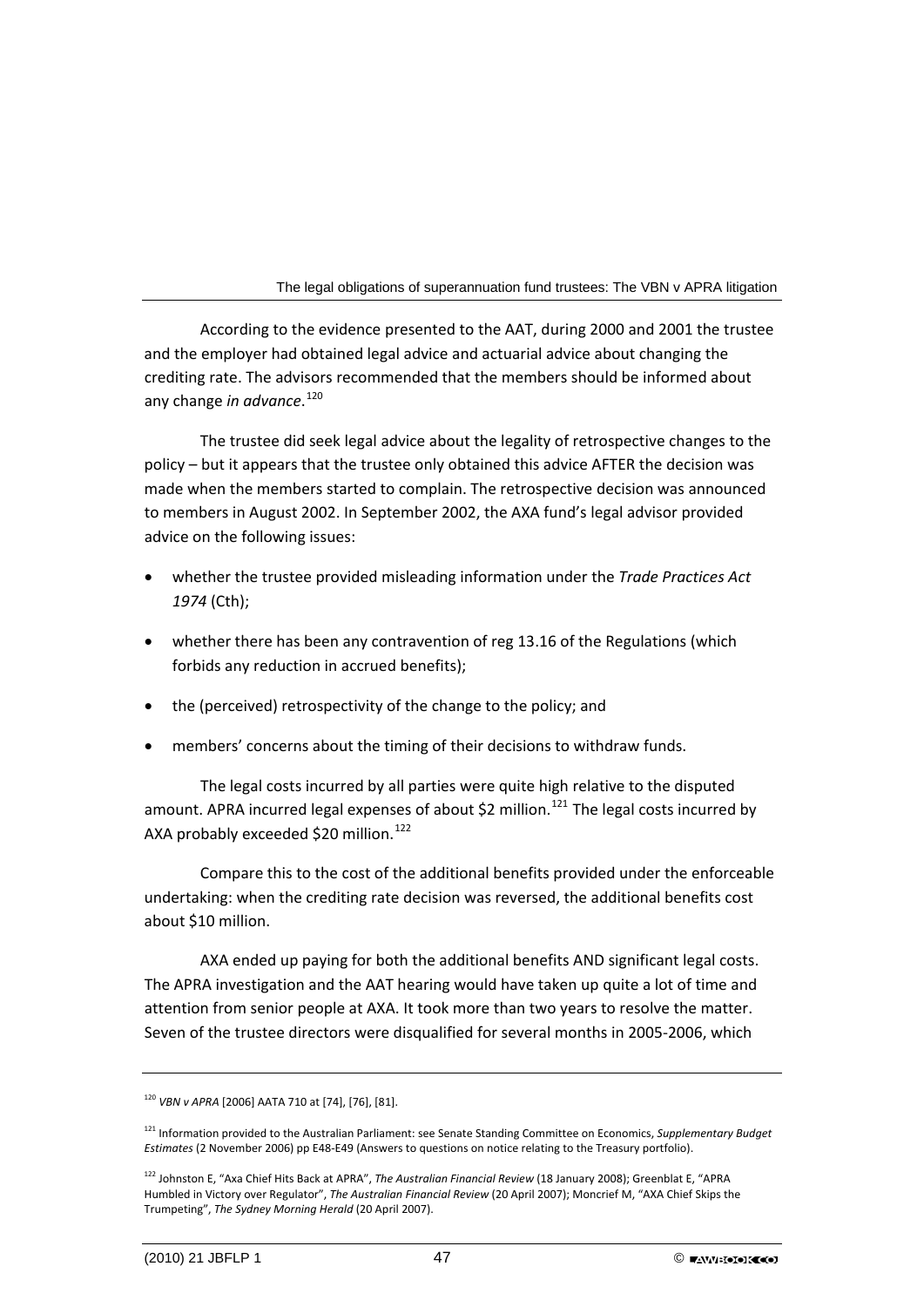would have affected their ability to accept certain work responsibilities. Since *VBN v APRA* was reported in the newspapers, it is likely that the company suffered some reputational damage as well. For example, the headlines included:

- "Insurance Chief Forced to Step Down": [123](#page-48-0)
- "AXA Chief Stands Aside as Regulator probes Staff Super Fund": $^{124}$  $^{124}$  $^{124}$
- "AXA Chief Expects to be Cleared of Wrongdoing over Super Fund"; and<sup>[125](#page-48-2)</sup>
- "AXA Executive under Investigation Over Super Irregularities".<sup>[126](#page-48-3)</sup>

With the benefit of hindsight, it seems likely that AXA would have been better off to continue with the smoothing policy for one more year and to make a change in the crediting rate policy prospectively (ie effective for the 2002‐2003 financial year).

## **<DIV>CONCLUSION**

*VBN v APRA* demonstrates both the strengths and the weaknesses of Australia's prudential legislation.

When certain members of the AXA fund were disadvantaged by the actions of the trustee, APRA was able to intervene on their behalf to obtain a better outcome. This was done by the use of the SISA method of enforceable undertakings.

Furthermore, APRA has taken steps to prevent a recurrence of such problems, by issuing guidance notes on the use of smoothing reserves and on the management of conflicts of interest.

However, *VBN v APRA* revealed some flaws in the disqualification process. After the AAT announced its decision in this matter, the regulator was subjected to a considerable amount of criticism in the press.<sup>[127](#page-48-4)</sup> There were complaints that APRA had

<span id="page-48-0"></span><sup>123</sup> *Northern Territory News* (19 September 2005).

<span id="page-48-1"></span><sup>124</sup> By Richard Gluyas, *The Australian* (17 September 2005).

<span id="page-48-2"></span><sup>125</sup> By Tim Boreham, *The Australian* (6 June 2005).

<span id="page-48-3"></span> $126$  By Murray, n 66.

<span id="page-48-4"></span><sup>127</sup> Bartholomeusz S, "Overlook the Spin: APRA got it Wrong", *The Sydney Morning Herald* (24 August 2006); Gluyas R, "Costello Limits APRA Right to Ban Directors", *The Australian* (17 April 2007).